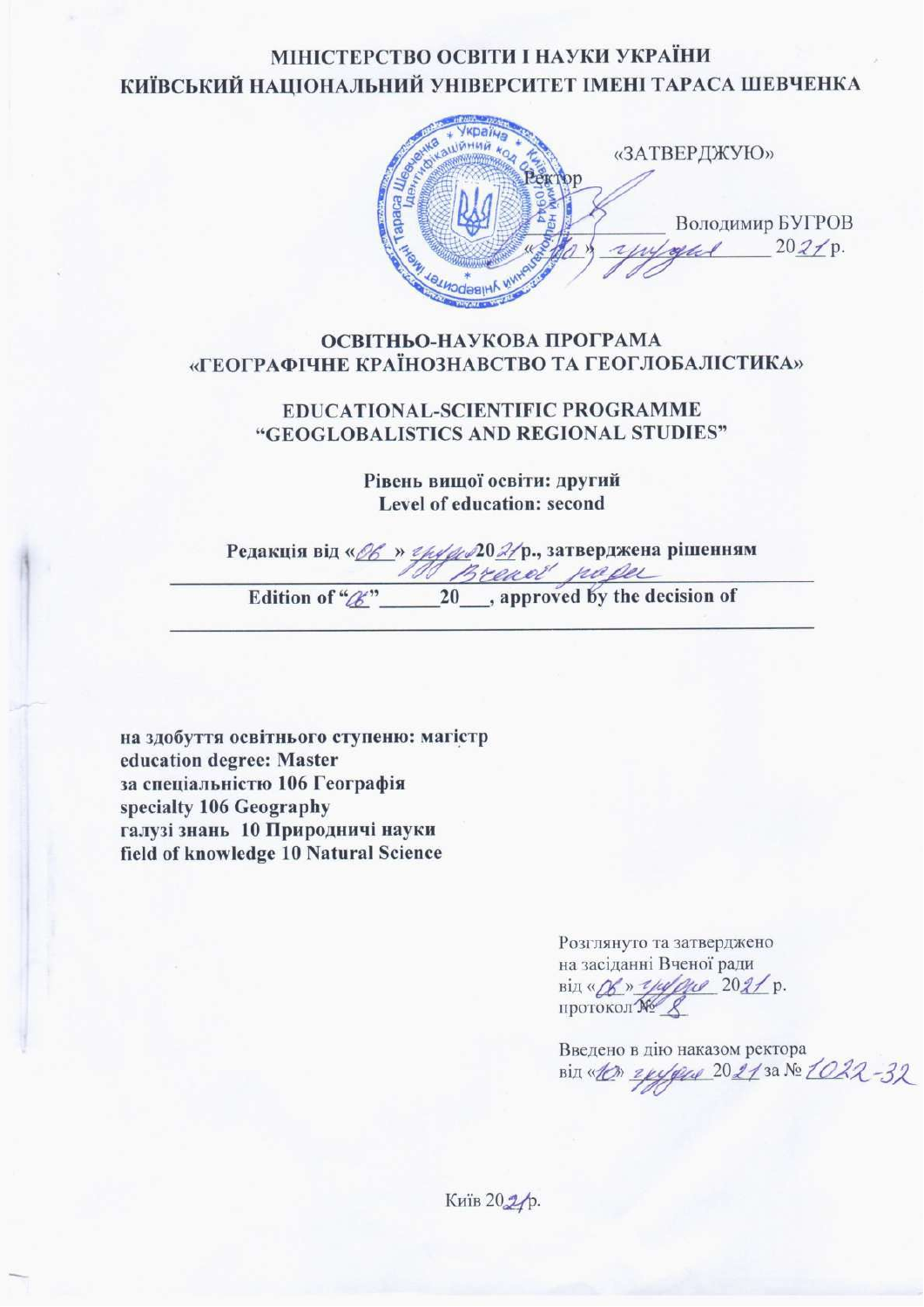# ЛИСТ ПОГОДЖЕННЯ<br>освітньо-наукової програми

| 4. Науково-методична рада:<br>протокол № 10-21 від «2» грудни 2021р.<br>W.M E                                                                                                            |
|------------------------------------------------------------------------------------------------------------------------------------------------------------------------------------------|
| (особливі умови, за наявності)<br>(A. Bosauce)                                                                                                                                           |
| Голова науково-методичної ради                                                                                                                                                           |
| 2. Науково-методичний центр організації навчального процесу:                                                                                                                             |
| (особливі умови, за наявності)<br>( Munroe A.M.)<br>Директор НМЦ                                                                                                                         |
| 3. Сектор моніторингу яжесті освіти:<br>( Memore DB<br>Керівник сектору детей                                                                                                            |
| 4.1. Вчена рада географічного факультету:<br>протокол № 4 від « $\mathbb{C}_p^*$ 11 202/р.                                                                                               |
| (особини «мови, за наявності)<br>(Сергій Запотоцький)<br>Голова Вченої ради                                                                                                              |
| 4.2. Науково-методична комісія географічного факультету:<br>протокол № $\cancel{\cancel{S}}$ від $\cancel{\cancel{\theta}}\cancel{\cancel{\times}}$ / 20 $\cancel{2}$ р.                 |
| (особливі умови, за наявності)<br>(Наталія Корогода)<br>Голова науково-методичної комісії                                                                                                |
| 4.3. Кафедра країнознавства та туризму:<br>протокол № 5 від «В» // 202/р.                                                                                                                |
| <b>фоберны</b> мови, за наявності)                                                                                                                                                       |
| $(0.0$ .Любіцева)<br>Завідувач кафедри                                                                                                                                                   |
| Розробники:<br>1. Керівник проєктної групи Кіптенко Вікторія Костянтинівна, доцент кафедри<br>країнознавства та туризму, кандидат географічних наук, доцент //<br>« 8 » ductonage 202/p. |
| Члени проєктної групи: О                                                                                                                                                                 |
| 2. Яценко Борис Павлович, професор кафедри країнознавства та туризму, доктор                                                                                                             |
| географічних наук, професор Дибров «8» листенору 2021 р.                                                                                                                                 |
| 3. Байчевський Юліан Сергійович, доцент кафедри країнознавства та туризму, кандидат                                                                                                      |
| географічних наук, доцент Sperit «8» местопо-ре 2021р.                                                                                                                                   |
| 4. Малиновська Оксана Юріївна доцент кафедри країнознавства та туризму, кандидат                                                                                                         |
| географічних наук, доцент Meleley. (8 » Лископодрод р.                                                                                                                                   |
| 5. Стафійчук Валентин Іванович доцент кафедри країнознавства та туризму, кандидат                                                                                                        |
| географічних наук, доцент $\begin{matrix} \mathcal{A} & \mathcal{A} & \mathcal{A} \end{matrix}$ « В » ристокар 202/р.                                                                    |
|                                                                                                                                                                                          |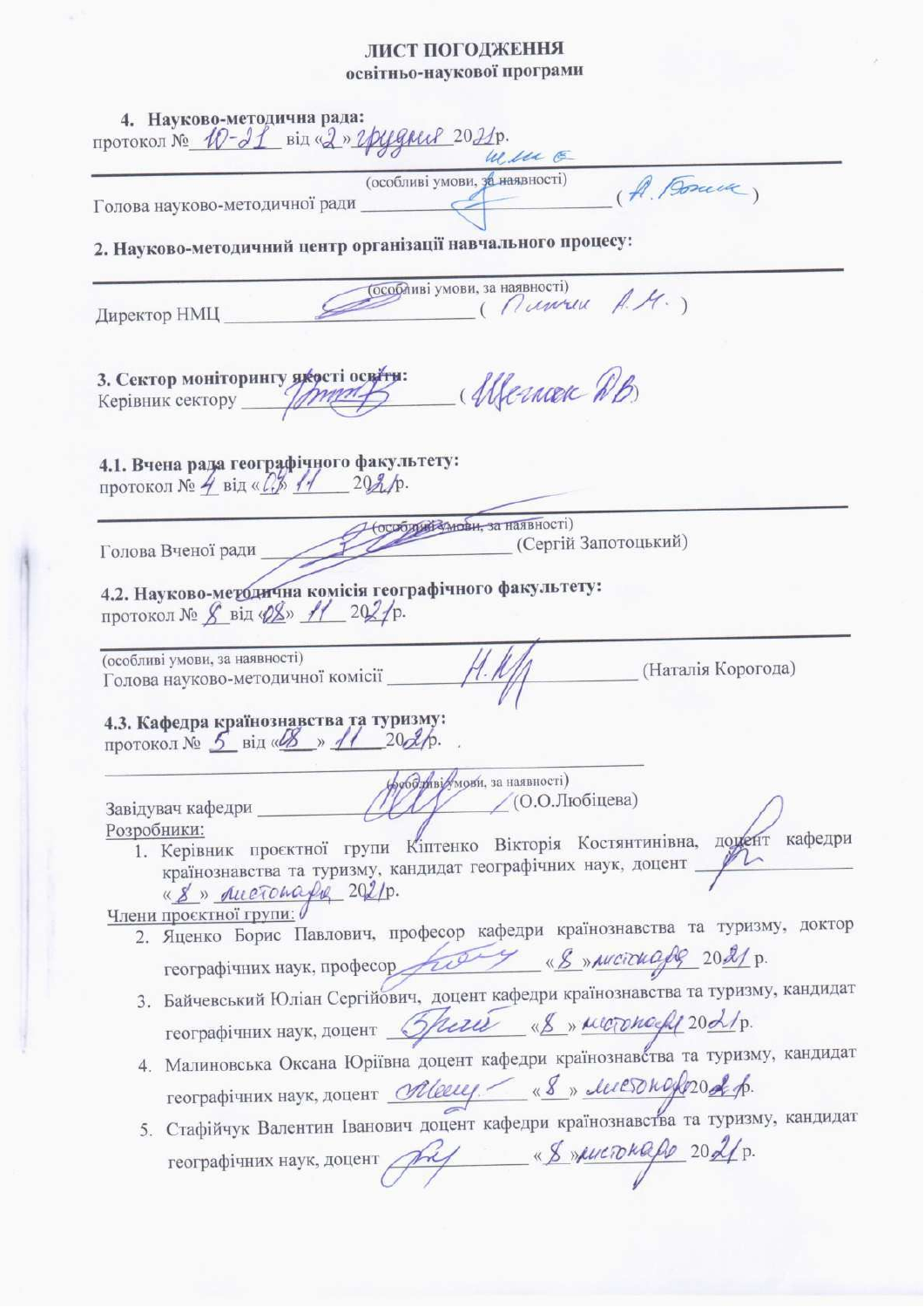#### **INFORMATION ABOUT EXTERNAL APROBATION**

**А.** Review by the Deputy Director for Research, Head of the Department of Nature Management and Sustainable Development of the Institute of Geography of the National Academy of Sciences of Ukraine, DSc. (Geography) **Serhiy Lisovskyi**  dated 3rd November 2021: this edition takes into account the requirements of current standards of higher education for the second (master's) level of specialties 106 "Geography" and 052 "Political Science", professional standard for the group of professions "Teachers of higher education", results of the HERODOT Thematic Network and the Tuning of Geography Education in Europe; complies with the subject field and provides logical and structural framework to achieve the goal, competencies and learning outcomes, including the concept of learning foreign languages of the university; is recommended for approval by the Academic Council of Taras Shevchenko National University of Kyiv.

**Б.** Review by a Researcher at the Kyiv School of Economics, Doctor of Political Sciences **Marharyta Rymarenko** dated 2nd November 2021: this edition complies with the requirements of the relevant standards of higher education for the second (master's) level and professional standard for the group of professions "Teachers of higher education", results of the HERODOT Thematic Network and the Tuning of Geography Education in Europe; formulation of goals, integral, general and special competencies, program results are improved; the structure and sequence of mandatory and optional components of the program logically provides for knowledge and skills that meet the internationally recognized by employers requirements to specialists in research, expert-analytical, pedagogical areas; is recommended for approval by the Academic Council of Taras Shevchenko National University of Kyiv. **B.** Review by the state expert of the Strategic Planning and Analysis department of the Office of the National Security and Defense Council of Ukraine **Dimitrii Pavlik**  dated  $25<sup>th</sup>$  October 2021: this edition follows the standards of higher education approved in 2021 for the second (master's) level in specialties 106 "Geography" and 052 "Political Science", the professional standard for the group of professions "Teachers of higher education", the results of HERODOT Thematic Network and the Tuning of Geography Education in Europe; takes into account the needs of students and labor market requirements and provides obvious advantages in the context of knowledge and skills of spatial analysis and application of interdisciplinary approaches in global research and solving complex practical problems, professional language skills; is recommended for approval by the Academic Council of Taras Shevchenko National University of Kyiv.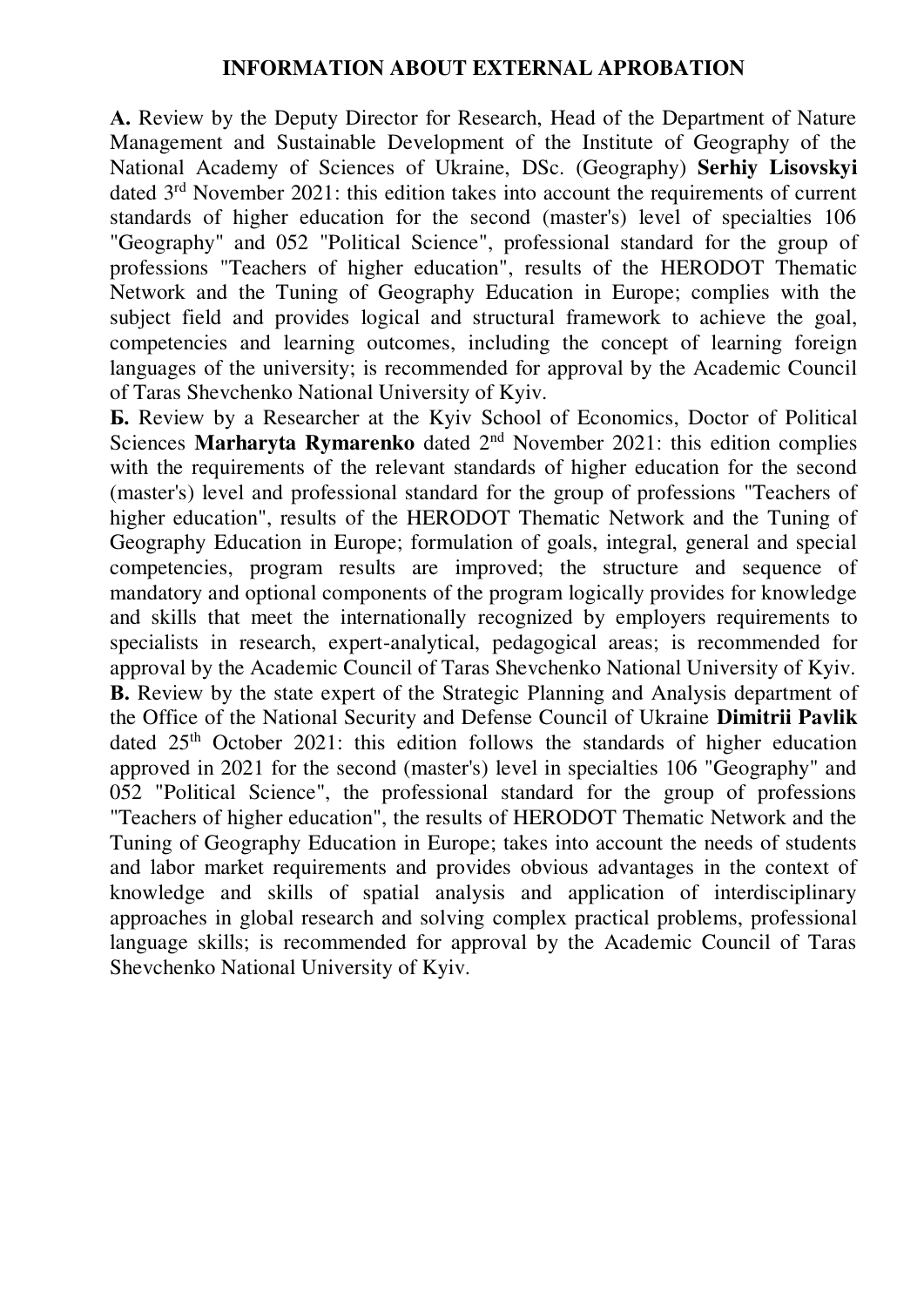## **ІНФОРМАЦІЯ ПРО ЗОВНІШНЮ АПРОБАЦІЮ**

**А.** Рецензія заступника директора з наукової роботи, завідувача відділу природокористування та збалансованого розвитку Інституту географії Національної академії наук України, доктора географічних наук **Лісовського Сергія Антоновича** 3 листопада 2021: редакція враховує вимоги діючих стандартів вищої освіти для другого (магістерського) рівня за спеціальностями 106 «Географія» та 052 «Політологія», професійного стандарту на групу професій «Викладачі закладів вищої освіти», результати HERODOT Thematic Network and the Tuning of Geography Education in Europe; відзначається відповідністю предметній спрямованості й логічно-структурному забезпеченню досягнення мети, компететностей та результатів навчання, концепції вивчення іноземних мов університету; рекомендується для затвердження Вченою радою Київського національного університету імені Тараса Шевченка.

**Б.** Рецензія дослідника Київської Школи Економіки, доктора політичних наук **Римаренко Маргарити Олександрівни** від 2 листопада 2021: редакція враховує вимоги чинних стандартів вищої освіти для другого (магістерського) рівня за відповідними спеціальностями, професійного стандарту на групу професій «Викладачі закладів вищої освіти», результати HERODOT Thematic Network and the Tuning of Geography Education in Europe; вдосконалені формулювання мети, інтегральної, загальних та спеціальних компетентностей, програмних результатів; структура й послідовність обов'язкових та вибіркових компонентів програми логічно забезпечує знання та вміння, які відповідають затребуваним на міжнародному рівні вимогам роботодавців до фахівців науково-дослідної, експертно- аналітичної, педагогічної сфер; рекомендується для затвердження Вченою радою Київського національного університету імені Тараса Шевченка.

**В.** Рецензія державного експерта служби стратегічного планування та аналізу Апарату РНБО України **Павліка Дімітрія Андрійовича** від 25 жовтня 2021: редакція наслідує затверджені у 2021 році стандарти вищої освіти для другого (магістерського) рівня за спеціальностями 106 «Географія» та 052 «Політологія», професійного стандарту на групу професій «Викладачі закладів вищої освіти», результати HERODOT Thematic Network and the Tuning of Geography Education in Europe, враховує потреби здобувачів та вимоги ринку праці й надає очевидні переваги в контексті зань та навичок здійснення просторового аналізу та застосування міждисциплінарних підходів глобальних дослідженнях й вирішенні складних практичних завдань, володіння фаховою мовою; рекомендується для затвердження Вченою радою Київського національного університету імені Тараса Шевченка.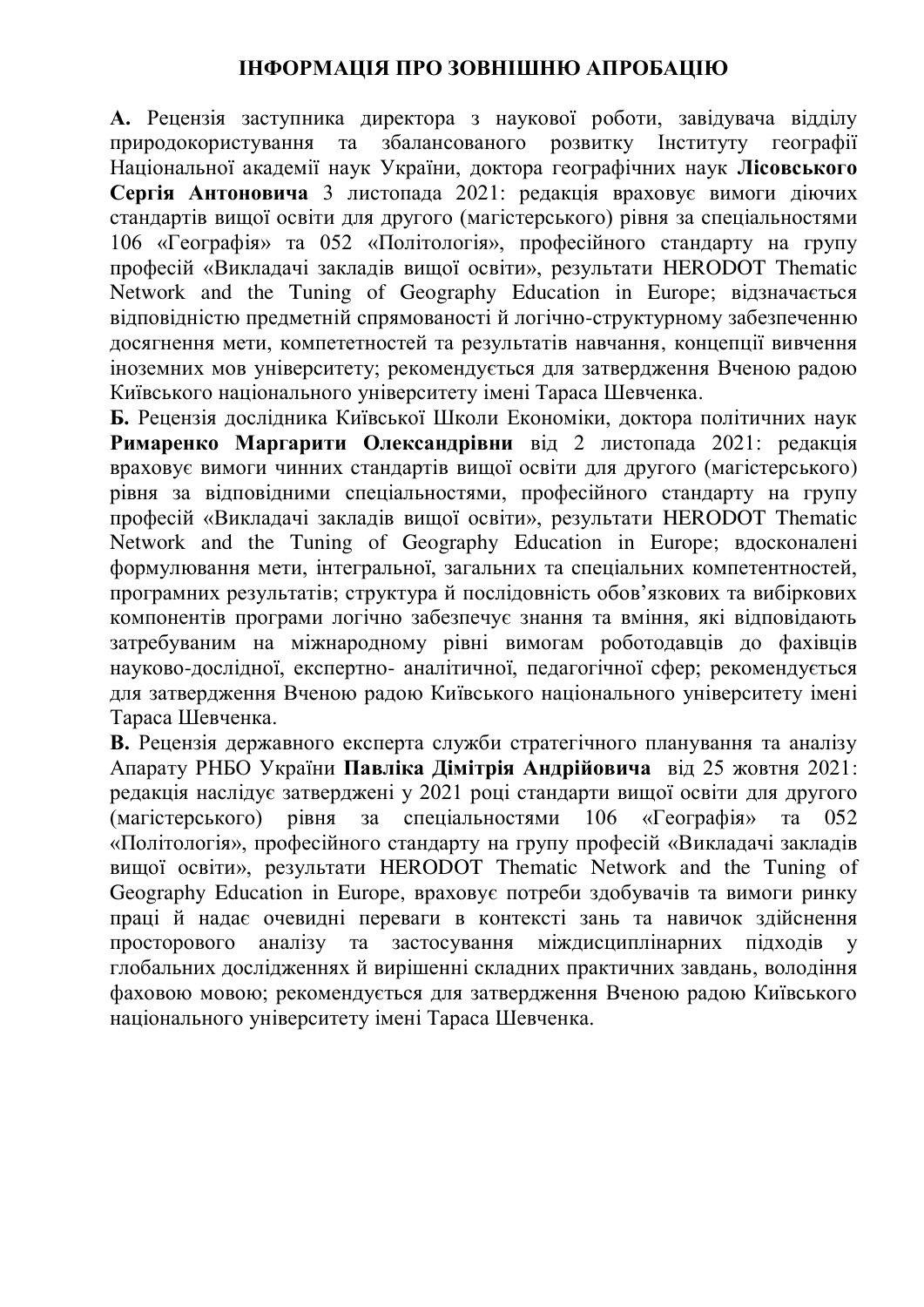# **INTRODUCTION**

Developed by a working group in the composion as follows:

| Surname, name,<br>patronymic of<br>the head and<br>members of the<br>project team | <b>Position title</b><br>(for the part-time<br>employees - the<br>place of the main<br>work, the title of<br>the position) | The name of the<br>institution that<br>the teacher<br>graduated from<br>(year of<br>graduation,<br>specialty,<br>qualification<br>according to the<br>document on<br>higher<br>education) | Degree,<br>the cipher and the<br>name of the scientific<br>specialty, the topic of<br>the dissertation, the<br>academic rank, by<br>which department<br>(specialty) has been<br>assigned                                                                         | <b>Experie</b><br>nce of<br>scientifi<br>$c-$<br>pedago<br>gical<br>and / or<br>scientifi<br>c work | <b>Information on scientific</b><br>activity (main topical<br>publications, research work,<br>participation in conferences<br>and seminars, work with<br>postgraduate students and<br>doctoral students, tutorship<br>of students' scientific work)                                                                                                                                                                                                                                                                                                                                                                                                                                                                                                                                                                  | Information about teacher's<br>advanced training (name of the<br>institution, type of document,<br>subject, date of issue)                                                                                                                                                                                                                                                                                                                                                                                                                                                                                                                                                                                                                                                                                                                     |
|-----------------------------------------------------------------------------------|----------------------------------------------------------------------------------------------------------------------------|-------------------------------------------------------------------------------------------------------------------------------------------------------------------------------------------|------------------------------------------------------------------------------------------------------------------------------------------------------------------------------------------------------------------------------------------------------------------|-----------------------------------------------------------------------------------------------------|----------------------------------------------------------------------------------------------------------------------------------------------------------------------------------------------------------------------------------------------------------------------------------------------------------------------------------------------------------------------------------------------------------------------------------------------------------------------------------------------------------------------------------------------------------------------------------------------------------------------------------------------------------------------------------------------------------------------------------------------------------------------------------------------------------------------|------------------------------------------------------------------------------------------------------------------------------------------------------------------------------------------------------------------------------------------------------------------------------------------------------------------------------------------------------------------------------------------------------------------------------------------------------------------------------------------------------------------------------------------------------------------------------------------------------------------------------------------------------------------------------------------------------------------------------------------------------------------------------------------------------------------------------------------------|
| 1.                                                                                | 2.                                                                                                                         | 3.                                                                                                                                                                                        | 4.                                                                                                                                                                                                                                                               | 5.                                                                                                  | 6.                                                                                                                                                                                                                                                                                                                                                                                                                                                                                                                                                                                                                                                                                                                                                                                                                   | 7.                                                                                                                                                                                                                                                                                                                                                                                                                                                                                                                                                                                                                                                                                                                                                                                                                                             |
| Leader of the project group<br>Viktoriia Kiptenko                                 | Associate Professor at<br>the Chair of Regional<br><b>Studies and Tourism</b><br>Taras Shevchenko<br>University of Kyiv    | Taras Shevchenko<br>National University<br>of Kyiv (1989;<br>Geography;<br>geographer,<br>methodistof<br>excursions<br>business. Teacher)                                                 | Candidate of geographic<br>science; specialty<br>$11.00.02$ – economic and<br>social geography;<br>«Territorial organization<br>of the international<br>tourism complex of<br>Ukraine; Associate<br>Professor at the Chair of<br>Regional Studies and<br>Tourism | 28                                                                                                  | Author and co-author of over 150<br>scentific<br>and<br>scientific-<br>methodological works. The key<br>ones on topical subjects are: 1.<br>The Influence of Factors on the<br>Level of Digitalization of World<br>Economies. IJCSNS International<br>Journal of Computer Science and<br>Network Security, VOL.21 No.5,<br>2021.<br>P183-190.<br>May<br>2. Geoglobalistics:<br>the course<br>book. Kyiv, Alfa-PIK Publishing<br>House, 2020. 3. From global to<br>Local: Feasibility of the Indicator<br>Analysis of the Sustainable<br>Development in Ukraine. 2019.<br>World Science 3(43). Vol.1., 36-<br>39. 4. Ukraine's path through<br>Millennium<br>Sustainable<br>to<br>development goals in 30 years:<br>transition,<br>lessons<br>and<br>of<br>perspectives.<br>University<br>National and World Economy. | 1. Certificates of MOOC courses of<br>the university Science Po, France<br>(Espace Mondial, a French Vision of<br>Global Studies, 2017), Copenhagen<br>University, Denmark (The<br>Sustainable Dtvelopment Golas - a<br>Global Transdisciplinary Vision for<br>the Future, 2020), Michigan<br>university, USA (Beyond the<br>Sustainable Development Goals<br>(SDGs): Addressing Sustainability<br>and Development, 2020). 2.<br>Internship certificat System<br>approach to harmonizing standards<br>- a guarantee for success of<br>European business models in<br>Ukraine, joint project of NTU of<br>Ukraine "Igor Sikorsky Kyiv<br>Polytechnic Institute", Erasmus +<br>Jean Monet Fund and Education,<br>Audiovisual and Culture Executive<br>Agency, supported by EU<br>"European business models:<br>transformation, harmonization and |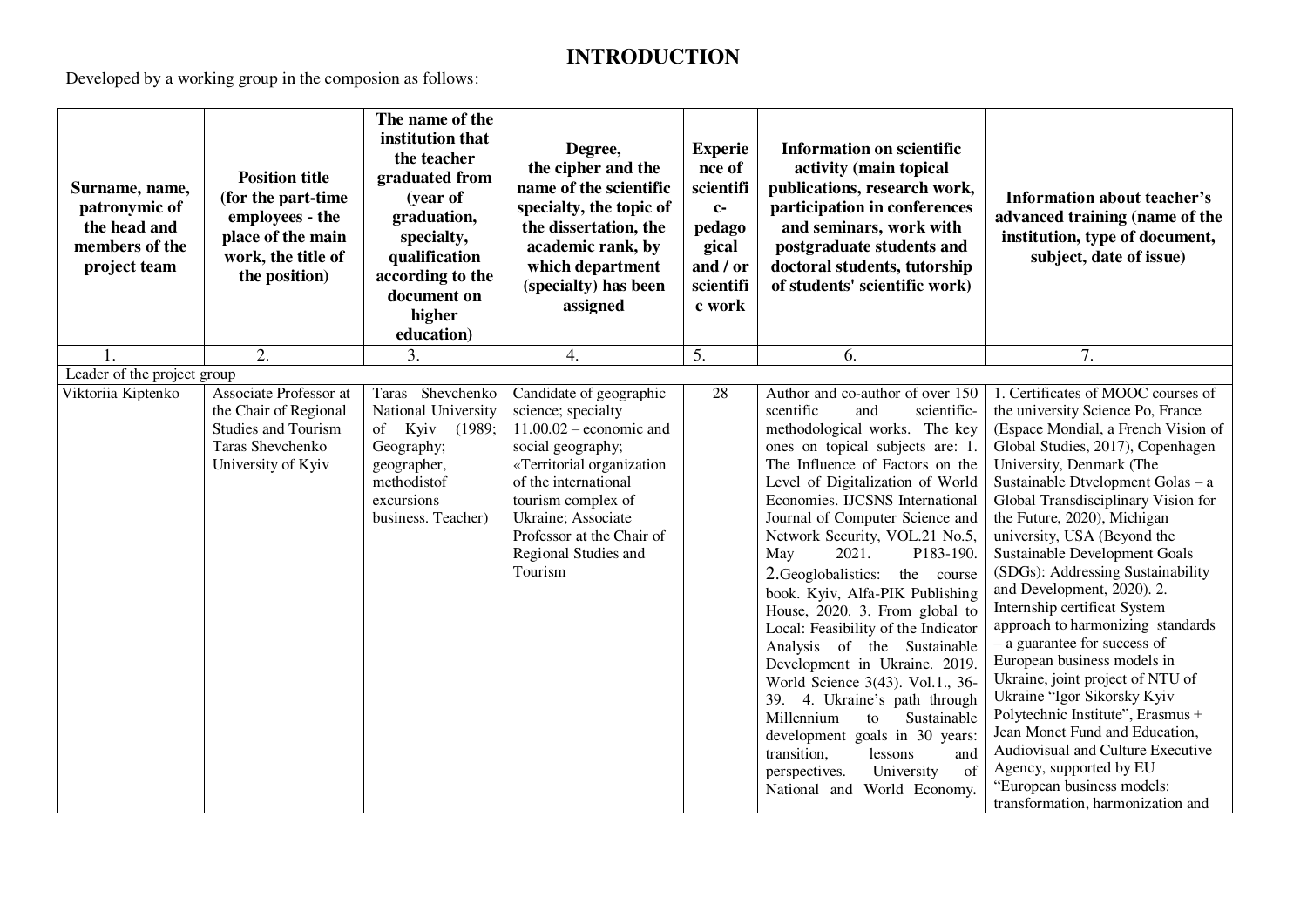|  |  | Sofia. Bulgaria. - 2019. - P.422-          | implementation in Ukraine" #       |
|--|--|--------------------------------------------|------------------------------------|
|  |  | 430 (co-author) 5. Globalization:          | 587138-EPP-1-2017-1-UA-            |
|  |  | the geographical nexus. Bulletin           | EPPJMO_MODULE, 2019. 3.            |
|  |  | of Taras Shevchenko National               | Internship certificate at Economic |
|  |  | University of Kyiv. 2017. 1-               | university of Karokow (Poland)     |
|  |  | $2(66-67), 37-41. 6.$<br>The               | «New and innovative methods of     |
|  |  | Geopolitical Trial of Tourism in           | teaching», 2020. 4. Internship     |
|  |  | Modern Ukraine in Tourism and              | certificate at Civitas collegium   |
|  |  | Geopoiltics: Issues and Concepts           | (Warsaw, Poland)                   |
|  |  | from Central and Eastern                   | «Internationalization of higher    |
|  |  | Europe// Monograph. Edited by              | education. Organization of         |
|  |  | Derek Hall. CABI International.            | education process and innovative   |
|  |  | Oxfordshire, UK Boston, USA. -             | methods of teaching in higher      |
|  |  | $2017. - P. 51 - 86.$ (co-authored)        | eduction institutions in Poland»,  |
|  |  | <b>WoS</b><br>7.<br>Geografichne           | 2020. 5. «KNU TEACH WEEK»          |
|  |  | krainoznavstvo<br>(Geographic              | (Taras Shevchenko National         |
|  |  | area/country studies). Text book/          | University of Kyiv, UGEN           |
|  |  | Ya.B.Oliynyk, B.P. Yatsenko,               | (сертифікат), 2021. 6. Certificate |
|  |  | o.o. Lyubitseva. - K: Kyiv                 | (qualification exam English        |
|  |  | university public house. - 2016. -         | under the programme of             |
|  |  | 911 c. (co-authorsgip).                    | additional (to high) education of  |
|  |  | Participant<br>of international            | foreign language for scientific    |
|  |  | scientific<br>projects<br>and              | and professional purposes), Taras  |
|  |  | conferences. Leader of the                 |                                    |
|  |  | scientific research "The role of           | Shevchenko National University     |
|  |  | recreation and tourism activity in         | of Kyiv, 2013.                     |
|  |  | quality of life of elderly in urban        |                                    |
|  |  | arears grounded on sustainable             |                                    |
|  |  | development»<br>$(2016 - 2018)$            |                                    |
|  |  | integrated with Horizon 2020               |                                    |
|  |  | Marie Sklodowska-Curie actions             |                                    |
|  |  | Green and Gray in Europe:                  |                                    |
|  |  | Elderly Living in<br>Urban                 |                                    |
|  |  | Areas - GRAGE - No64570;                   |                                    |
|  |  | participant of international               |                                    |
|  |  | conferences, among which A                 |                                    |
|  |  | Leading<br>and<br>Impactful                |                                    |
|  |  | Community Metropolises<br>and              |                                    |
|  |  | Peripheries of CEE Countries:              |                                    |
|  |  | New Challenges for EU, National            |                                    |
|  |  | and Regional Policies.2019 RSA             |                                    |
|  |  | Central and Eastern Europe                 |                                    |
|  |  | Conference; CatFerence The 7 <sup>th</sup> |                                    |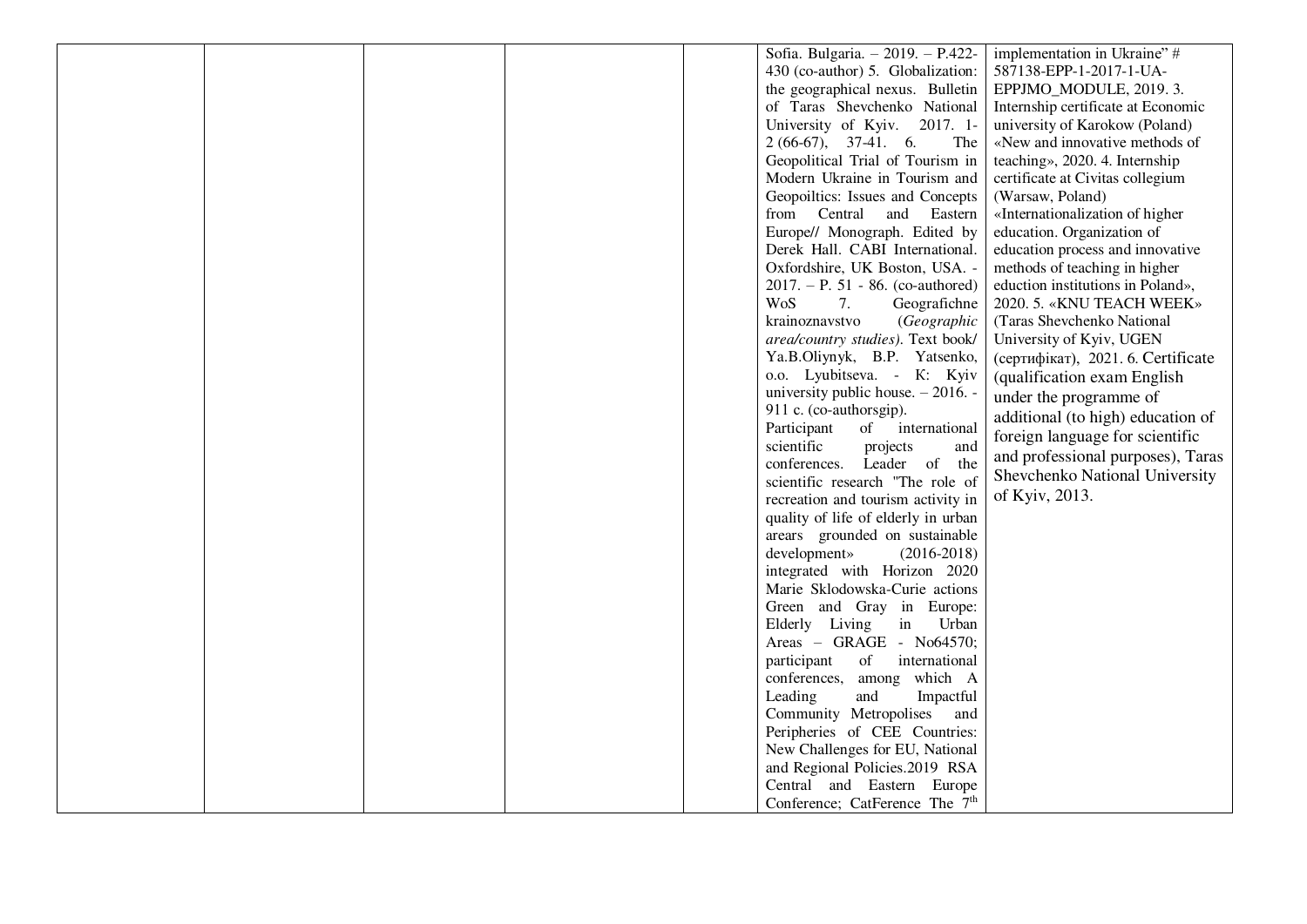|                |                        |                      |                          |    | International Urban Geographies                 |                                      |
|----------------|------------------------|----------------------|--------------------------|----|-------------------------------------------------|--------------------------------------|
|                |                        |                      |                          |    | Post-communist<br><b>States</b><br>οf           |                                      |
|                |                        |                      |                          |    | conference: A view on cities                    |                                      |
|                |                        |                      |                          |    | from eslwhere. Kyiv&Dnipro                      |                                      |
|                |                        |                      |                          |    | with<br>Kryvyi<br>Rih,<br>26-29                 |                                      |
|                |                        |                      |                          |    | September, 2017.                                |                                      |
|                |                        |                      |                          |    | Suoervises<br>bachelor's<br>and                 |                                      |
|                |                        |                      |                          |    | master's thesis, 4 sucsessful PhD               |                                      |
|                |                        |                      |                          |    | graduators.<br>Supervises<br>the                |                                      |
|                |                        |                      |                          |    | department<br>memebership<br>in                 |                                      |
|                |                        |                      |                          |    | Regional Studies Association and                |                                      |
|                |                        |                      |                          |    | Studies<br>Consortium.<br>Global                |                                      |
|                |                        |                      |                          |    | Leader of the research topic of                 |                                      |
|                |                        |                      |                          |    | the<br>department<br>"Indicator"                |                                      |
|                |                        |                      |                          |    | analysis<br>sustainable<br>of                   |                                      |
|                |                        |                      |                          |    | development"                                    |                                      |
| Boris Yatsenko | Chair of<br>Professor, | Leningrad<br>State   | D.Sc. Gegraphy, 11.00.02 | 47 | Author of 300 scientific and                    | 1. Internship at Harvard University, |
|                | Regional Studies and   | 1963.<br>University, | - economic and social    |    | academic works. The key ones on                 | 2015 (certificate)                   |
|                | Tourism, Geography     | Studies.<br>East     | geography, D.Sc. thesis  |    | topical issue: 1. Borders,                      |                                      |
|                | Faculty, Taras Sheve   | Economic-            | (2001) Structure of the  |    | Constituency Politics and "Our                  |                                      |
|                | National<br>henko      | geographer           | Economy of Japan,        |    | man" Voting in Electoral                        |                                      |
|                | University of Kyiv     |                      | professor at the         |    | in<br>Ukraine.<br>Geography                     |                                      |
|                |                        |                      | department of Regioanl   |    | Belgeo/Revue<br>Belge<br>de                     |                                      |
|                |                        |                      | Studies and Toruism      |    | Geographie, 2/2020. Brussels,                   |                                      |
|                |                        |                      |                          |    | 2020/ Peripheral borders, soft                  |                                      |
|                |                        |                      |                          |    | and<br>re-bordering<br>hard                     |                                      |
|                |                        |                      |                          |    | Europe"<br>(co-authorship).<br>2.               |                                      |
|                |                        |                      |                          |    | Ukraina<br>$\mathbf{u}$<br>geopolitychnych      |                                      |
|                |                        |                      |                          |    | vymirakh suchasnogo svitu"                      |                                      |
|                |                        |                      |                          |    | (Ukraine in focus of geopolitical               |                                      |
|                |                        |                      |                          |    | dimentions of the modern world).                |                                      |
|                |                        |                      |                          |    | 4 <sup>th</sup> scientific-geographic readings, |                                      |
|                |                        |                      |                          |    | Sumy, Is. 4, 2019.3. Napoli.                    |                                      |
|                |                        |                      |                          |    | Nebraska.<br>Encyclopedia<br>of                 |                                      |
|                |                        |                      |                          |    | modern Ukraine, 2019<br>4.                      |                                      |
|                |                        |                      |                          |    | Posyttsyonuvannya Ukrainy na                    |                                      |
|                |                        |                      |                          |    | karti<br>politychniy<br>svitu                   |                                      |
|                |                        |                      |                          |    | (Positioning of Ukraine<br><i>on</i>            |                                      |
|                |                        |                      |                          |    | geopolitical map of the world).                 |                                      |
|                |                        |                      |                          |    | «Geographic<br>science<br>and                   |                                      |
|                |                        |                      |                          |    | education: from statements to                   |                                      |
|                |                        |                      |                          |    | constructivism"». Institute of                  |                                      |
|                |                        |                      |                          |    | Geography NSAU, Kyiv, 2018.                     |                                      |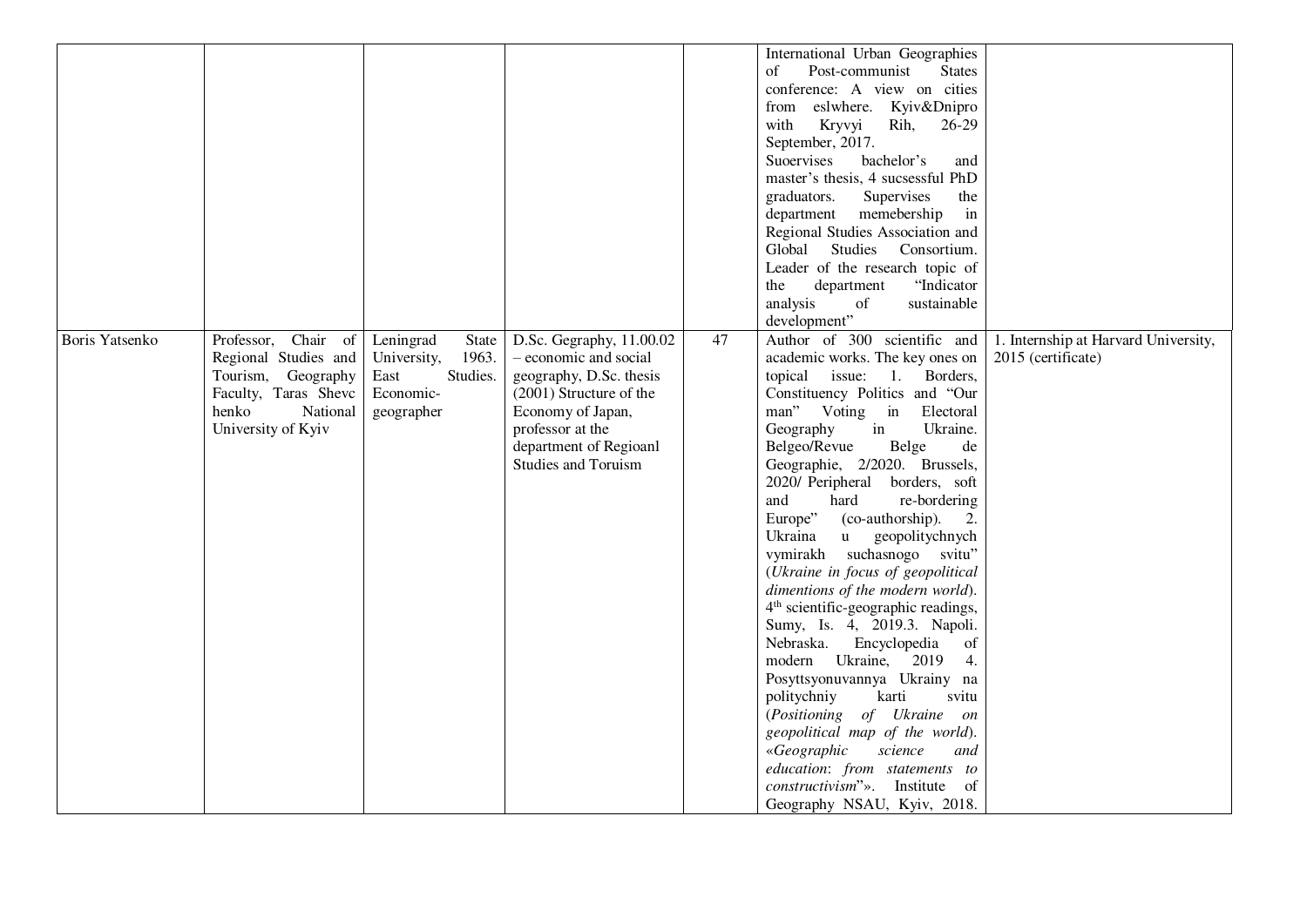|  |  | 5. Integrity of geospacer of the      |  |
|--|--|---------------------------------------|--|
|  |  | territory - geographic place in       |  |
|  |  | political geography. Third Sumy       |  |
|  |  | scientific-geographic readings,       |  |
|  |  | Issue 3., Sumy, 2018. 6.              |  |
|  |  | Historical<br><b>Borders</b><br>and   |  |
|  |  | Administrative<br>Contemporary        |  |
|  |  | Divisions Influence on Political      |  |
|  |  | Views in Ukraine. 6th Eugeo           |  |
|  |  | Congress / Sect.8.3. Eastern          |  |
|  |  | Borders and Geopolitics. P.p.         |  |
|  |  | 230-231, Brussels, 2017 (y            |  |
|  |  | співавторстві). 7. Louisiana,         |  |
|  |  | USA.<br>Marshall<br>Islands.          |  |
|  |  | Mauritius,<br>Martinique.             |  |
|  |  | Manchester, United Kingdom.           |  |
|  |  | Encyclopedia of modern Ukraine.       |  |
|  |  | Kyiv.:<br>Institute<br>$\omega$<br>of |  |
|  |  | encyclopedical research of the        |  |
|  |  | NAS of Ukraine, T.17, - Kyiv-         |  |
|  |  | 2017. 8. Geographic regional          |  |
|  |  | studies.<br>Text book/ Ya.B.          |  |
|  |  | Oliynyk, B.P. Yatsenko, O.O.          |  |
|  |  | Lyubitseva - Kyiv:<br>Kyiv            |  |
|  |  | university publishing house. -        |  |
|  |  | 2016. - 911 c. (co-authorship). 9.    |  |
|  |  | The USA as a factor of                |  |
|  |  | geoconflicts in Asia (2001-2015).     |  |
|  |  | Geography<br>and<br>Tourism:          |  |
|  |  | Collection of scientific papers. -    |  |
|  |  | Kyiv.: Alfa-Pik, 2016, №37, 294       |  |
|  |  | c., - P. 198-206 (co-authorship).     |  |
|  |  | Political<br>10.<br>Geography.        |  |
|  |  | Geopolitics. Text book / B.P.         |  |
|  |  | Yatsenko, V.I. Stafiychuk, Yu.S.      |  |
|  |  | Braychevskyi - Kyiv: "Lybid",         |  |
|  |  | $2007. - 255$ p. (co-authorship)      |  |
|  |  | Participant of international          |  |
|  |  | conferences<br>including              |  |
|  |  | International Geographic Union        |  |
|  |  | (Beijin 2016, Budapest 2015,          |  |
|  |  | Krakow 2014, Kioto 2013) and          |  |
|  |  | Geographic Union of Europe            |  |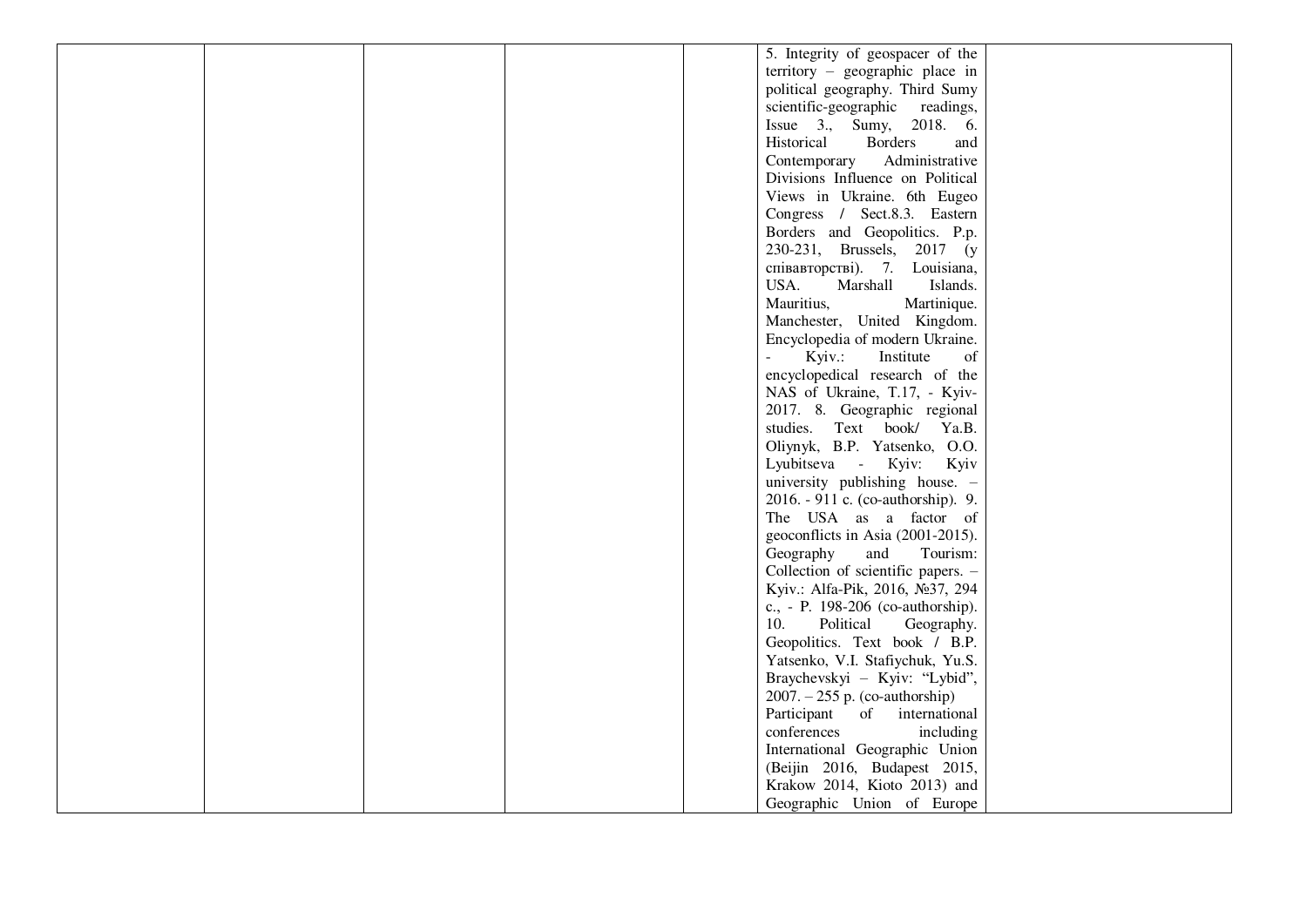|                      |                                                                                                                                     |                                                                                                                            |                                                                                                                                                                                                                                                                                                             |    | (Brussels 2017 and 2020).<br>Supervisor of master's and<br>bachelor's thesis, 11 sucsessful<br>PhD and 1 D.Sc. alumus. Deputy<br>of the Head of cultural ties<br>community "Ukraine - Japan".                                                                                                                                                                                                                                                                                                                                                                                                                                                                                                                                                                                                                                                                                                                                                                                                                                                                                                                                                                                                                                                                          |                                                                                                                                                                                                                                                                                                                                       |
|----------------------|-------------------------------------------------------------------------------------------------------------------------------------|----------------------------------------------------------------------------------------------------------------------------|-------------------------------------------------------------------------------------------------------------------------------------------------------------------------------------------------------------------------------------------------------------------------------------------------------------|----|------------------------------------------------------------------------------------------------------------------------------------------------------------------------------------------------------------------------------------------------------------------------------------------------------------------------------------------------------------------------------------------------------------------------------------------------------------------------------------------------------------------------------------------------------------------------------------------------------------------------------------------------------------------------------------------------------------------------------------------------------------------------------------------------------------------------------------------------------------------------------------------------------------------------------------------------------------------------------------------------------------------------------------------------------------------------------------------------------------------------------------------------------------------------------------------------------------------------------------------------------------------------|---------------------------------------------------------------------------------------------------------------------------------------------------------------------------------------------------------------------------------------------------------------------------------------------------------------------------------------|
| Yulian Braychevskyii | Associate Professor at<br>the Chair of Regioanl<br>Studies and Tourism,<br>Taras<br>Shevchenko<br>National University of<br>Ukraine | Taras Shevchenko<br>National University<br>of Ukraine in 2002<br>master in 11.00.02<br>economic<br>and<br>social geography | Candidate of Geographic<br>sciences;<br>$11.00.02 -$<br>and social<br>economic<br>geography<br>(2007)<br>$\overline{\phantom{0}}$<br>Functionaing of the EU<br>system in the world<br>economy<br>(human<br>analysis),<br>geographic<br>Associate Professor at<br>Regional Studies and<br>Tourism Department | 16 | Author and co-author of over 50<br>scientific and academic works.<br>The key topical ones are: 1.<br>Expansion of populism policy<br>and changes of ideological space<br>European<br>countries//<br>in<br>Geography and tourism. 2019 -<br>Issue 52. - c.52-59. 2. Master<br>Guidelines.<br>Thesis<br>Degree<br>Guidelines for master degree<br>students of the Geoglobalistics<br>and Regional Studies educational<br>programme/<br>Y.Braychevskyy,<br>V.Kiptenko, I.Khilchevskaro<br>Kyiv:<br>Alfa-PIK<br>Publishing<br>House, 2019 - 22 p. (co-<br>authorship).3.<br>Expansion<br><sub>of</sub><br>populism policy and changes of<br>ideological space in Western<br>countries:<br>socio-geographic<br>analysis of the USA Presidenyial<br>elections 2016 // Bulletin of<br>TSNUK. - Gepgraphy. - Issue<br>68-69. - 2017 p. - c.144-151. 4.<br>Geographic regional studies. Text<br>book/ Ya.B. Oliynyk, B.P.<br>Yastenko. O.O.Lyubitseva<br>Kyiv: Kyiv University Publishing<br>House. $-2016. -911$ p. (co-<br>authorship).<br>5.<br>Political<br>Geography. Geopolitics. Text<br>book<br>B.P.<br>$\frac{1}{2}$<br>Yatsenko,<br>V.I.Stafiychul,<br>Yu.S.<br>Braychevskyi. - Kyiv: "Lybid",<br>$2007. - 255$ c. (co-authorship).<br>Representative of the Regional | 1. Internship at the Institute of<br>political education and training 2019<br>(certificate). 2. Certificate<br>(qualification exam English<br>under the programme of<br>additional (to high) education of<br>foreign language for scientific<br>and professional purposes),<br>Taras Shevchenko National<br>University of Kyiv, 2013. |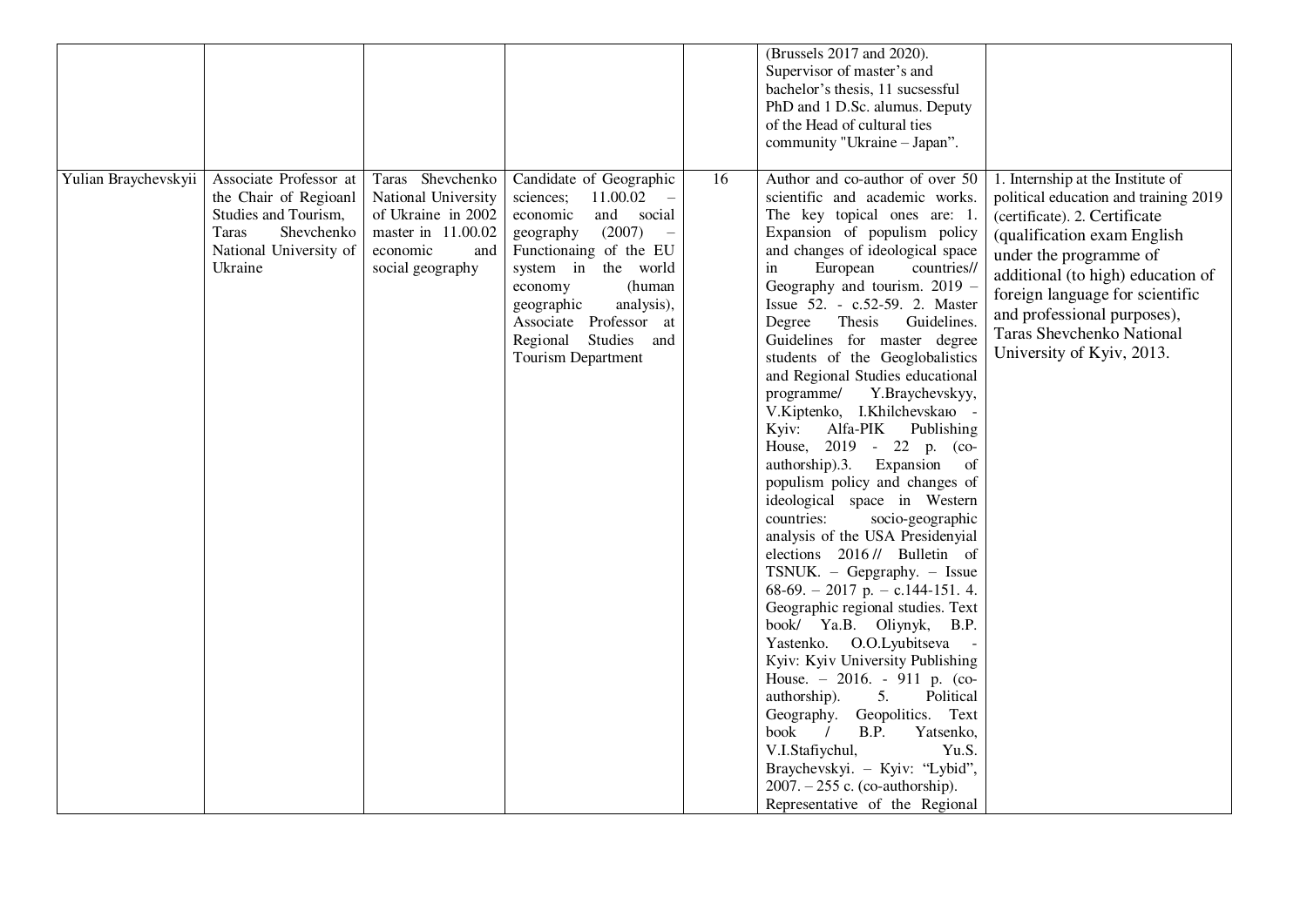|                                   |                                                                                                                                                         |                                                                                                                                |                                                                                                                                                                                                                  |    | Studies and Tourism Department<br>the Youth Academy of<br>in<br>Sciences; member of the jury of<br>the Ukrainian school Olympics in<br>Geography and tournaments of<br>young geographers; supervises<br>the preparation of the national<br>team for international olympics in<br>geography.                                                                                                                                                                                                                                                                                                                                                                                                                                                                                                                                                           |                                                                                                                                                                                                                                                                                                                                                                                                                                               |
|-----------------------------------|---------------------------------------------------------------------------------------------------------------------------------------------------------|--------------------------------------------------------------------------------------------------------------------------------|------------------------------------------------------------------------------------------------------------------------------------------------------------------------------------------------------------------|----|-------------------------------------------------------------------------------------------------------------------------------------------------------------------------------------------------------------------------------------------------------------------------------------------------------------------------------------------------------------------------------------------------------------------------------------------------------------------------------------------------------------------------------------------------------------------------------------------------------------------------------------------------------------------------------------------------------------------------------------------------------------------------------------------------------------------------------------------------------|-----------------------------------------------------------------------------------------------------------------------------------------------------------------------------------------------------------------------------------------------------------------------------------------------------------------------------------------------------------------------------------------------------------------------------------------------|
| Malynovska<br>Oksana<br>Yuriivna, | Associate Professor of<br>Regioanl Studies and<br>Tourism department,<br>Shevchenko<br>Taras<br>National University of<br>Ukraine                       | Taras Shevchenko<br>National University<br>of Ukraine (1996,<br>tourism manager,<br>teacher of<br>geography)                   | Candidate of geographic<br>2002 thesis<br>science;<br>«Political<br>geographic<br>aspects of formation and<br>functioning of western<br>state border of Ukraine<br>$11.00.02$ – economic and<br>social geography | 22 | Author and co-author of over 60<br>scientific and methodological<br>works:<br>1. Geographic regional (country)<br>studies: textbook/ Ya.B. Oliynyk,<br>B.P.Yatsenko, O.O.Lyubitseva -<br>Kyiv: Kyiv University Publishing<br>House, 2016.- 911 p., 2. New<br>Media and Travel and Tourism<br>Consumer Habits: Case of<br>Ukraine // Proceedings of the<br><b>International Scientific</b><br>Conference "Topical problems of<br>modern science". June 16, 2017,<br>Warsaw, Poland. Vol.3. - P.9-12.<br>3. Research of interstate conflicts<br>dynamics in the world's regions<br>(for the period 2001-2013).<br>Geography and Tourism:<br>Collection of scientific papers.<br>Kyiv. Alfa-Pik, (Issue 31), 2015,<br>125-131 c. 4. Creative clusters<br>and their role in tourism. Topical<br>Aspects of modern Science and<br>practice. 2020. 338-342. | Internship<br>$\operatorname{in}$<br>Macherata<br>1.<br>University (Italy), Epasmyc+ KA,<br>2017<br>(certificate).<br>p.<br>2.<br>Qualification<br>examination<br>in<br>English (qualification examination<br>on the post-graduate (post higher)<br>education in foreign language for<br>professional<br>scientific<br>and<br>Shevchenko<br><b>Taras</b><br>purposes),<br>National University<br>of<br>Kyiv,<br>philological institute, 2013. |
| Valentyn Stafiychuk               | Associate Professor at<br>Regional Stuides and<br>Tourism department,<br>faculty,<br>Geography<br>Shevchenko<br>Taras<br>National University of<br>Kyiv | Taras Shevchenko<br>National University<br>of Kyiv<br>(1994; Geography;<br>Geographer-<br>country studies.<br>Foreign economic | Candidate of Geographic<br>Science;<br>specialty<br>$11.00.02$ – economic and<br>social<br>geography;<br>«Political and geographic<br>aspects<br>of<br>Central<br>European<br>countrys'                          | 27 | Author and co-author of over 90<br>Scientific and academic works.<br>The key topical ones are: 1.<br>Geoconflictology: course book.<br>Kyiv: Alfa-Pik 2019 – 50 c. 2.<br>Political Geography of the<br>World. Text book. Stereotyped                                                                                                                                                                                                                                                                                                                                                                                                                                                                                                                                                                                                                  | 1. English skills certificate<br>International Community SARGOI,<br>2018. 2. Internsheep in the<br>University of natural Sciences<br>Lublin (Poland) (certificate), 2020<br>3. Traineeship «Online test and<br>forms of usage of Classtime                                                                                                                                                                                                    |
|                                   |                                                                                                                                                         | affairs officer.                                                                                                               | interaction",<br>Associate                                                                                                                                                                                       |    | publishing. Kherson, OLDI-                                                                                                                                                                                                                                                                                                                                                                                                                                                                                                                                                                                                                                                                                                                                                                                                                            | platform» (ATOMS HAB, Nova                                                                                                                                                                                                                                                                                                                                                                                                                    |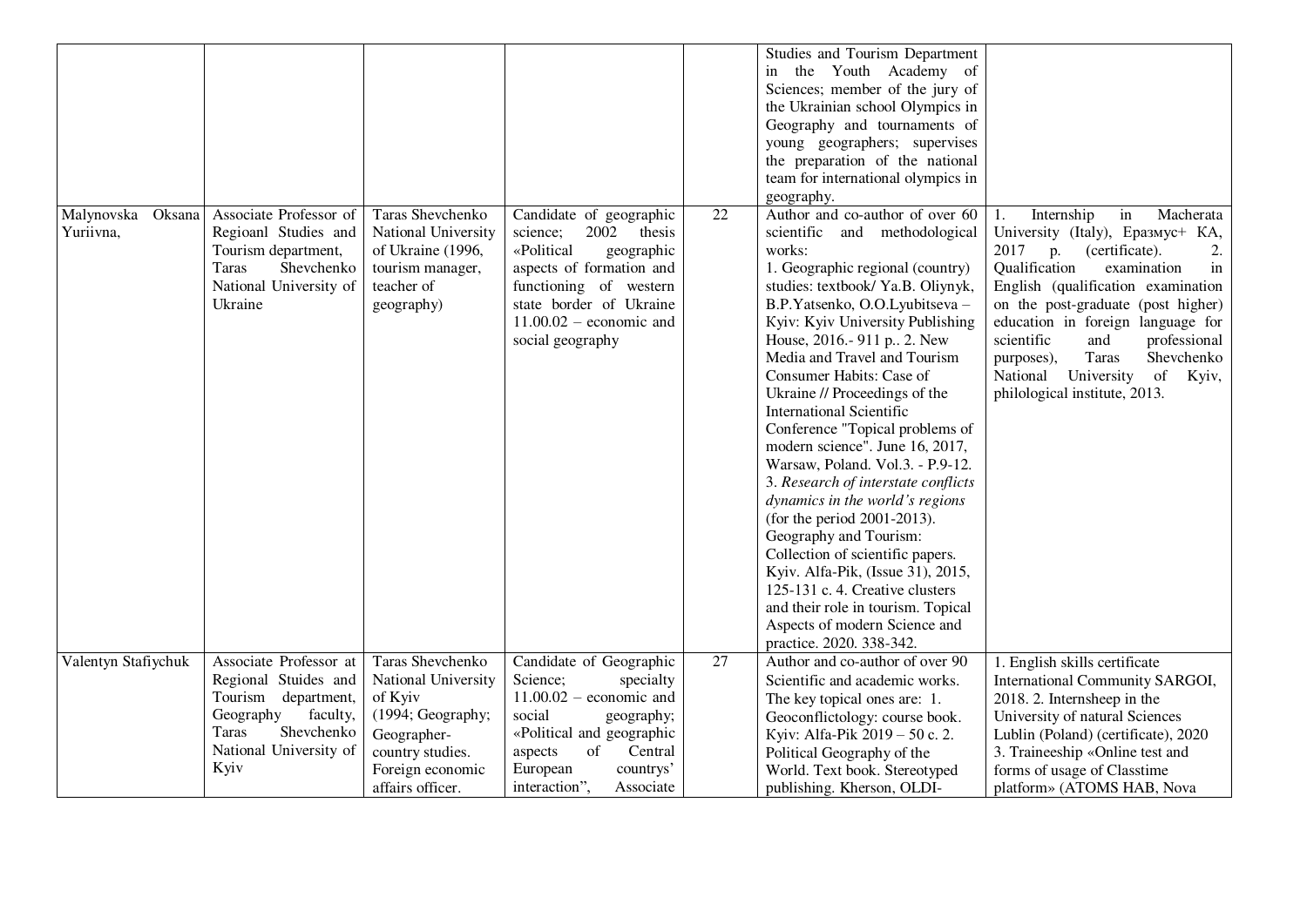|  | Teacher) | Professor at        | Regional | PLUS, 2019. - 308 c. 3. Rating          | Ukrainaska shkola New Ukrainian  |
|--|----------|---------------------|----------|-----------------------------------------|----------------------------------|
|  |          | Studies and Tourism |          | of priorities of the world's states     | school (Kyiv, Ukraine);          |
|  |          | department.         |          | in accordance with the national         | (certificater), 2020. 4. «KNU    |
|  |          |                     |          | interests of Ukraine. Economic          | TEACH WEEK» (Taras               |
|  |          |                     |          | and social geography. Scientific        | ShevchenkoNational University of |
|  |          |                     |          | journal. $-2020$ . $-$ Issue 84. $-$ P. | Kyiv, UGEN (сертифікат), 2021.   |
|  |          |                     |          | 13-22. 4. Relations between             |                                  |
|  |          |                     |          | Ukraine and its post-socialist          |                                  |
|  |          |                     |          | neighbors EU members in 2017-           |                                  |
|  |          |                     |          | 2019. A Young Scientist.                |                                  |
|  |          |                     |          | Scientific journal. $2020. - N24$       |                                  |
|  |          |                     |          | $(80)$ . – P. 78-83 (211 p.). 5. The    |                                  |
|  |          |                     |          | current regional political and          |                                  |
|  |          |                     |          | geographical position of Ukraine.       |                                  |
|  |          |                     |          | Bulletin of Taras Shevchenko            |                                  |
|  |          |                     |          | National University of Kyiv.            |                                  |
|  |          |                     |          | Geography: Science. collection. -       |                                  |
|  |          |                     |          | $2017. - N23(68)/4(69). - C.139-$       |                                  |
|  |          |                     |          | 144 (195 c.). 6. Current regional       |                                  |
|  |          |                     |          | political and geographical              |                                  |
|  |          |                     |          | position of Ukraine. World              |                                  |
|  |          |                     |          | Science - Warsaw: RS Global,            |                                  |
|  |          |                     |          | $2017. - N212(28). - Vol.1. -$          |                                  |
|  |          |                     |          | P.62-68 (70 p.). 7. Geographic          |                                  |
|  |          |                     |          | regional (country) studies:             |                                  |
|  |          |                     |          | textbook/ Ya.B. Oliynyk,                |                                  |
|  |          |                     |          | B.P.Yatsenko, O.O.Lyubitseva -          |                                  |
|  |          |                     |          | Kyiv: Kyiv University Publishing        |                                  |
|  |          |                     |          | House, 2016.- 911 p. (co-               |                                  |
|  |          |                     |          | authorship).                            |                                  |
|  |          |                     |          | Active participant of Ukrainian         |                                  |
|  |          |                     |          | and international conferences,          |                                  |
|  |          |                     |          | including those of Assoxiation of       |                                  |
|  |          |                     |          | Regional Studies A Leading and          |                                  |
|  |          |                     |          | <b>Impactful Community</b>              |                                  |
|  |          |                     |          | Metropolises and Peripheries of         |                                  |
|  |          |                     |          | CEE Countries: New                      |                                  |
|  |          |                     |          |                                         |                                  |
|  |          |                     |          | Challenges for EU, National and         |                                  |
|  |          |                     |          | Regional Policies.2019 RSA              |                                  |
|  |          |                     |          | Central and Eastern Europe              |                                  |
|  |          |                     |          | Conference.                             |                                  |
|  |          |                     |          | Supervises research masters' and        |                                  |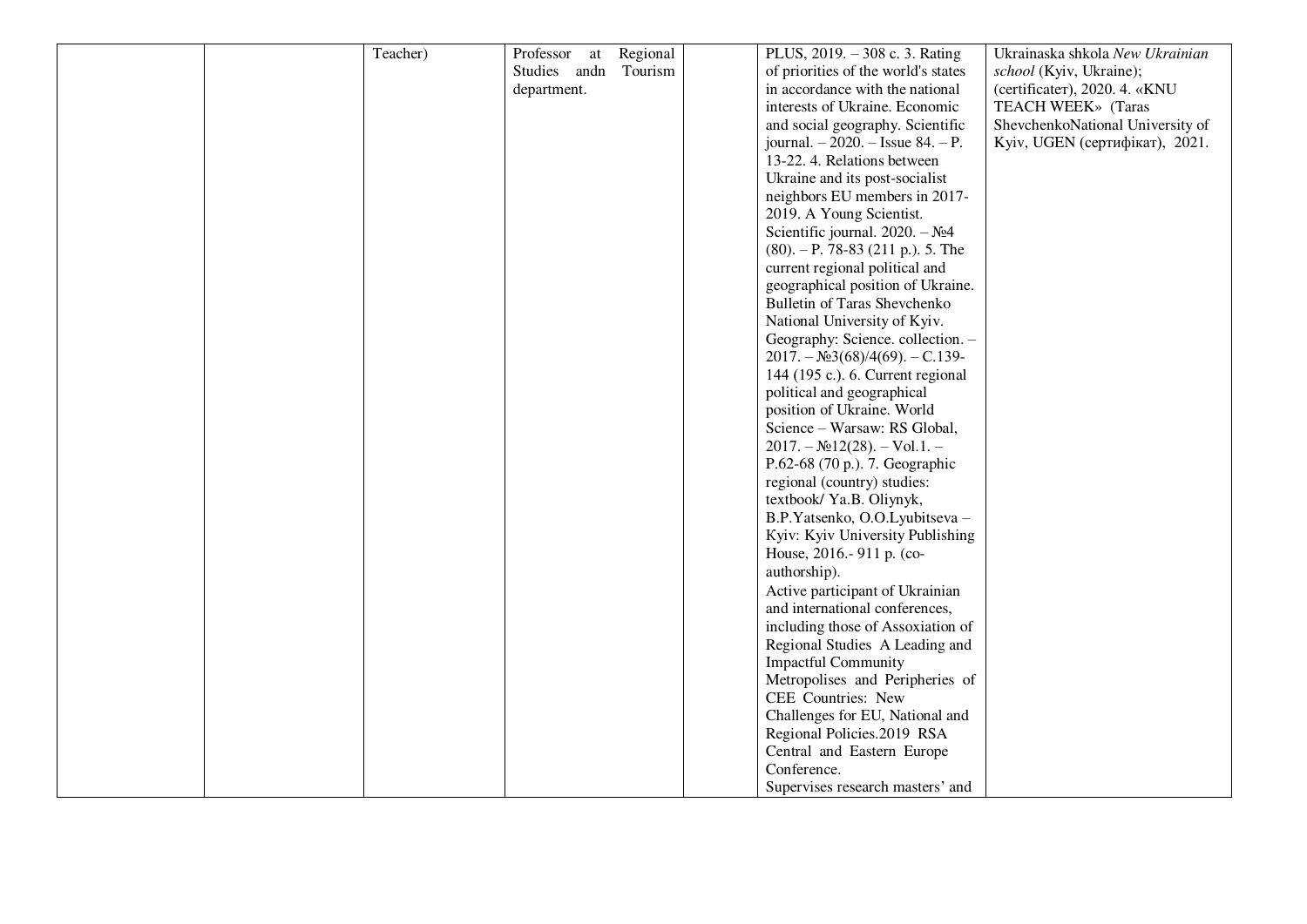|  |  | bachelors' qualification papers. |  |
|--|--|----------------------------------|--|
|  |  |                                  |  |
|  |  |                                  |  |
|  |  |                                  |  |

The development of the programme takes into account the requirements of the standard of high education in the specialty 106 "Geography" of field of knowledge 10 "Natural Science" for the second (master) level, in accordance with the order of the MES of Ukraine №519 of 11.05.2021; the standard of high education in the specialty 052 "Politology" for the second (master) level, in accordance with the order of the MES of Ukraine №329 of 18.03.2021; professional standard on the group of professional "Teachers of higher education institutions", approved by the Ministry of Economy, Trade and Agriculture of Ukraine №610 from 23.03.2021; changes №10 to the national classifier DK 003:2010, according to the order of the Ministry of Economy of Ukraine №810-21 from 25.10.2021; results of HERODOT Thematic Network and the Tuning of Geography Education in Europe**.**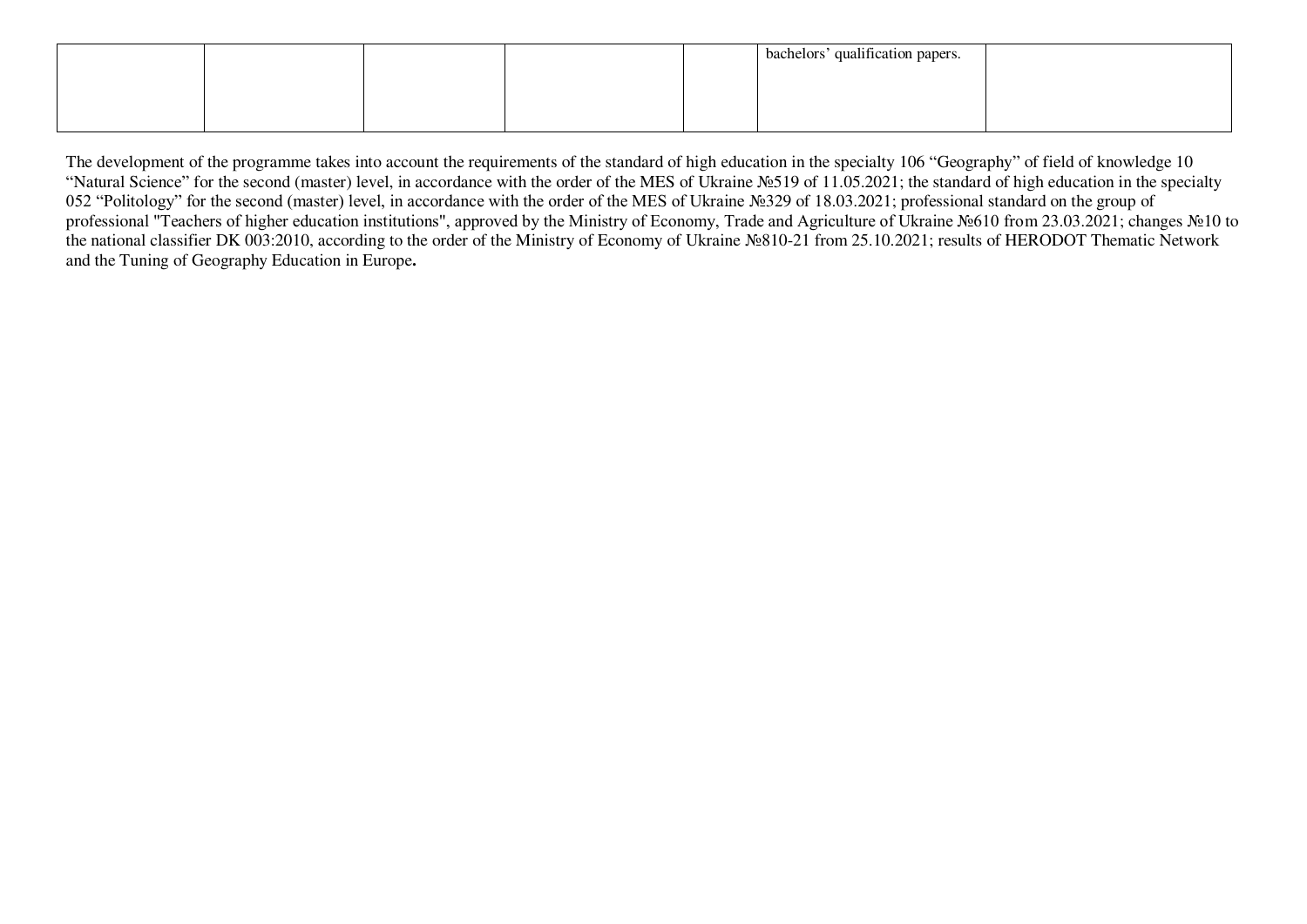## **ПЕРЕДМОВА**

Розроблено робочою групою у складі:

| Прізвище, ім'я,<br>по батькові<br>керівника та<br>членів<br>проектної групи | Найменування<br>посади<br>(для сумісників -<br>місце основної<br>роботи,<br>найменування<br>посади)           | Найменування<br>закладу, який<br>закінчив<br>викладач<br>(pik)<br>закінчення,<br>спеціальність,<br>кваліфікація<br>згідно з<br>документом<br>про вищу<br>освіту) | Науковий<br>ступінь,<br>шифрі<br>найменування<br>наукової<br>спеціальності,<br>тема дисертації,<br>вчене звання, за<br>якою кафедрою<br>(спеціальністю)<br>присвоєно                                                                  | Стаж<br>науково-<br>педагогі<br>чної<br>та/або<br>наукової<br>роботи | Інформація про наукову<br>діяльність (основні<br>публікації за напрямом,<br>науково-дослідна робота,<br>участь у конференціях і<br>семінарах, робота з<br>аспірантами та<br>докторантами, керівництво<br>науковою роботою<br>студентів)                                                                                                                                                                                                                                                                                                                                                                                                                                                                                                                                                                            | Відомості про підвищення<br>кваліфікації викладача<br>(найменування закладу, вид<br>документа, тема, дата видачі)                                                                                                                                                                                                                                                                                                                                                                                                                                                                                                                                                                                                                                                                                                                        |
|-----------------------------------------------------------------------------|---------------------------------------------------------------------------------------------------------------|------------------------------------------------------------------------------------------------------------------------------------------------------------------|---------------------------------------------------------------------------------------------------------------------------------------------------------------------------------------------------------------------------------------|----------------------------------------------------------------------|--------------------------------------------------------------------------------------------------------------------------------------------------------------------------------------------------------------------------------------------------------------------------------------------------------------------------------------------------------------------------------------------------------------------------------------------------------------------------------------------------------------------------------------------------------------------------------------------------------------------------------------------------------------------------------------------------------------------------------------------------------------------------------------------------------------------|------------------------------------------------------------------------------------------------------------------------------------------------------------------------------------------------------------------------------------------------------------------------------------------------------------------------------------------------------------------------------------------------------------------------------------------------------------------------------------------------------------------------------------------------------------------------------------------------------------------------------------------------------------------------------------------------------------------------------------------------------------------------------------------------------------------------------------------|
| 1.                                                                          | 2.                                                                                                            | 3.                                                                                                                                                               | 4.                                                                                                                                                                                                                                    | 5.                                                                   | 6.                                                                                                                                                                                                                                                                                                                                                                                                                                                                                                                                                                                                                                                                                                                                                                                                                 | 7.                                                                                                                                                                                                                                                                                                                                                                                                                                                                                                                                                                                                                                                                                                                                                                                                                                       |
| Керівник проєктної групи                                                    |                                                                                                               |                                                                                                                                                                  |                                                                                                                                                                                                                                       |                                                                      |                                                                                                                                                                                                                                                                                                                                                                                                                                                                                                                                                                                                                                                                                                                                                                                                                    |                                                                                                                                                                                                                                                                                                                                                                                                                                                                                                                                                                                                                                                                                                                                                                                                                                          |
| Кіптенко Вікторія<br>Костянтинівна,                                         | Доцент кафедри<br>країнознавства та<br>туризму<br>географічного<br>факультету КНУ<br>імені Тараса<br>Шевченка | Київський<br>державний<br>університет ім.<br>Т.Г. Шевченка<br>(1989; Географія;<br>Географ, методист<br>екскурсійної<br>справи. Викладач)                        | Кандидат геогр.<br>наук; спеціальність<br>$11.00.02 -$<br>економічна та<br>соціальна географія;<br>«Територіальна<br>організація<br>комплексу<br>міжнеародного<br>туризму України»;<br>доцент кафедри<br>країнознавства та<br>туризму | $\overline{28}$                                                      | Автор та співавтор понад 150<br>наукових<br>та<br>навчально-<br>методичних праць. Основними<br>за напрямами $\varepsilon$ : 1. The Influence<br>of Factors on the Level of<br>Digitalization<br>of<br>World<br>Economies. IJCSNS International<br>Journal of Computer Science and<br>Network Security, VOL.21 No.5,<br>2021.<br>P183-190.<br>May<br>2.Geoglobalistics:<br>the course<br>book. Kyiv, Alfa-PIK Publishing<br>House, 2020. 3. From global to<br>Local: Feasibility of the Indicator<br>Analysis of the Sustainable<br>Development in Ukraine. 2019.<br>World Science 3(43). Vol.1., 36-<br>4. Ukraine's path through<br>39.<br>Millennium<br>Sustainable<br>to<br>development goals in 30 years:<br>transition,<br>lessons<br>and<br>University<br>perspectives.<br>of<br>National and World Economy. | 1. Сертифікати МООС курсів<br>університету Science Po, Франція<br>(Espace Mondial, a French Vision of<br>Global<br>Studies,<br>$2017$ ,<br>Копенгагенського<br>університету,<br>Данія<br>Sustainable<br>(The<br>Dtvelopment Golas - a Global<br>Transdisciplinary Vision for the<br>$2020$ ,<br>Мічиганського<br>Future,<br>університету, США (Beyond the<br>Sustainable Development Goals<br>(SDGs): Addressing Sustainability<br>and<br>Development,<br>2020). 2.<br>Сертифікат стажування: System<br>approach to harmonizing standards<br>- a guarantee for success of<br>European business models<br>$\sin$<br>Ukraine, joint project of NTU of<br>Ukraine<br>"Igor Sikorsky<br>Kyiv<br>Polytechnic Institute", Erasmus +<br>Jean Monet Fund and Education,<br>Audiovisual and Culture Executive<br>Agency,<br>EU<br>supported<br>by |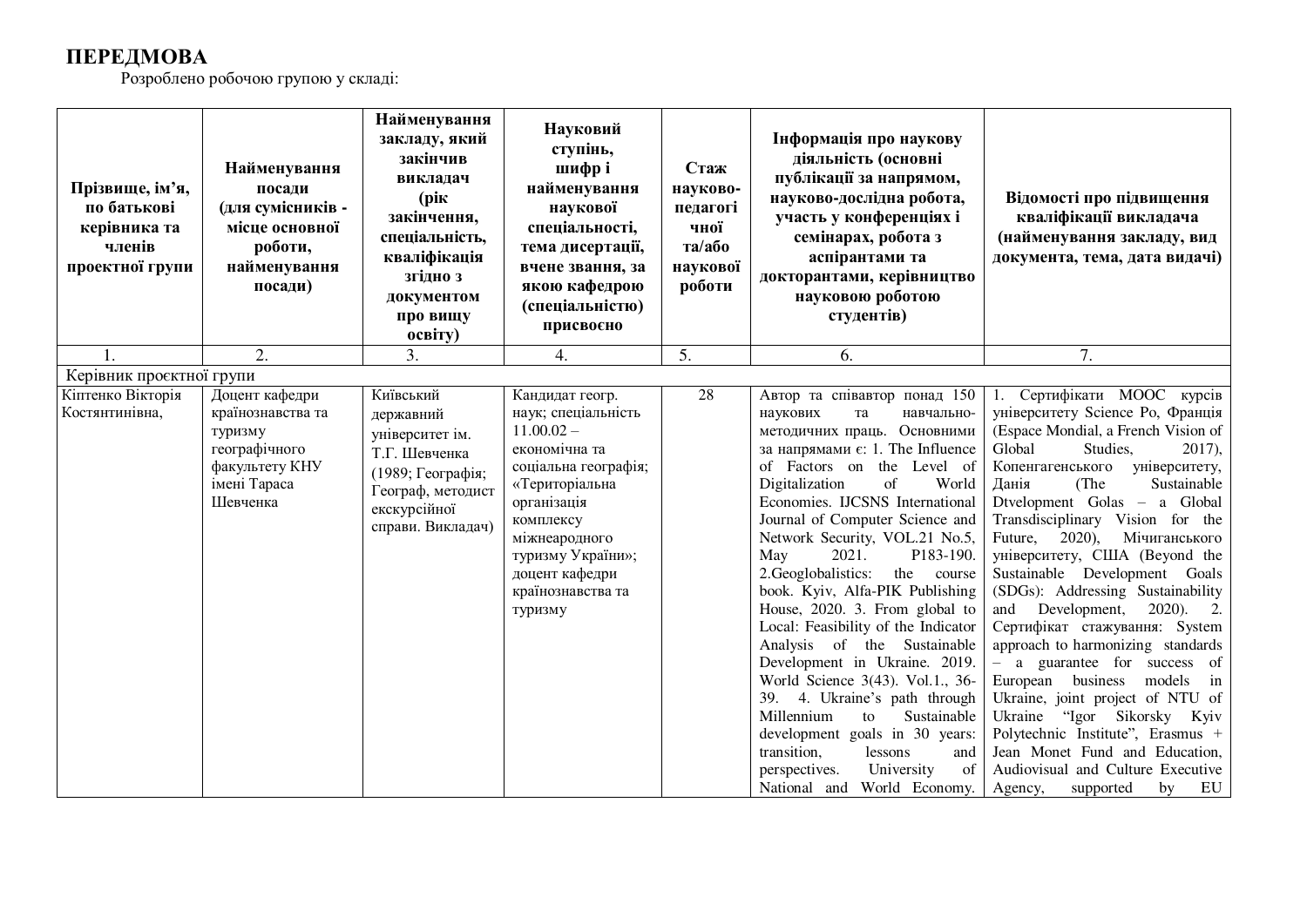|  |  | Sofia. Bulgaria. - 2019. - P.422-     | business<br>models:<br>"European                     |
|--|--|---------------------------------------|------------------------------------------------------|
|  |  | 430<br>(y<br>співавтостві)<br>5.      | transformation, harmonization and                    |
|  |  | Globalization: the geographical       | implementation in Ukraine" #                         |
|  |  | Вісник<br>Київського<br>nexus.        | 587138-EPP-1-2017-1-UA-                              |
|  |  | Національного<br>університету         | EPPJMO_MODULE,<br>2019.<br>3.                        |
|  |  | Шевченка.<br>імені<br>Tapaca          | Сертифікат<br>стажування<br>В                        |
|  |  | Географія. 2017. 1-2 (66-67), 37-     | економічному<br>університеті                         |
|  |  | 41. 6. The Geopolitical Trial of      | Кракова (Польща) «Нові та                            |
|  |  | Tourism in Modern Ukraine in          | інноваційні методи викладання»,                      |
|  |  | Tourism and Geopoiltics: Issues       | 2020. 4. Сертифікат стажування у                     |
|  |  | and Concepts from Central and         | Колегіумі<br>Civitas<br>(Варшава,                    |
|  |  | Eastern Europe// Monograph.           | Польща)<br>«Інтернаціоналізація                      |
|  |  | Edited by Derek Hall. CABI            | вищої<br>освіти.<br>Організація                      |
|  |  | International. Oxfordshire, UK        | освітнього процесу та інноваційні                    |
|  |  | Boston, USA. - 2017. - P. 51 - 86.    | методи викладання у закладах                         |
|  |  | (у співавторстві) WoS 7.              | вищої освіти Польщі», 2020. 5.                       |
|  |  | Географічне<br>країнознавство.        | «KNU<br><b>TEACH</b><br><b>WEEK</b> »                |
|  |  | Навч. посібн./Я.Б.Олійник, Б.П.       | (Київський<br>національний                           |
|  |  | Яценко, О.О.Любіцева. - К:            | університет<br>Tapaca<br>імені                       |
|  |  | ВПЦ Київський університет. -          | Шевченка, UGEN (сертифікат),                         |
|  |  | 2016. - 911 с. (у співавторстві).     | 2021.6.<br>Сертифікат                                |
|  |  | Участь у міжнародних наукових         | (кваліфікаційний<br>іспит<br>$\overline{\mathbf{3}}$ |
|  |  | проєктах та конференціях:             | англійської мови за програмою                        |
|  |  | Керівник наукової теми «Роль          | додаткової (до вищої) освіти                         |
|  |  | рекреаційної та туристичної           | іноземної мови для наукових і                        |
|  |  | діяльності у покращенні якості        | професійних цілей), КНУ імені                        |
|  |  | міського<br><b>RTTNЖ</b><br>населення | Шевченка,<br>Tapaca<br>інститут                      |
|  |  | похилого віку на засадах              | філології, 2013 р.                                   |
|  |  | $(2016-2018)$<br>сталості»            |                                                      |
|  |  | інтегрованої з<br>програмою           |                                                      |
|  |  | Horizon 2020 Marie Sklodowska-        |                                                      |
|  |  | Curie actions Green and Gray in       |                                                      |
|  |  | Europe: Elderly Living<br>in          |                                                      |
|  |  | Areas - GRAGE -<br>Urban              |                                                      |
|  |  | No64570; учасник міжнародних          |                                                      |
|  |  | конференцій, зокрема A Leading        |                                                      |
|  |  | Impactful<br>and<br>Community         |                                                      |
|  |  | Metropolises and Peripheries of       |                                                      |
|  |  | CEE Countries: New Challenges         |                                                      |
|  |  | for EU, National and Regional         |                                                      |
|  |  | Policies.2019 RSA Central and         |                                                      |
|  |  | Eastern<br>Europe Conference;         |                                                      |
|  |  | CatFerence The $7th$ International    |                                                      |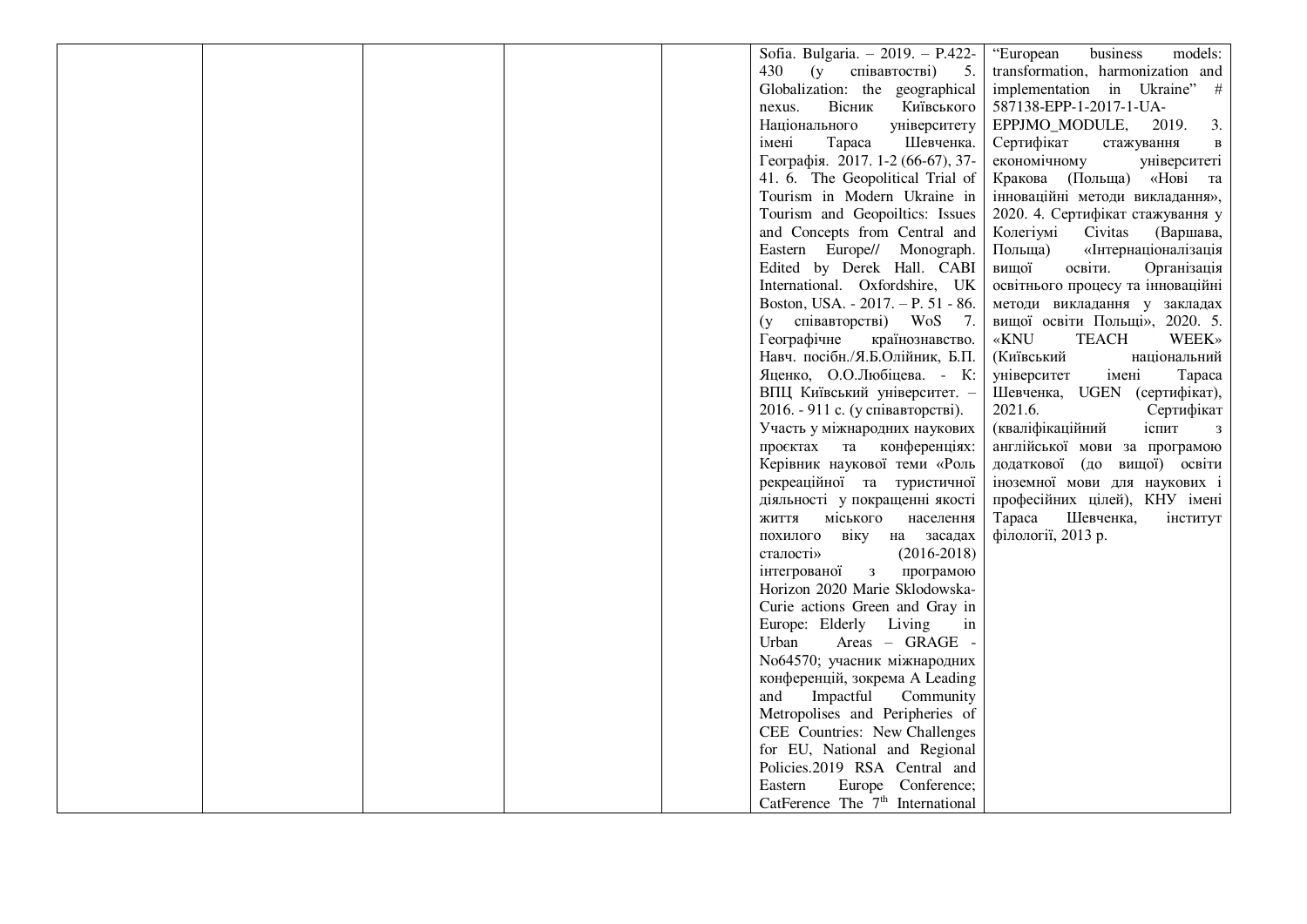|                              |                                                                                                                                    |                                                                                                                               |                                                                                                                                                                                                                                                                                        |    | Urban Geographies of Post-<br>communist States conference: A<br>view on cities from eslwhere.<br>Kyiv&Dnipro with Kryvyi Rih,<br>26-29 September, 2017.<br>Керує роботою<br>бакалаврів,<br>магістрантів,<br>аспірантів<br>(захищено<br>4<br>кандидата<br>географічних<br>наук).<br>$\epsilon$<br>куратором членства кафедри у<br>Асоціації<br>регіональних<br>досліджень (Regional Studies<br>Association) та Консорціумі<br>глобальних досліджень (Global<br>Studies Consortium). Керівник<br>науково-дослідної<br>теми                                                                                                                                                                                                                                                                                                                                                                                  |                                                                                                               |
|------------------------------|------------------------------------------------------------------------------------------------------------------------------------|-------------------------------------------------------------------------------------------------------------------------------|----------------------------------------------------------------------------------------------------------------------------------------------------------------------------------------------------------------------------------------------------------------------------------------|----|-----------------------------------------------------------------------------------------------------------------------------------------------------------------------------------------------------------------------------------------------------------------------------------------------------------------------------------------------------------------------------------------------------------------------------------------------------------------------------------------------------------------------------------------------------------------------------------------------------------------------------------------------------------------------------------------------------------------------------------------------------------------------------------------------------------------------------------------------------------------------------------------------------------|---------------------------------------------------------------------------------------------------------------|
| Яценко<br>Борис<br>Павлович, | Професор<br>кафедри<br>країнознавства<br>та<br>туризму<br>географічного<br><b>KHY</b><br>факультету<br>імені<br>Tapaca<br>Шевченка | Ленінградський<br>державний<br>університет,<br>1963 p.,<br>Сходознавець;<br>1963<br>Економікогеогра<br>ф. Диплом<br>TNo537086 | Доктор географічних<br>наук, 11.00.02 -<br>економічна та<br>соціальна географія;<br>професор кафедри<br>країнознавства та<br>туризму. Докторська<br>дисертація (2001 р.):<br>«Структура<br>господарства<br>Японії»,<br>професор<br>кафедри<br>країнознавства<br>$\mathbf T$<br>туризму | 47 | кафедри «Індикаторний аналіз<br>сталого розвитку».<br>300<br>наукових<br>Автор<br>навчально-методичних праць.<br>Основними за напрямами $\epsilon$ : 1.<br>Borders, Constituency Politics and<br>"Our man" Voting in Electoral<br>Ukraine.<br>Geography<br>in<br>Belge<br>Belgeo/Revue<br>de<br>Geographie, 2/2020. Brussels,<br>2020/ Peripheral borders, soft<br>and<br>hard<br>re-bordering<br>Europe" (у співавторстві). 2.<br>геополітичних<br>Україна<br>$\bf{B}$<br>вимірах сучасного світу. 4-ті<br>науково-географічні<br>читання,<br>Суми, Вип. 4, 2019.3. Неаполь.<br>Небраска.<br>Енциклопедія<br>сучасної України, 2019 .4.<br>Позиціонування України на<br>геополітичній<br>карті<br>світу.<br>«Географічна наука і освіта»:<br>констатації<br>від<br>ДО<br>$y_{H-T}$<br>конструктивізму».<br>географії НАНУ (Публікація до<br>100-ліття НАН України), Київ,<br>2018. 5. Сув'язь геопростір | 1. Стажування (фахове<br>підвищення кваліфікації) в<br>Гарвардському університеті<br>(США), 2015 (сертифікат) |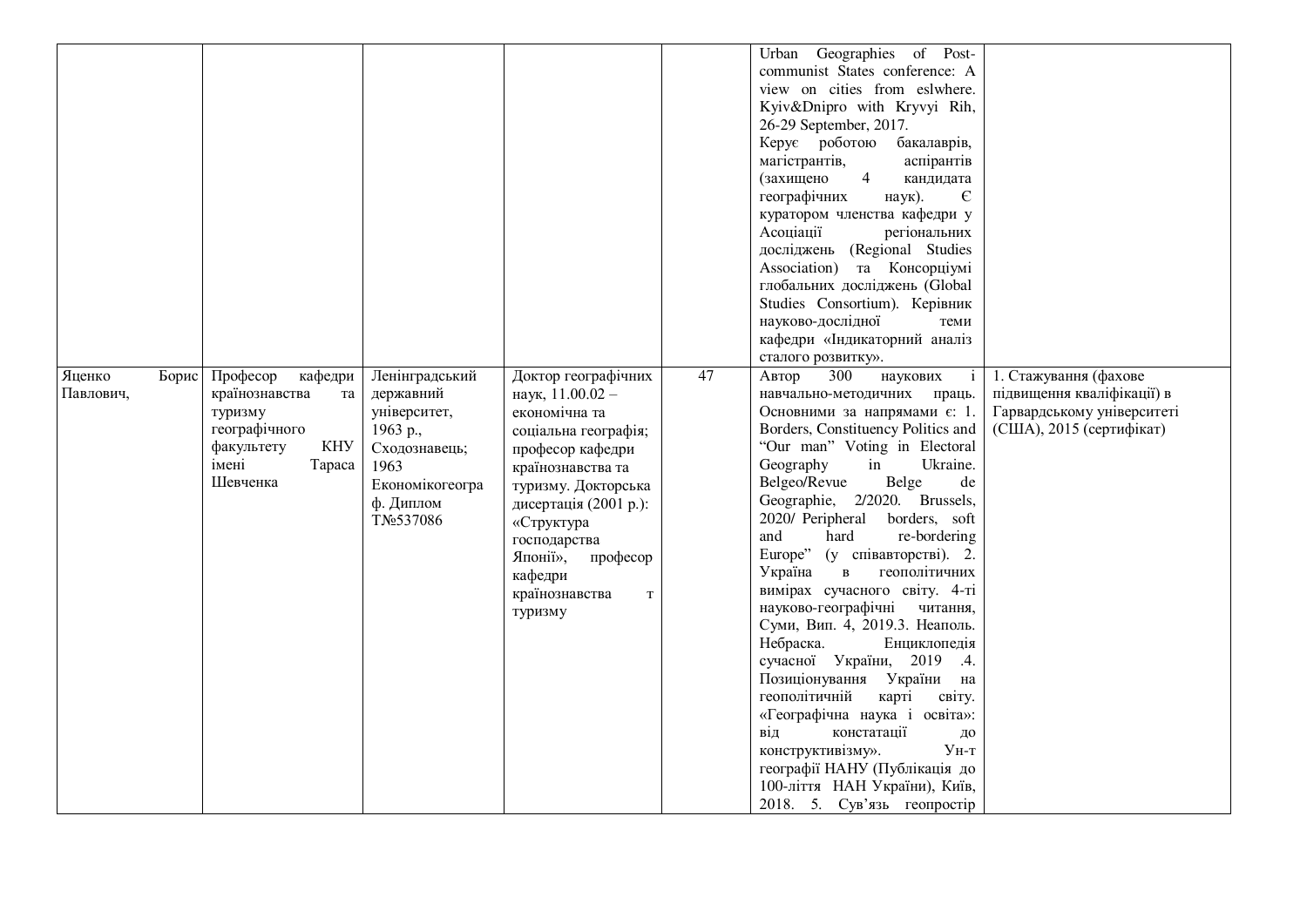|  | території- географічні місця в        |
|--|---------------------------------------|
|  | політгеографії. Треті Сумські         |
|  | науково-географічні<br>читання,       |
|  | Вип. 3, Суми, 2018. 6. Historical     |
|  | <b>Borders</b><br>and<br>Contemporary |
|  | Administrative<br><b>Divisions</b>    |
|  | Influence on Political Views in       |
|  | Ukraine. 6th Eugeo Congress /         |
|  | Sect.8.3. Eastern Borders and         |
|  | Geopolitics.<br>230-231,<br>P.p.      |
|  | Brussels, 2017 (у співавторстві).     |
|  | 7. Луїзіана, США. Маршалови           |
|  | о-ви. Маврикій,<br>Мартініка.         |
|  | Манчестер, Велика Британія.           |
|  | Енциклопедія сучасної України.        |
|  | - К.: Інститут енциклопедичних        |
|  |                                       |
|  | досліджень НАН України, Т.17,         |
|  | - Київ-2017. 8. Географічне           |
|  | країнознавство.<br>Навч.              |
|  | посібн./Я.Б.Олійник,<br>Б.П.          |
|  | Яценко, О.О.Любіцева. - К:            |
|  | ВПЦ Київський університет. -          |
|  | 2016. - 911 с. (у співавторстві).     |
|  | 9. США як фактор сили в               |
|  | геоконфліктних ситуаціях в Азії       |
|  | $(2001-2015)$<br>Географія та         |
|  | туризм: Науковий збірник. - К.:       |
|  | Альфа-Пік, 2016, №37, 294 с., -       |
|  | С. 198-206 (у співавторстві). 10.     |
|  | Політична<br>географія.               |
|  | Геополітика. Навч. Посібник /         |
|  | Б.П. Яценко, В.І. Стафійчук,          |
|  | Ю.С. Брайчевський. - Київ:            |
|  | "Либідь", 2007. - 255 с. (у           |
|  | співавторстві)                        |
|  | Участь у міжнародних проектах         |
|  | конференціях,<br>зокрема<br>та        |
|  | Міжнародного географічного            |
|  | Союзу (Пекін 2016, Будапешт           |
|  | 2015, Краків 2014, Кіото 2013)        |
|  | та Географічного союзу Європи         |
|  | (Брюсель 2017 та 2020).               |
|  |                                       |
|  | Керує магістерськими й                |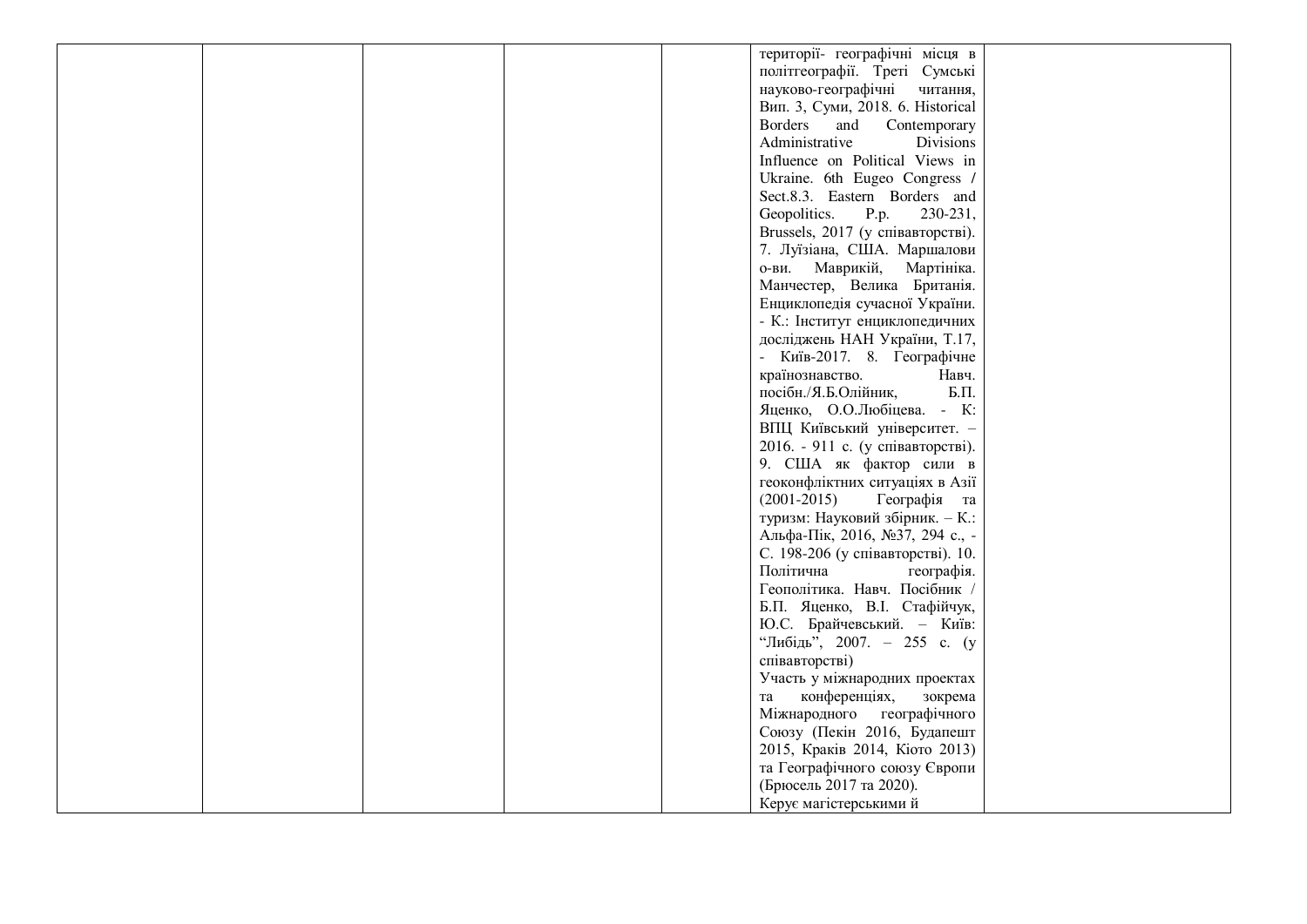|                                   |                                                                                                                                  |                                                                                                                                                                                                                                           |                                                                                                                                                                                                                                                                                    |    | бакалаврськими<br>кваліфікаційними роботами, має<br>11 успішно захищених<br>кандидатів географічних наук<br>та 1 доктора географічних наук.<br>Заступник голови товраиства<br>культурних зв'язків «Україна-<br>Японія».                                                                                                                                                                                                                                                                                                                                                                                                                                                                                                                                                                                                                                                                                                                                                                                                                                                                                                                                                                             |                                                                                                                                                                                                                                                                                                                                                         |
|-----------------------------------|----------------------------------------------------------------------------------------------------------------------------------|-------------------------------------------------------------------------------------------------------------------------------------------------------------------------------------------------------------------------------------------|------------------------------------------------------------------------------------------------------------------------------------------------------------------------------------------------------------------------------------------------------------------------------------|----|-----------------------------------------------------------------------------------------------------------------------------------------------------------------------------------------------------------------------------------------------------------------------------------------------------------------------------------------------------------------------------------------------------------------------------------------------------------------------------------------------------------------------------------------------------------------------------------------------------------------------------------------------------------------------------------------------------------------------------------------------------------------------------------------------------------------------------------------------------------------------------------------------------------------------------------------------------------------------------------------------------------------------------------------------------------------------------------------------------------------------------------------------------------------------------------------------------|---------------------------------------------------------------------------------------------------------------------------------------------------------------------------------------------------------------------------------------------------------------------------------------------------------------------------------------------------------|
| Брайчевський<br>Юліан Сергійович, | Доцент<br>кафедри<br>країнознавства<br>та<br>туризму<br>географічного<br>факультету<br><b>KHY</b><br>імені<br>Tapaca<br>Шевченка | Київський<br>державний<br>університет імені<br>Т.Г. Шевченка, у<br>2002 р. отримав<br>диплом магістра<br>кафедрі<br>на<br>країнознавства та<br>туризму,<br>за<br>спеціальністю<br>11.00.02<br>економічна<br>та<br>соціальна<br>географія. | Кандидат<br>геогр.<br>наук; спеціальність<br>11.00.02<br>економічна<br>та<br>соціальна географія<br>У 2007 р. захистив<br>дисертацію.<br>Тема<br>дисертації:<br>Функціонування<br>системи<br>$\epsilon$ c<br>y<br>світовому<br>господарстві<br>(суспільно-<br>географічний аналіз) | 16 | Автор та співавтор більше 50<br>наукових<br>навчально-<br>та<br>методичних праць. Основними<br>за напрямами є: 1. Поширення<br>політики популізму та зміни<br>ідеологічного<br>простору у<br>країнах Європи // Географія та<br>туризм. 2019 - Вип.52. - с.52-59.<br>Master Degree Thesis<br>2.<br>Guidelines. Guidelines for master<br>students<br>degree<br>of<br>the<br>Geoglobalistics and Regional<br>Studies educational programme/<br>Y.Braychevskyy,<br>V.Kiptenko,<br>I.Khilchevskaro - Kyiv: Alfa-PIK<br>Publishing House, 2019 - 22 p. (y<br>співавторстві).3.<br>Поширення<br>політики<br>популізму<br>y<br>демократичних країнах Заходу:<br>суспільно-географічний<br>аналіз<br>виборів<br>президента<br><b>CIIIA</b><br>$\mathcal{U}$<br>Вісник<br><b>KHY</b><br>2016 p.<br>ім. Т.Шевченка. - Географія. -<br>Вип.68-69. - 2017 р. - с.144-151.<br>4. Географічне країнознавство.<br>Навч. посібн./Я.Б.Олійник, Б.П.<br>Яценко, О.О.Любіцева. - К:<br>ВПЦ Київський університет. -<br>2016. - 911 с. (у співавторстві).<br>5.<br>Політична<br>географія.<br>Геополітика. Навч. Посібник /<br>Б.П. Яценко, В.І. Стафійчук,<br>Ю.С. Брайчевський. - Київ:<br>"Либідь", 2007. - 255 с. (у | 1. Сертифікат стажування (фахове<br>підвищення кваліфікації) у<br>Інституті політичної освіти, 2019<br>р. (сертифікат). 2. Сертифікат<br>(кваліфікаційний іспит з<br>англійської мови за програмою<br>додаткової (до вищої) освіти<br>іноземної мови для наукових і<br>професійних цілей), КНУ імені<br>Тараса Шевченка, інститут<br>філології, 2013 р. |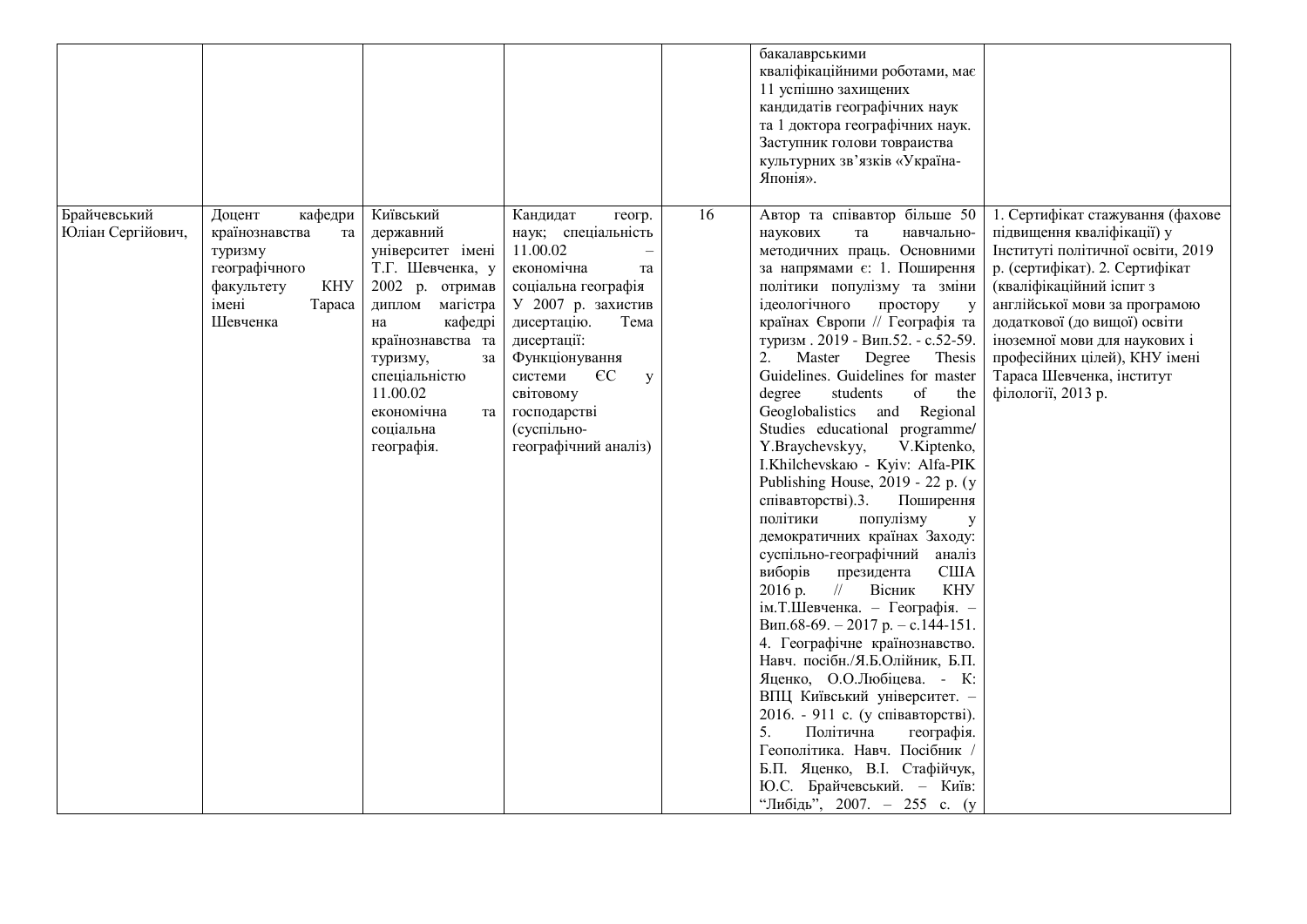|                 |                          |                   |                      |    | співавторстві).                          |                                 |
|-----------------|--------------------------|-------------------|----------------------|----|------------------------------------------|---------------------------------|
|                 |                          |                   |                      |    | $\epsilon$<br>представником кафедри      |                                 |
|                 |                          |                   |                      |    | країнознавства та туризму в              |                                 |
|                 |                          |                   |                      |    | Малій академії наук (керує               |                                 |
|                 |                          |                   |                      |    | науковою роботою); членом                |                                 |
|                 |                          |                   |                      |    | журі Всеукраїнської шкільної             |                                 |
|                 |                          |                   |                      |    | Олімпіади з географії та                 |                                 |
|                 |                          |                   |                      |    | турнірів юних географів; бере            |                                 |
|                 |                          |                   |                      |    | підготовці                               |                                 |
|                 |                          |                   |                      |    | участь<br>y                              |                                 |
|                 |                          |                   |                      |    | національної<br>учнівської               |                                 |
|                 |                          |                   |                      |    | участі<br>команди<br>ДЛЯ<br>$\, {\bf B}$ |                                 |
|                 |                          |                   |                      |    | Олімпіаді<br>міжнародній<br>3            |                                 |
|                 |                          |                   |                      |    | географії.                               |                                 |
| Малиновська     | Доцент<br>кафедри        | Київський         | Кандидат<br>геогр.   | 22 | Автор та співавтор понад 60              | 1. Стажування в університеті    |
| Оксана Юріївна, | країнознавства<br>та     | державний         | 2002<br>наук;<br>p.  |    | наукових<br>та<br>навчально-             | Мачерата (Італія), Еразмус+ КА, |
|                 | туризму                  | університет імені | захистила            |    | методичних праць:                        | 2017 р. (сертифікат.<br>2.      |
|                 | географічного            | Т.Г. Шевченка     | кандидатську         |    | 1. Географічне країнознавство:           | (кваліфікаційний<br>Сертифікат  |
|                 | факультету<br><b>KHY</b> | (y 1996 p.        | дисертацію           |    | підручник / Я.Б.Олійник,                 | іспит з англійської мови за     |
|                 | імені<br>Tapaca          | закінчила         | «Політико-           |    | Б.П.Яценко, О.О.Любіцева; за             | програмою додаткової (до вищої) |
|                 | Шевченка                 | Київський         | географічні аспекти  |    | наук.ред. проф. Я.Б.Олійника,            | освіти<br>іноземної мови для    |
|                 |                          | національний      | формування<br>та     |    | Б.П.Яценка. - К.: ВПЦ»                   | наукових і професійних цілей),  |
|                 |                          | університет імені | функціонування       |    | Київський університет», 2016.-           | КНУ імені Тараса Шевченка,      |
|                 |                          | Тараса Шевченка,  | західного            |    | 911 c. 2. New Media and Travel           | інститут філології, 2013 р.     |
|                 |                          | спеціальність     | державного кордону   |    | and Tourism Consumer Habits:             |                                 |
|                 |                          | «Менеджер         | України»<br>за       |    | Case of Ukraine // Proceedings of        |                                 |
|                 |                          | туризму.          | спеціальністю        |    | the International Scientific             |                                 |
|                 |                          | Викладач          | 11.00.02             |    | Conference "Topical problems of          |                                 |
|                 |                          | reorpacii»).      | економічна<br>та     |    | modern science". June 16, 2017,          |                                 |
|                 |                          |                   | соціальна географія, |    | Warsaw, Poland. Vol.3. - P.9-12.         |                                 |
|                 |                          |                   | доцент<br>кафедри    |    | 3. Дослідження темпів приросту           |                                 |
|                 |                          |                   | країнознавства<br>та |    | кількості міждержавних                   |                                 |
|                 |                          |                   | туризму              |    | конфліктів у регіонах світу (за          |                                 |
|                 |                          |                   |                      |    | період 2001-2013рр.). Географія          |                                 |
|                 |                          |                   |                      |    | та туризм: Науковий збірник.             |                                 |
|                 |                          |                   |                      |    | К.: Альфа-ПІК, (Вип.31), 2015,           |                                 |
|                 |                          |                   |                      |    | 125-131 с. 4. Малиновська О.Ю.           |                                 |
|                 |                          |                   |                      |    | Креативні кластери та їх                 |                                 |
|                 |                          |                   |                      |    | використання в туризмі. Topical          |                                 |
|                 |                          |                   |                      |    | Aspects of modern Science and            |                                 |
|                 |                          |                   |                      |    | practice. 2020. 338-342.                 |                                 |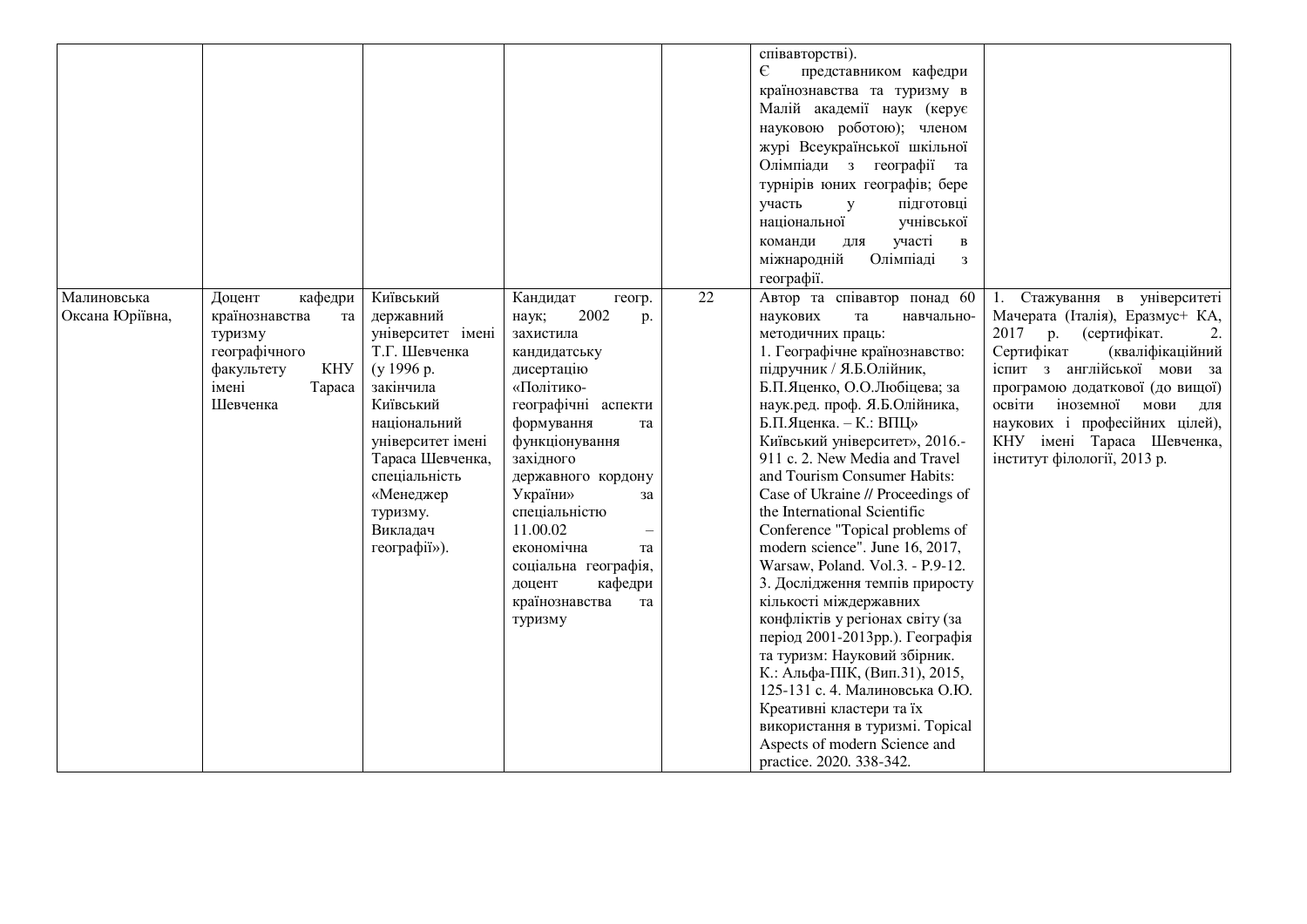| Стафійчук         | кафедри<br>Доцент        | Київський         | Кандидат<br>геогр.             | 27 | Автор та співавтор більше 90        | 1. Сертифікат з англійської мови  |
|-------------------|--------------------------|-------------------|--------------------------------|----|-------------------------------------|-----------------------------------|
| Валентин Іванович | країнознавства<br>та     | університет імені | наук; спеціальність            |    | наукових<br>та<br>навчально-        | International Community SARGOI,   |
|                   | туризму                  | Тараса Шевченка   | 11.00.02                       |    | методичних праць. Основними         | 2018. 2. Стажування в             |
|                   | географічного            | (1994; Географія; | економічна<br>та               |    | за напрямами є: 1.                  | Університеті природничих наук у   |
|                   | <b>KHY</b><br>факультету | Географкраїнозна  | соціальна географія;           |    | Геоконфліктологія: Навчально-       | Любліні (Республіка Польща)       |
|                   | імені Тараса             | вець. Референт    | «Політикогеографіч             |    | методичний комплекс. К.:            | (сертифікат), 2020 р. 3.          |
|                   | Шевченка                 | зовнішньоекономі  | ні аспекти взаємодії           |    | Видавництво ТОВ «Альфа-             | Підвищення кваліфікації за        |
|                   |                          | чної діяльності.  | господарств<br>країн           |    | ПІК», 2019 - 50 с. 2. Політична     | темою «Онлайн-тестування та       |
|                   |                          | Викладач)         | Центральної                    |    | географія світу. Навчальний         | форми застосування платформи      |
|                   |                          |                   | Європи»;<br>доцент             |    | посібник. Стереотипне видання.      | Classtime» (ATOMS HAB, Hoba       |
|                   |                          |                   | кафедри                        |    | Херсон, ОЛДІ-ПЛЮС, 2019. -          | українська школа (Київ, Україна); |
|                   |                          |                   | країнознавства<br>$\mathbf{i}$ |    | 308 с. 3. Рейтинг пріоритетності    | (сертифікат), 2020. 4. «KNU       |
|                   |                          |                   | туризму                        |    | держав світу відповідно до          | <b>TEACH WEEK»</b> (Київський     |
|                   |                          |                   |                                |    | національних інтересів України.     | національний університет імені    |
|                   |                          |                   |                                |    | Економічна та соціальна             | Тараса Шевченка, UGEN             |
|                   |                          |                   |                                |    | географія. Науковий журнал. -       | (сертифікат), 2021.               |
|                   |                          |                   |                                |    | $2020. - B$ ип. 84. – С. 13-22. 4.  |                                   |
|                   |                          |                   |                                |    | Взаємовідносини України та її       |                                   |
|                   |                          |                   |                                |    | постсоціалістичних сусідів          |                                   |
|                   |                          |                   |                                |    | членів ЄС в 2017-2019 роках.        |                                   |
|                   |                          |                   |                                |    | Молодий вчений. Науковий            |                                   |
|                   |                          |                   |                                |    | журнал. $2020. - N24$ (80). - С.    |                                   |
|                   |                          |                   |                                |    | 78-83 (211 с.). 5. Сучасне          |                                   |
|                   |                          |                   |                                |    | регіональне політико-               |                                   |
|                   |                          |                   |                                |    | географічне положення               |                                   |
|                   |                          |                   |                                |    | України. Вісник Київського          |                                   |
|                   |                          |                   |                                |    | національного університету          |                                   |
|                   |                          |                   |                                |    | імені Тараса Шевченка.              |                                   |
|                   |                          |                   |                                |    | Географія: Наук. збірник. -         |                                   |
|                   |                          |                   |                                |    | $2017. - N23(68)/4(69). - C.139-$   |                                   |
|                   |                          |                   |                                |    | 144 (195 c.). 6. Current regional   |                                   |
|                   |                          |                   |                                |    | political and geographical position |                                   |
|                   |                          |                   |                                |    | of Ukraine. World Science -         |                                   |
|                   |                          |                   |                                |    | Warsaw: RS Global, 2017. -          |                                   |
|                   |                          |                   |                                |    | $N212(28)$ . – Vol.1. – P.62-68 (70 |                                   |
|                   |                          |                   |                                |    | р.). 7. Географічне                 |                                   |
|                   |                          |                   |                                |    | країнознавство. Навч.               |                                   |
|                   |                          |                   |                                |    | посібн./Я.Б.Олійник, Б.П.           |                                   |
|                   |                          |                   |                                |    | Яценко, О.О.Любіцева. - К:          |                                   |
|                   |                          |                   |                                |    | ВПЦ Київський університет. -        |                                   |
|                   |                          |                   |                                |    | 2016. - 911 с. (у співавторстві).   |                                   |
|                   |                          |                   |                                |    | Політична географія.                |                                   |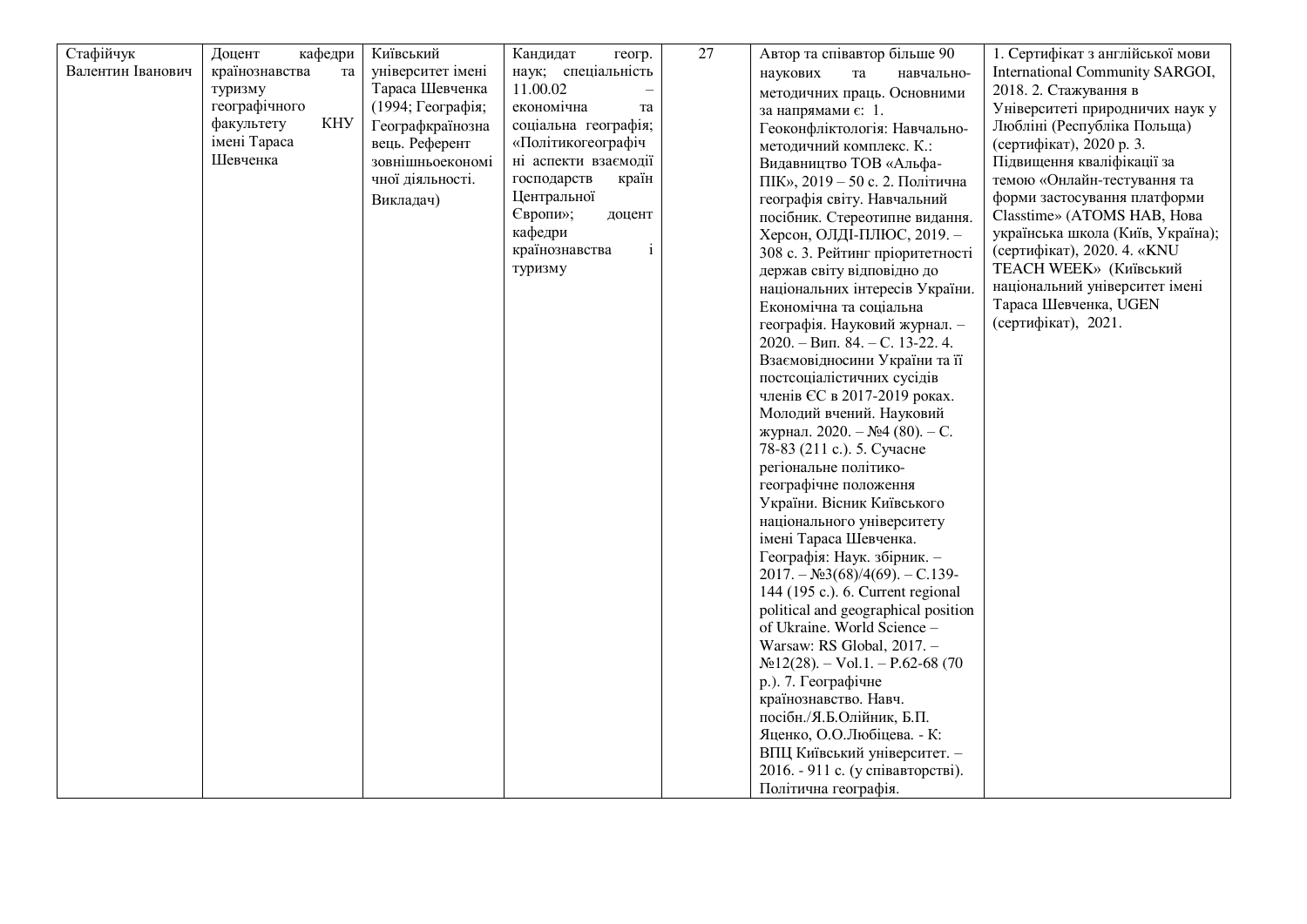|  | Геополітика. Навч. Посібник /   |
|--|---------------------------------|
|  | Б.П. Яценко, В.І. Стафійчук,    |
|  | Ю.С. Брайчевський. - Київ:      |
|  | "Либідь", 2007. – 255 с. (у     |
|  | співавторстві). 8. Політико-    |
|  | географічні аспекти визнання    |
|  |                                 |
|  | незалежності Республіки         |
|  | Косово Географія та туризм:     |
|  | Наук. збірник - 2016. - Вип. 36 |
|  | $-$ c.163-172.                  |
|  | Активний учасник                |
|  | всеукраїнських та міжнародних   |
|  | конференцій, зокрема Асоціації  |
|  | регіональних досліджень А       |
|  | Leading and Impactful           |
|  | Community Metropolises and      |
|  | Peripheries of CEE Countries:   |
|  | New Challenges for EU, National |
|  | and Regional Policies.2019 RSA  |
|  |                                 |
|  | Central and Eastern Europe      |
|  | Conference.                     |
|  | Керує дослідними роботами       |
|  | бакалаврів, магістрантів.       |
|  |                                 |

При розробці освітньої програми враховані вимоги стандарту вищої освіти за спеціальністю 106 «Географія» галузі знань 10 «Природничі науки» для другого (магістерського) рівня, згідно з наказом МОН України №519 від 11.05.2021; стандарту вищої освіти за спеціальністю 052 «Політологія» для другого (магістерського) рівня, згідно з наказом МОН України №329 від 18.03.2021; професійного стандарту на групу професій «Викладачі закладів вищої освіти», згідно з наказом Міністерства розвитку економіки, торгівлі та сільського господарства України №610 від 23.03.2021; зміни №10 до національного класифікатора ДК 003:2010, згідно з наказом Міністерства економіки України №810-21 від 25.10.2021; результатів HERODOT Thematic Network and the Tuning of Geography Education in Europe.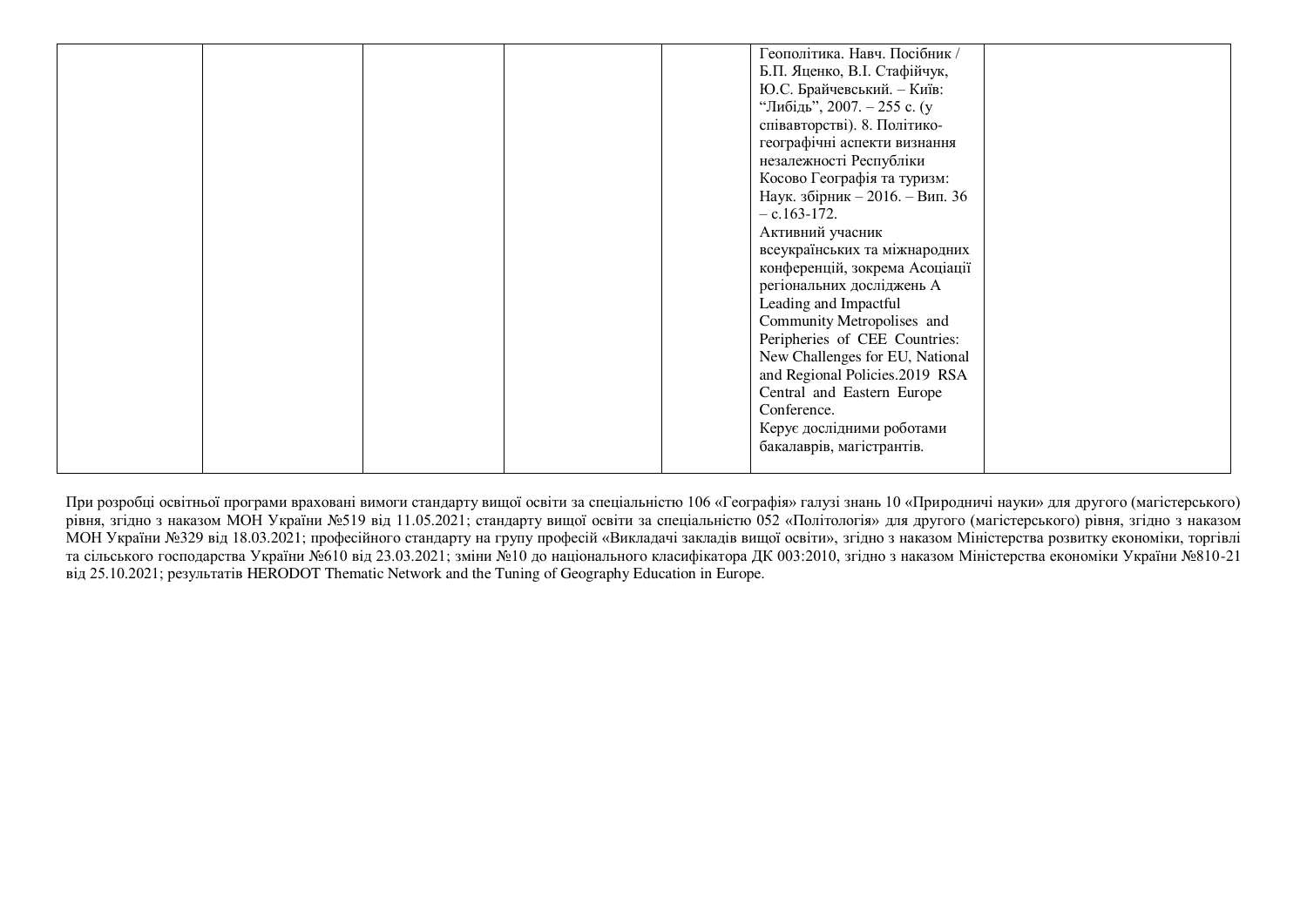#### **1. ПРОФІЛЬ ОСВІТНЬОЇ ПРОГРАМИ « Географічне країнознавство та геоглобалістика» «Geoglobalistics and Regional Studies» за спеціальністю 106 Географія галузі знань 10 Природничі науки Specialty 106 Geography Field of knowledge 10 Natural Science**

| 1 – General Information                        |                                                                        |  |  |  |
|------------------------------------------------|------------------------------------------------------------------------|--|--|--|
|                                                | 1-Загальна інформація                                                  |  |  |  |
| The high education                             | Master                                                                 |  |  |  |
| degree and title of                            | 106 Geography                                                          |  |  |  |
| qualification                                  | Geoglobalistics and Regional Studies                                   |  |  |  |
|                                                | Selective blocks: "Socio-Political Geoglobalistics", "Geoglobalistics" |  |  |  |
|                                                | and Regional, Country Studies"                                         |  |  |  |
| Ступінь вищої освіти                           | Ступінь вищої освіти: Магістр                                          |  |  |  |
| та назва кваліфікації                          | Спеціальність: 106 Географія                                           |  |  |  |
|                                                | Освітня<br>Географічне<br>програма:<br>країнознавство<br>та            |  |  |  |
|                                                | геоглобалістика                                                        |  |  |  |
|                                                | Вибіркові блоки:<br>«Суспільно-політична<br>геоглобалістика»,          |  |  |  |
|                                                | «Країнознавча геоглобалістика»                                         |  |  |  |
| The language $(s)$ of                          |                                                                        |  |  |  |
| education and training                         | Ukrainian, English                                                     |  |  |  |
| and evaluation                                 |                                                                        |  |  |  |
| Мова(и) навчання і                             | Українська, англійська                                                 |  |  |  |
| оцінювання                                     |                                                                        |  |  |  |
| The volume of the                              | 120 ECTC credits                                                       |  |  |  |
| educational program                            | 2 academic years                                                       |  |  |  |
| Обсяг освітньої                                | 120 кредитів ЄКТС                                                      |  |  |  |
| програми                                       | 2 академічні роки                                                      |  |  |  |
| The type of the                                | <b>Educational Scientific</b>                                          |  |  |  |
| programme                                      |                                                                        |  |  |  |
| Тип програми                                   | Освітньо-наукова                                                       |  |  |  |
| The full title of the                          | Taras Shevchenko National University of Kyiv                           |  |  |  |
| institution of higher                          | Geography Faculty                                                      |  |  |  |
| education, as well as the                      |                                                                        |  |  |  |
| structural unit in which                       |                                                                        |  |  |  |
| the training is conducted                      |                                                                        |  |  |  |
| Повна назва закладу                            |                                                                        |  |  |  |
| вищої освіти, а також                          | Київський національний університет імені Тараса Шевченка,              |  |  |  |
| структурного                                   | Географічний факультет                                                 |  |  |  |
| підрозділу, у якому                            |                                                                        |  |  |  |
| здійснюється навчання<br>The title of the      |                                                                        |  |  |  |
|                                                | $\overline{\phantom{a}}$                                               |  |  |  |
| institution of higher<br>education involved in |                                                                        |  |  |  |
|                                                |                                                                        |  |  |  |
| providing the program                          |                                                                        |  |  |  |
| Назва ЗВО який бере<br>участь у забезпеченні   | $\overline{\phantom{a}}$                                               |  |  |  |
| програми                                       |                                                                        |  |  |  |
| The official title of the                      | $\overline{a}$                                                         |  |  |  |
| educational program,                           |                                                                        |  |  |  |
|                                                |                                                                        |  |  |  |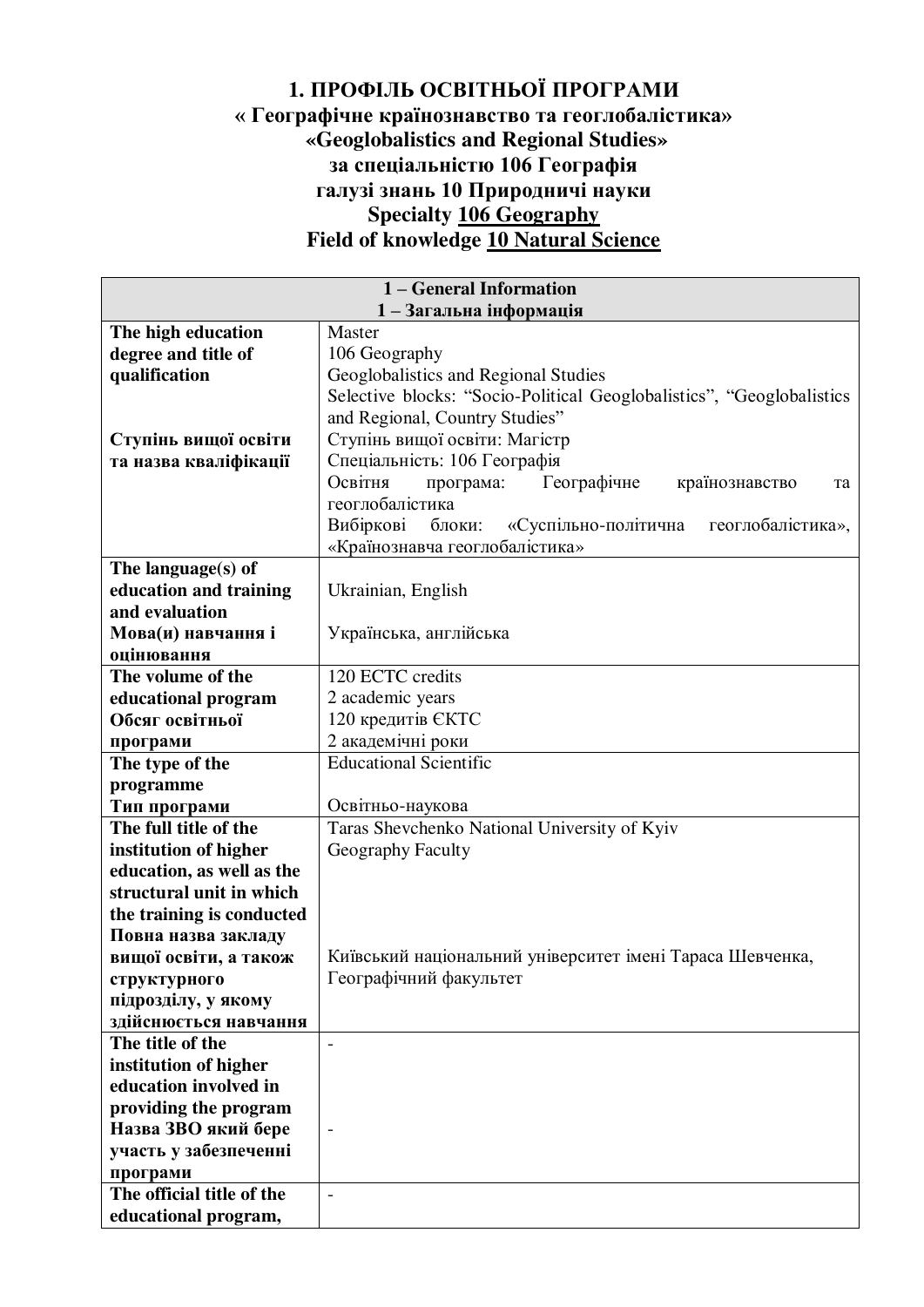| the degree of higher    |                                                                        |
|-------------------------|------------------------------------------------------------------------|
| education and the       |                                                                        |
| qualification of the    |                                                                        |
| partner-institution of  |                                                                        |
| higher education in the |                                                                        |
| original language       |                                                                        |
| Офіційна назва          |                                                                        |
| освітньої програми,     |                                                                        |
| ступінь вищої освіти та |                                                                        |
| назва кваліфікації      |                                                                        |
| ЗВО-партнера мовою      |                                                                        |
| оригінала               |                                                                        |
| The availability of     | Ministry of Education and Science of Ukraine Accreditation             |
| accreditation           | Certificate #266, valid by 14.05.2025                                  |
| Наявність акредитації   | Міністерство освіти і науки України, Сертифікат про                    |
|                         | акредитацію №266, строк дії до 14.05.2025 р                            |
| The cycle/level of the  | 7 level of the National Qualification Framework of Ukraine (NQF);      |
| progrmme                | 7 level of the European Qualification Framework for life lasting       |
|                         | learning (EQF LLL)                                                     |
|                         | Second cycle of the European Higher Education Area (HPFQ EHEA)         |
|                         |                                                                        |
| Цикл/рівень програми    | 7 рівень Національної рамки кваліфікацій України (НРК);                |
|                         | 7 рівень Європейської рамки кваліфікацій для навчання                  |
|                         | впродовж життя (EQF LLL)                                               |
|                         | Другий цикл Європейського простору вищої освіти (HPFQ                  |
|                         | EHEA)                                                                  |
| <b>Prerequisites</b>    | First level of higher education                                        |
|                         |                                                                        |
| Передумови              | Перший рівень вищої освіти                                             |
| The form of education   | Full-time                                                              |
|                         |                                                                        |
| Форма навчання          | Денна                                                                  |
| The duration of the     | 5 years                                                                |
| educational program     |                                                                        |
|                         |                                                                        |
| Термін дії освітньої    | 5 років                                                                |
| програми                |                                                                        |
| The web-address of the  | http://geo.knu.ua                                                      |
| permanent description   |                                                                        |
| of the educational      |                                                                        |
| program                 |                                                                        |
|                         |                                                                        |
| Інтернет-адреса         | http://geo.knu.ua                                                      |
| постійного розміщення   |                                                                        |
| опису освітньої         |                                                                        |
| програми                |                                                                        |
|                         | 2 – The purpose of the educational program                             |
|                         | 2-Мета освітньої програми                                              |
| The purpose of the      | To provide education in the field of geography, train specialists in   |
| program (based on the   | geoglobalistics focused on socio-political and regional/country        |
| level of qualification) | studies, able to set and successfully solve complex research tasks and |
|                         | practical problems, carrying out professional activities in scientific |
|                         | and teaching, expert-analytical, and public spheres under uncertainty  |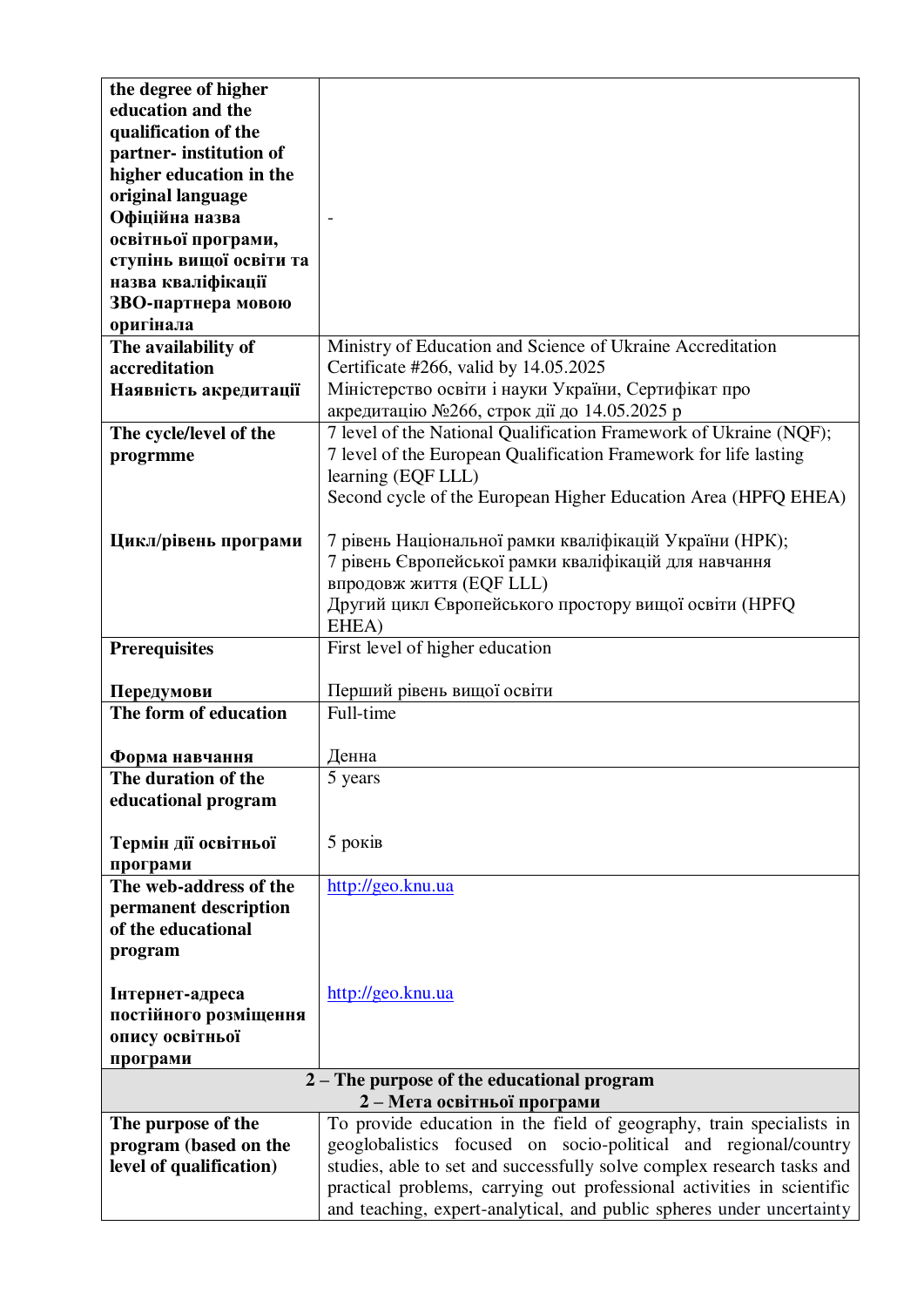|                                                                                                                                         | of conditions and requirements.                                                                                                                                                                                                                                                                                            |  |  |  |
|-----------------------------------------------------------------------------------------------------------------------------------------|----------------------------------------------------------------------------------------------------------------------------------------------------------------------------------------------------------------------------------------------------------------------------------------------------------------------------|--|--|--|
| Мета програми (з<br>врахуванням рівня<br>кваліфікації)                                                                                  | Надати освіту в області географії, підготувати фахівців з<br>суспільно-політичної та країнознавчої геоглобалістики, здатних<br>ставити та успішно розв'язувати складні дослідні задачі та<br>практичні проблеми, здійснюючи професійну діяльність в<br>науковій та викладацькій, експертно-аналітичній, та громадській     |  |  |  |
|                                                                                                                                         | сфері, що характеризуються невизначеністю умов і вимог.<br>3 - Characteristics of the educational program                                                                                                                                                                                                                  |  |  |  |
|                                                                                                                                         | 3 - Характеристика освітньої програми                                                                                                                                                                                                                                                                                      |  |  |  |
| The subject area                                                                                                                        | $10 - Nature$ Sciences/106 - Geography                                                                                                                                                                                                                                                                                     |  |  |  |
| (knowledge / specialty /<br>specialization of the<br>programme)                                                                         |                                                                                                                                                                                                                                                                                                                            |  |  |  |
| Предметна область<br>(галузь знань /                                                                                                    | 10 - Природничі науки/106 - Географія                                                                                                                                                                                                                                                                                      |  |  |  |
| спеціальність /                                                                                                                         |                                                                                                                                                                                                                                                                                                                            |  |  |  |
| спеціалізація                                                                                                                           |                                                                                                                                                                                                                                                                                                                            |  |  |  |
| програми)<br>The orientation of                                                                                                         | <b>Educational Scientific academic</b>                                                                                                                                                                                                                                                                                     |  |  |  |
| <b>Educational Programme</b>                                                                                                            |                                                                                                                                                                                                                                                                                                                            |  |  |  |
| Орієнтація освітньої<br>програми                                                                                                        | Освітньо-наукова академічн                                                                                                                                                                                                                                                                                                 |  |  |  |
| The main focus of the                                                                                                                   | Special education in geoglobalistics and geographical regional,                                                                                                                                                                                                                                                            |  |  |  |
| educational programme                                                                                                                   | country and area studies within the specialty of 106 Geography. Key                                                                                                                                                                                                                                                        |  |  |  |
| and specialization                                                                                                                      | words: geoglobalistics, globalization, glocalization, sustainable<br>development, geoconflictology, geospatial governance,<br>socio-<br>political and regional (country/area) studies.                                                                                                                                     |  |  |  |
| Основний фокус                                                                                                                          |                                                                                                                                                                                                                                                                                                                            |  |  |  |
| освітньої програми та<br>спеціалізації                                                                                                  | Спеціальна освіта<br>геоглобалістики<br>географічного<br>3 <sup>7</sup><br>та<br>країнознавства за спеціальністю 106 Географія. Ключові слова:<br>геоглобалістика, глобалізація, глокалізація, сталий розвиток,<br>геоконфліктологія, геопросторове<br>управління,<br>суспільно-<br>політичні та країнознавчі дослідження. |  |  |  |
| The peculiarities of the                                                                                                                | Part of classes in professional-oriented disciplines is provided with                                                                                                                                                                                                                                                      |  |  |  |
| programme                                                                                                                               | the involvement of organizations and institutions engaged in research                                                                                                                                                                                                                                                      |  |  |  |
|                                                                                                                                         | and expertise of global processes and problems, sustainable<br>development, and assessment of geospatial, socio-economic and                                                                                                                                                                                               |  |  |  |
|                                                                                                                                         | political consequences of management decisions, taking into account                                                                                                                                                                                                                                                        |  |  |  |
|                                                                                                                                         | the principles of sustainable development in different time and time<br>dimensions.                                                                                                                                                                                                                                        |  |  |  |
|                                                                                                                                         | з професійно-орієнтованих<br>Проведення<br>частини занять                                                                                                                                                                                                                                                                  |  |  |  |
| Особливості програми                                                                                                                    | організацій<br>дисциплін<br>передбачається із<br>залученням<br>та                                                                                                                                                                                                                                                          |  |  |  |
|                                                                                                                                         | установ, що займаються<br>дослідженнями<br>експертизою<br>та                                                                                                                                                                                                                                                               |  |  |  |
|                                                                                                                                         | глобальних процесів та проблем, сталого розвитку, та оцінкою                                                                                                                                                                                                                                                               |  |  |  |
|                                                                                                                                         | геопросторових,<br>соіально-економічних<br>Ta                                                                                                                                                                                                                                                                              |  |  |  |
|                                                                                                                                         | політичних наслідків управлінських<br>рішень з<br>урахуванням                                                                                                                                                                                                                                                              |  |  |  |
|                                                                                                                                         | принципів сталого розвитку у різних посторово-часових вимірах.                                                                                                                                                                                                                                                             |  |  |  |
| 4 - Graduates suitability for employment and further training<br>4 - Придатність випускників до працевлаштування та подальшого навчання |                                                                                                                                                                                                                                                                                                                            |  |  |  |
|                                                                                                                                         |                                                                                                                                                                                                                                                                                                                            |  |  |  |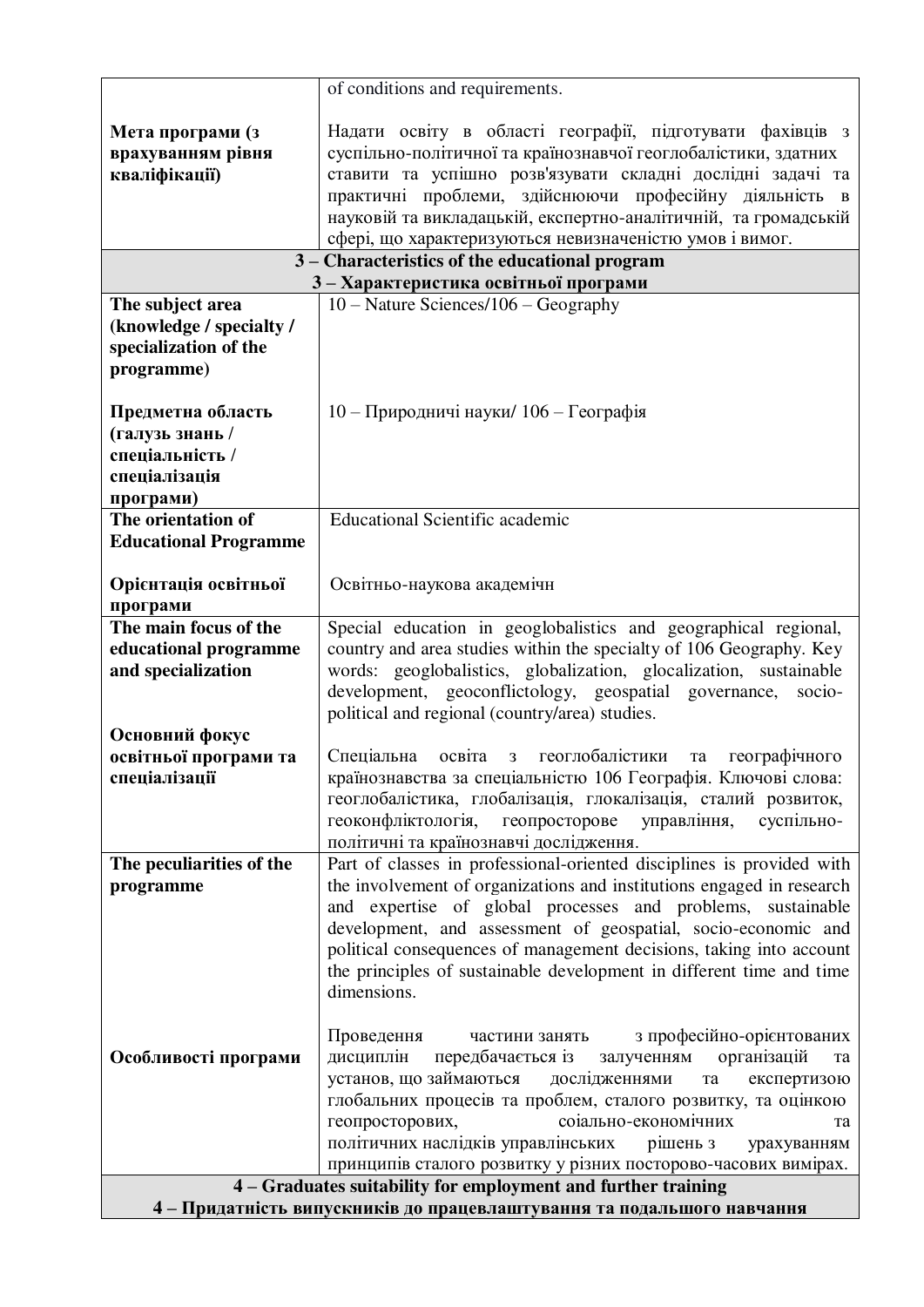| The suitability for                                       | Employment with international and national, governmental and non-                                                      |  |  |
|-----------------------------------------------------------|------------------------------------------------------------------------------------------------------------------------|--|--|
| employment                                                | governmental structures, design and research, environmental                                                            |  |  |
|                                                           | institutions, state and regional government bodies, public and                                                         |  |  |
|                                                           | political organizations, business entities, consulting, analytical and                                                 |  |  |
|                                                           | outsourcing companies, higher education institutions (methodologist,                                                   |  |  |
|                                                           | researcher, expert, assistant).                                                                                        |  |  |
| Придатність до                                            | Робочі місця в міжнародних та національних, урядових та                                                                |  |  |
| працевлаштування                                          | неурядових структурах, проєктно-пошукових та науково-                                                                  |  |  |
|                                                           | дослідних, природоохоронних установах, в органах державного                                                            |  |  |
|                                                           | та регіонального управління, в громадських та політичних                                                               |  |  |
|                                                           | організаціях, підприємствах сфери бізнесу, консалтингових,                                                             |  |  |
|                                                           | аналітичних та аутсорсингових компаніях, закладах вищої освіти                                                         |  |  |
|                                                           | (методист, дослідник, експерт, асистент).                                                                              |  |  |
| <b>Further learning</b>                                   | Opportunity to study in educational and scientific programs of the                                                     |  |  |
|                                                           | third level of higher education, as well as advanced training and<br>additional postgraduate education and training.   |  |  |
|                                                           |                                                                                                                        |  |  |
| Подальше навчання                                         | Можливість<br>навчання за освітньо-науковими<br>програмами                                                             |  |  |
|                                                           | третього рівня вищої освіти, а також підвищення кваліфікації і                                                         |  |  |
|                                                           | отримання додаткової післядипломної освіти.                                                                            |  |  |
| 5 - Teaching and evaluation                               |                                                                                                                        |  |  |
| <b>Teaching and evaluation</b>                            | 5-Викладання та оцінювання<br>Student-centered problem-oriented learning, which is conducted in                        |  |  |
|                                                           | the form of lectures, seminars, practical classes, independent work                                                    |  |  |
|                                                           | and individual research tasks based on educational and methodical,                                                     |  |  |
|                                                           | scientific professional literature and professional periodicals in                                                     |  |  |
|                                                           | Ukrainian and foreign languages, consultations with teachers,                                                          |  |  |
|                                                           | deepening practical skills during the internship and assistant                                                         |  |  |
|                                                           | traineeship, the master's qualification thesis preparation during the                                                  |  |  |
|                                                           | second year of study.                                                                                                  |  |  |
|                                                           |                                                                                                                        |  |  |
| Викладання та                                             | Студентоцентроване проблемно-орієнтоване навчання,<br>яке                                                              |  |  |
| навчання                                                  | проводиться у формі лекцій, семінарів, практичних занять,                                                              |  |  |
|                                                           | виконання самостійних робіт та індивідуальних дослідних                                                                |  |  |
|                                                           | завдань на основі навчально-методичної, наукової фахової                                                               |  |  |
|                                                           | літератури та фахових періодичних видань українською та                                                                |  |  |
|                                                           | іноземними мовами, консультацій з викладачами, поглиблення                                                             |  |  |
|                                                           | навичок практичної діяльності при проходженні виробничої та<br>асистентської практик, виконання кваліфікаційної роботи |  |  |
|                                                           | магістра на другому році навчання.                                                                                     |  |  |
| <b>Evaluation</b>                                         | Written and oral exams, pass-fail examinations, differentiated pass-                                                   |  |  |
|                                                           | fail exams, troughout semester control, oral presentations, defense of                                                 |  |  |
|                                                           | internship and assistant traineeship reports, public defense of                                                        |  |  |
|                                                           | master's qualification thesis.                                                                                         |  |  |
| Оцінювання                                                |                                                                                                                        |  |  |
|                                                           | Письмові та усні іспити, заліки, диференційовані заліки,                                                               |  |  |
|                                                           | поточний контроль, усні презентації, захист звітів з практики,                                                         |  |  |
|                                                           | публічний захист кваліфікаційної роботи магістра                                                                       |  |  |
| 6 - Progammed Competences<br>6 - Програмні компетентності |                                                                                                                        |  |  |
| <b>Integral Competences</b>                               | Ability to solve complex problems and applied problems, make                                                           |  |  |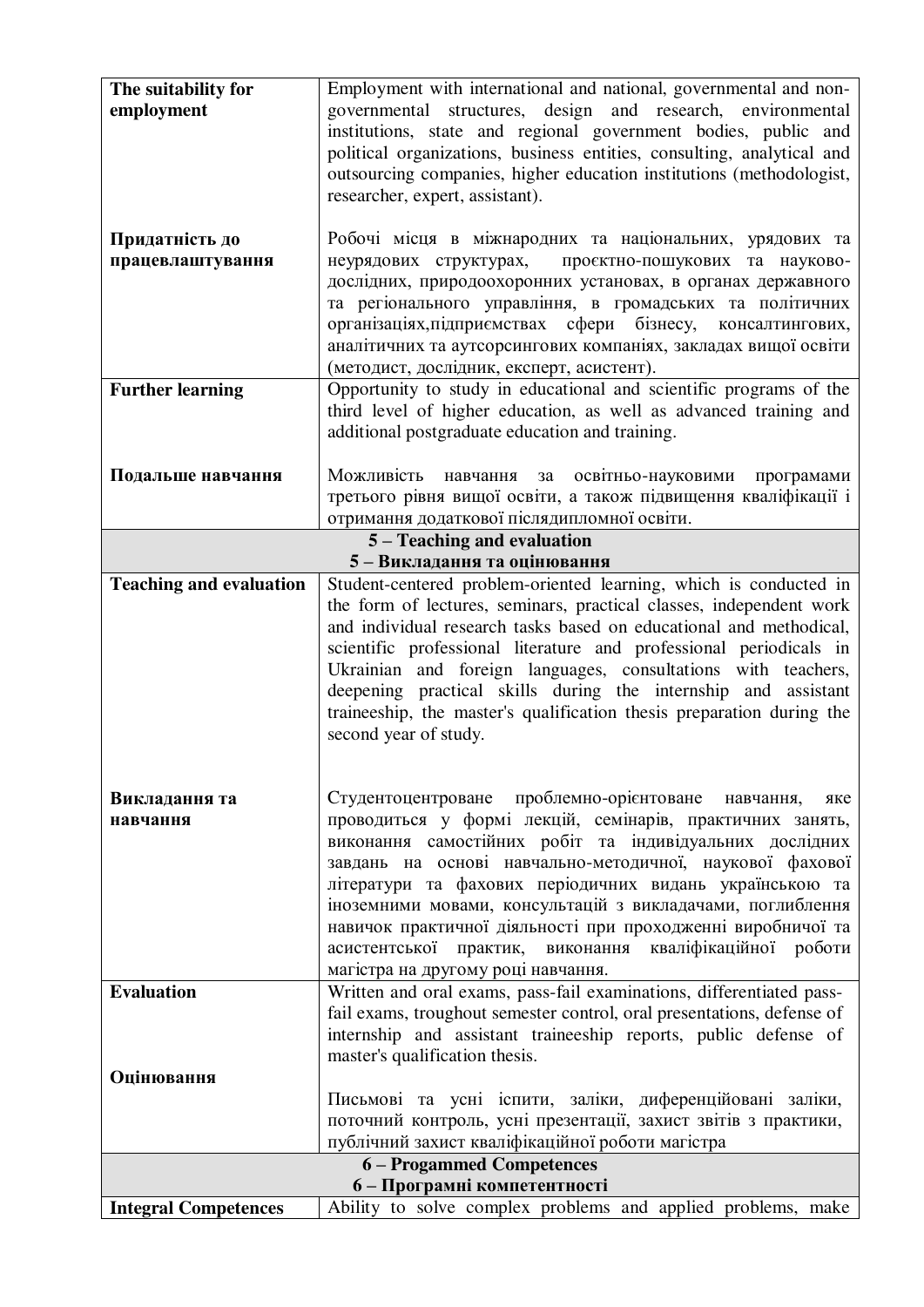|                            | appropriate analytical and managerial decisions in the field of<br>geography, nature management, urban and regional development in<br>the context of global processes, transformations and sustainability in<br>various spatial and social dimensions, which involves research and/or<br>innovation under uncertainty of conditions and requirements. |
|----------------------------|-------------------------------------------------------------------------------------------------------------------------------------------------------------------------------------------------------------------------------------------------------------------------------------------------------------------------------------------------------|
| Інтегральна                | Здатність розв'язувати складні задачі та прикладні проблеми,                                                                                                                                                                                                                                                                                          |
| компетентність             | приймати відповідні аналітичні та управлінські рішення у сфері                                                                                                                                                                                                                                                                                        |
|                            | географії, природокористування, міського та регіонального<br>розвитку в контексті глобальних процесів, трансформацій та<br>сталості в різних просторових та суспільних вимірах,<br>ЩО<br>передбачає проведення досліджень та/або здійснення інновацій<br>за невизначених умов і вимог.                                                                |
| <b>General Competences</b> | GC 1. Ability to search, process and analyze information from                                                                                                                                                                                                                                                                                         |
| (GC)                       | various sources.                                                                                                                                                                                                                                                                                                                                      |
|                            | GC 2. Ability to learn and master modern knowledge, apply best<br>practices in professional activities for personal and professional                                                                                                                                                                                                                  |
|                            | development.                                                                                                                                                                                                                                                                                                                                          |
|                            | GC 3. Ability to identify, pose and solve problems.                                                                                                                                                                                                                                                                                                   |
|                            | GC 4. Ability to make informed decisions.                                                                                                                                                                                                                                                                                                             |
|                            | GC 5. Ability to work in a team.                                                                                                                                                                                                                                                                                                                      |
|                            | GC 6. Ability to communicate in a foreign language.                                                                                                                                                                                                                                                                                                   |
|                            | GC 7. Ability to work in an international context, to show tolerance                                                                                                                                                                                                                                                                                  |
|                            | and respect for cultural diversity.                                                                                                                                                                                                                                                                                                                   |
|                            | GC 8. Ability to conduct research at the appropriate level                                                                                                                                                                                                                                                                                            |
|                            | GC 9. Ability to develop and manage projects.                                                                                                                                                                                                                                                                                                         |
|                            | GC 10. Ability to motivate people and move towards a common goal,                                                                                                                                                                                                                                                                                     |
|                            | to act socially responsibly and consciously on the basis of ethical<br>considerations (motives).                                                                                                                                                                                                                                                      |
| Загальні                   | ЗК 1. Здатність до пошуку, оброблення та аналізу інформації з                                                                                                                                                                                                                                                                                         |
| компетентності (ЗК)        | різних джерел.                                                                                                                                                                                                                                                                                                                                        |
|                            | ЗК 2. Здатність вчитися і оволодівати сучасними знаннями,                                                                                                                                                                                                                                                                                             |
|                            | застосовувати кращі практики у професійній діяльності для                                                                                                                                                                                                                                                                                             |
|                            | особистого та професійного розвитку.                                                                                                                                                                                                                                                                                                                  |
|                            | ЗК 3. Здатність виявляти, ставити та вирішувати проблеми.                                                                                                                                                                                                                                                                                             |
|                            | ЗК 4. Здатність приймати обгрунтовані рішення.                                                                                                                                                                                                                                                                                                        |
|                            | ЗК 5. Здатність працювати в команді.                                                                                                                                                                                                                                                                                                                  |
|                            | ЗК 6. Здатність спілкуватися іноземною мовою.                                                                                                                                                                                                                                                                                                         |
|                            | ЗК 7. Здатність працювати в міжнародному контексті, проявляти                                                                                                                                                                                                                                                                                         |
|                            | толерантність та повагу до культурної різноманітності.                                                                                                                                                                                                                                                                                                |
|                            | ЗК 8. Здатність проводити дослідження на відповідному рівні.                                                                                                                                                                                                                                                                                          |
|                            | ЗК 9. Здатність розробляти проєкти та управляти ними.<br>ЗК 10. Здатність мотивувати людей та рухатися до спільної мети,                                                                                                                                                                                                                              |
|                            | діяти соціально відповідально та свідомо на основі етичних<br>міркувань (мотивів).                                                                                                                                                                                                                                                                    |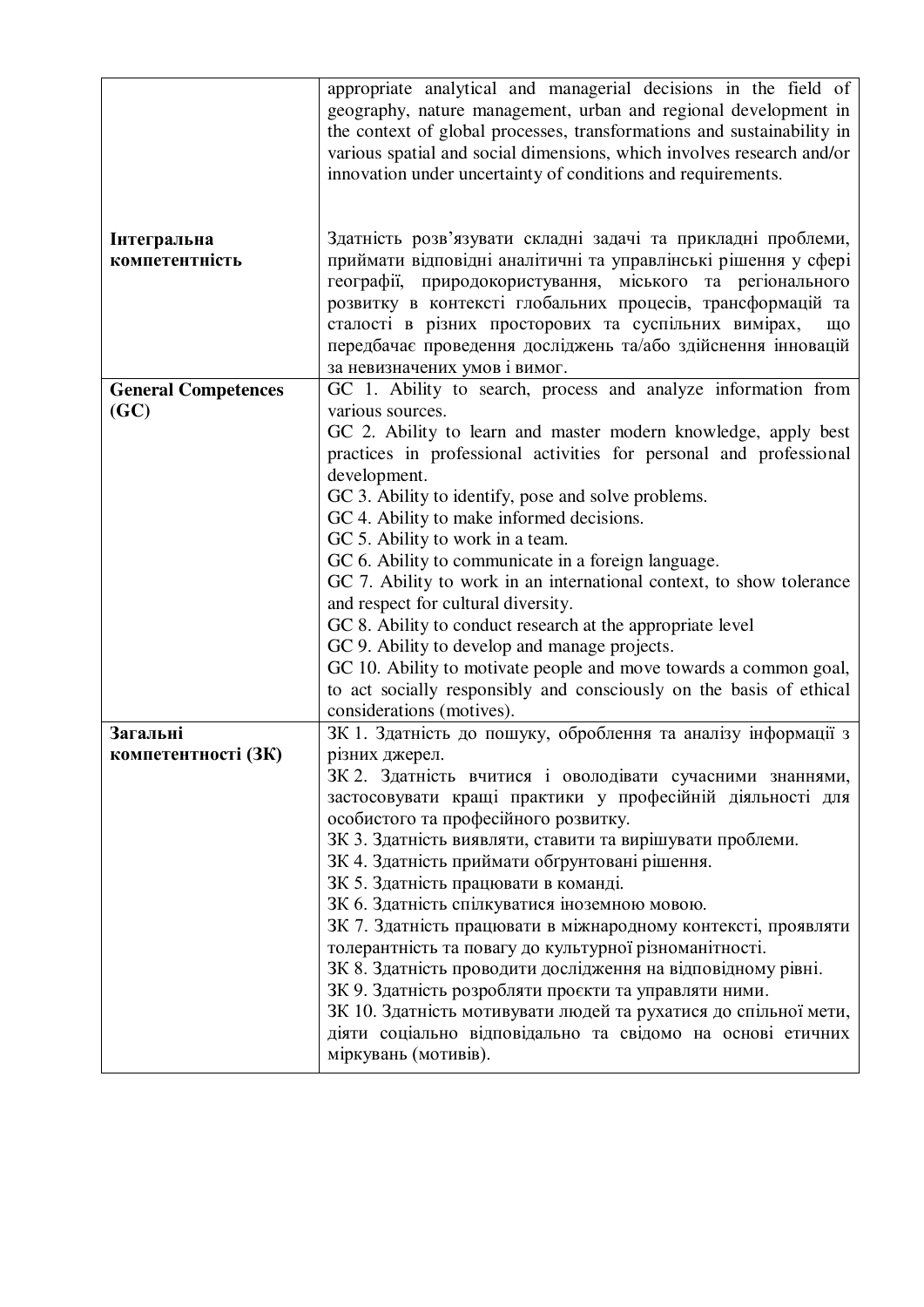| Special (professional) | SC 1. Ability to use the laws, theories, concepts and paradigms of           |
|------------------------|------------------------------------------------------------------------------|
| competences            | modern geography and regional/country studies, the history of                |
| SC)                    | geographical research and ideas for the study of natural and socio-          |
|                        | territorial systems at different levels of spatial organization in the       |
|                        | context of global processes, transformations and sustainability.             |
|                        | SC 2. Ability to scientific analysis of modern problems and features         |
|                        | of interaction between nature and society using the principles of            |
|                        | rational use of territorial resources, basics of legislation in the field of |
|                        |                                                                              |
|                        | nature management, urban and regional development and geospatial             |
|                        | governance to develop proposals to optimize development of                   |
|                        | territories and ensuring sustainable development in the context of           |
|                        | global processes and transformations in various spatial and social           |
|                        | dimensions.                                                                  |
|                        | SC 3. Ability to use special geographical methods and approaches,            |
|                        | geoinformation technologies to solve specific scientific and applied         |
|                        | problems in the field of geography, nature management, development           |
|                        | ща territories in the context of global processes, transformations and       |
|                        | sustainability in various spatial and social dimensions.                     |
|                        | SC 4. Ability to develop and promote the implementation of                   |
|                        | programs for sustainable development of territories, to carry out            |
|                        | geospatial governance of territories at different hierarchical levels.       |
|                        | SC 5. Ability to carry out professional evaluation of programs,              |
|                        | strategies and development plans of territories, processes of                |
|                        | globalization, regionalization and urbanization in the world, to             |
|                        | conduct their examination and monitoring in various spatial and              |
|                        | social dimensions.                                                           |
|                        | SC 6. Ability to apply in professional activities theoretical knowledge      |
|                        | and practical skills of systems analysis and synthesis, geographical         |
|                        | modeling and forecasting.                                                    |
|                        |                                                                              |
|                        | SC 7. Ability to apply interdisciplinary approaches in critical thinking     |
|                        | of nature management, geospatial management, spatial development,            |
|                        | recreation and tourism, assess the possible risks and consequences of        |
|                        | management decisions in the field of nature management and                   |
|                        | development in the context of global processes, transformations and          |
|                        | sustainability in different spatial and social dimensions.                   |
|                        | SC8. Critical understanding of the problems and principles of                |
|                        | functioning and patterns of governance and public policy, political          |
|                        | institutions and processes, gender policy, world policy and policy of        |
|                        | individual countries and regions in a broad spatio-temporal context of       |
|                        | the balance of power (hard, soft, smart, network, sharp etc.),               |
|                        | geostrategic positioning in the context of globalization.                    |
|                        | SC9. Ability to comprehensively analyze power and governance,                |
|                        | political systems, institutions and regimes, political processes and         |
|                        | political behavior in different contexts of their functioning.               |
|                        | SC10. Ability to use a wide range of concepts and methods for policy         |
|                        | interpretation and analysis at local, national, European and global          |
|                        | levels.                                                                      |
|                        | SC 11. Ability to plan, conduct and publicly present the results of          |
|                        | scientific research, to ensure clear communication of the own                |
|                        | knowledge, conclusions and arguments to specialists and non-                 |
|                        | specialists.                                                                 |
|                        | SC12 Ability to professionally perform expert-analytical, political-         |
|                        |                                                                              |
|                        | organizational and consulting functions at the national<br>and               |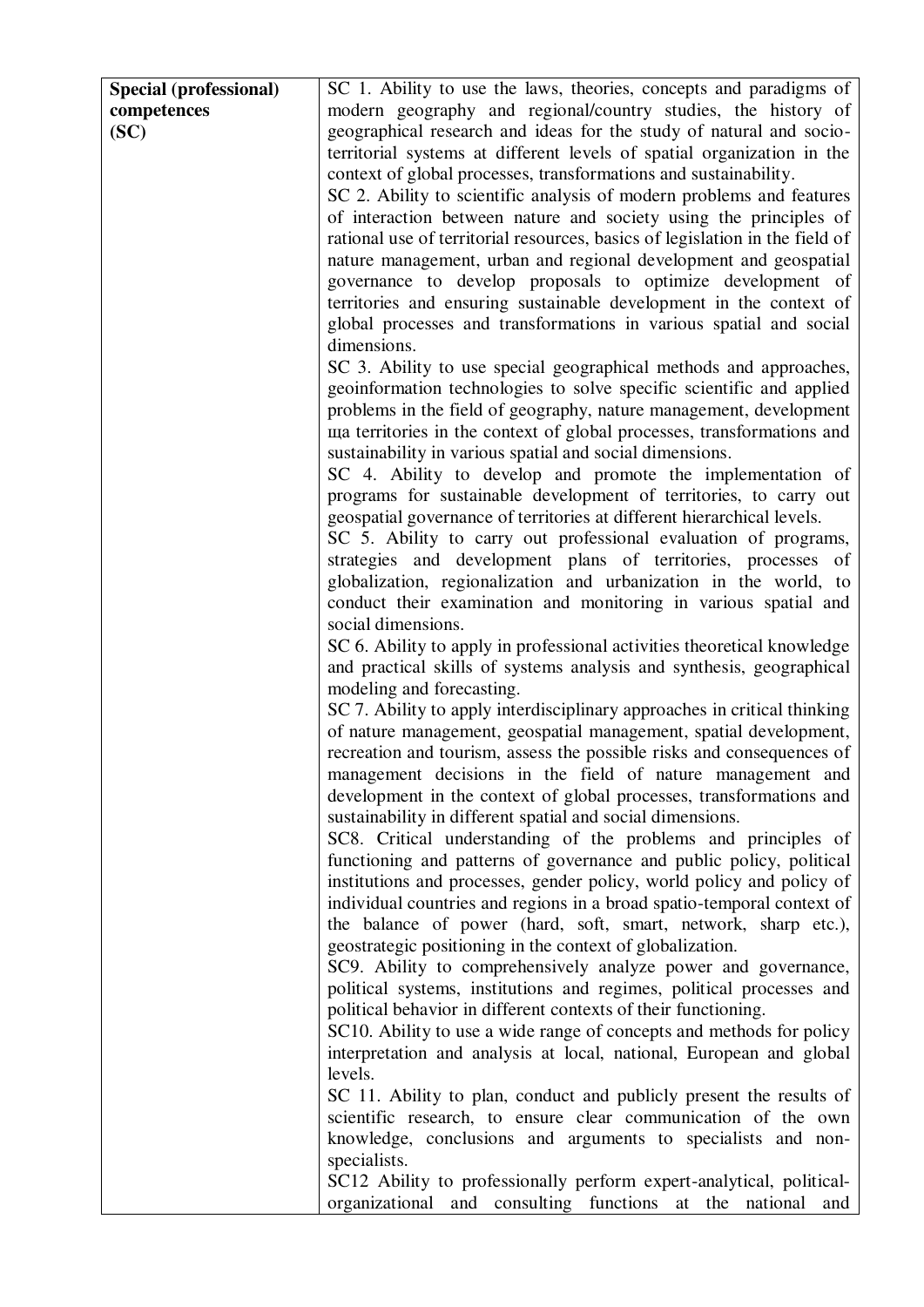|                     | international levels.                                                   |
|---------------------|-------------------------------------------------------------------------|
|                     | SC 13. Ability to carry scientific and pedagogical activities in higher |
|                     | education institutions on the basis of a competencies-based approach,   |
|                     | application of knowledge of pedagogy and psychology of higher           |
|                     | education and methods of pedagogical skills.                            |
|                     | IC 14. Ability to independently determine topical aspects in            |
|                     | fundamental and applied areas of natural and socio-geographic           |
|                     | research, to acquire new knowledge using modern educational and         |
|                     | research technologies.                                                  |
|                     | SC 15. Ability to critically assess key trends in global processes in   |
|                     | terms of the formation of new directions in research.                   |
| Спеціальні (фахові) | СК 1. Здатність до використання законів, теорій, концепцій і            |
| компетентності      | парадигм сучасної географії та країнознавства, історії розвитку         |
| <b>CK</b>           | географічних досліджень та ідей для дослідження природно- і             |
|                     | суспільно-територіальних систем на різних рівнях просторової            |
|                     | організації в контексті глобальних процесів, тансформацій та            |
|                     | сталості.                                                               |
|                     | СК 2. Здатність до наукового аналізу сучасних проблем та                |
|                     | особливостей взаємодії природи й суспільства із застосуванням           |
|                     | принципів раціонального використання територіальних ресурсів,           |
|                     | основ законодавства у сфері природокористування, міського та            |
|                     | регіонального розвитку та геопросторового управління для                |
|                     | розроблення пропозицій з оптимізації розвитку територій та              |
|                     | забезпечення сталого розвитку в контексті глобальних процесів           |
|                     | та трансформацій в різних просторових та суспільних вимірах.            |
|                     | СК 3. Здатність використовувати спеціальні географічні методи           |
|                     | підходи, геоінформаційні технології<br>для розв'язання<br>й             |
|                     | конкретних науково-прикладних проблем у сфері географії,                |
|                     | природокористування, розвитку територій<br>в контексті                  |
|                     | глобальних процесів, трансформацій та сталості в різних                 |
|                     | просторових та суспільних вимірах.                                      |
|                     | СК 4. Здатність розробляти та сприяти впровадженню програм              |
|                     | сталого розвитку територій, здійснювати геопросторове                   |
|                     | управління територій різного ієрархічного рівня.                        |
|                     | СК 5. Здатність здійснювати фахову оцінку програм, стратегій і          |
|                     | планів розвитку територій, процесів глобалізації, регіоналізації        |
|                     | та урбанізації у світі, проводити їхню експертизу та моніторинг у       |
|                     | різних просторових та суспільних вимірах.                               |
|                     | СК 6. Здатність застосовувати у професійній діяльності                  |
|                     | теоретичні знання і практичні навички системного аналізу і              |
|                     | синтезу, географічного моделювання та прогнозування.                    |
|                     | СК 7. Здатність застосовувати міждисциплінарні підходи при              |
|                     | критичному осмисленні проблем<br>природокористування,                   |
|                     | геопросторовго управління, розвитку територій, рекреації та             |
|                     | туризму, оцінювати можливі ризики та наслідки управлінських             |
|                     | рішень у сфері природокористування та розвитку територій в              |
|                     | контексті глобальних процесів, трансформацій та сталості в              |
|                     | різних просторових та суспільних вимірах.                               |
|                     | CK8.<br>Критичне осмислення<br>проблем<br>принципів<br>та               |
|                     | функціонування та закономірностей розвитку влади та публічної           |
|                     | політики, політичних інститутів та процесів, гендерної політики,        |
|                     | світової політики та політики окремих країн та регіонів в               |
|                     | широкому просторово-часовому контексті співвідношення сил               |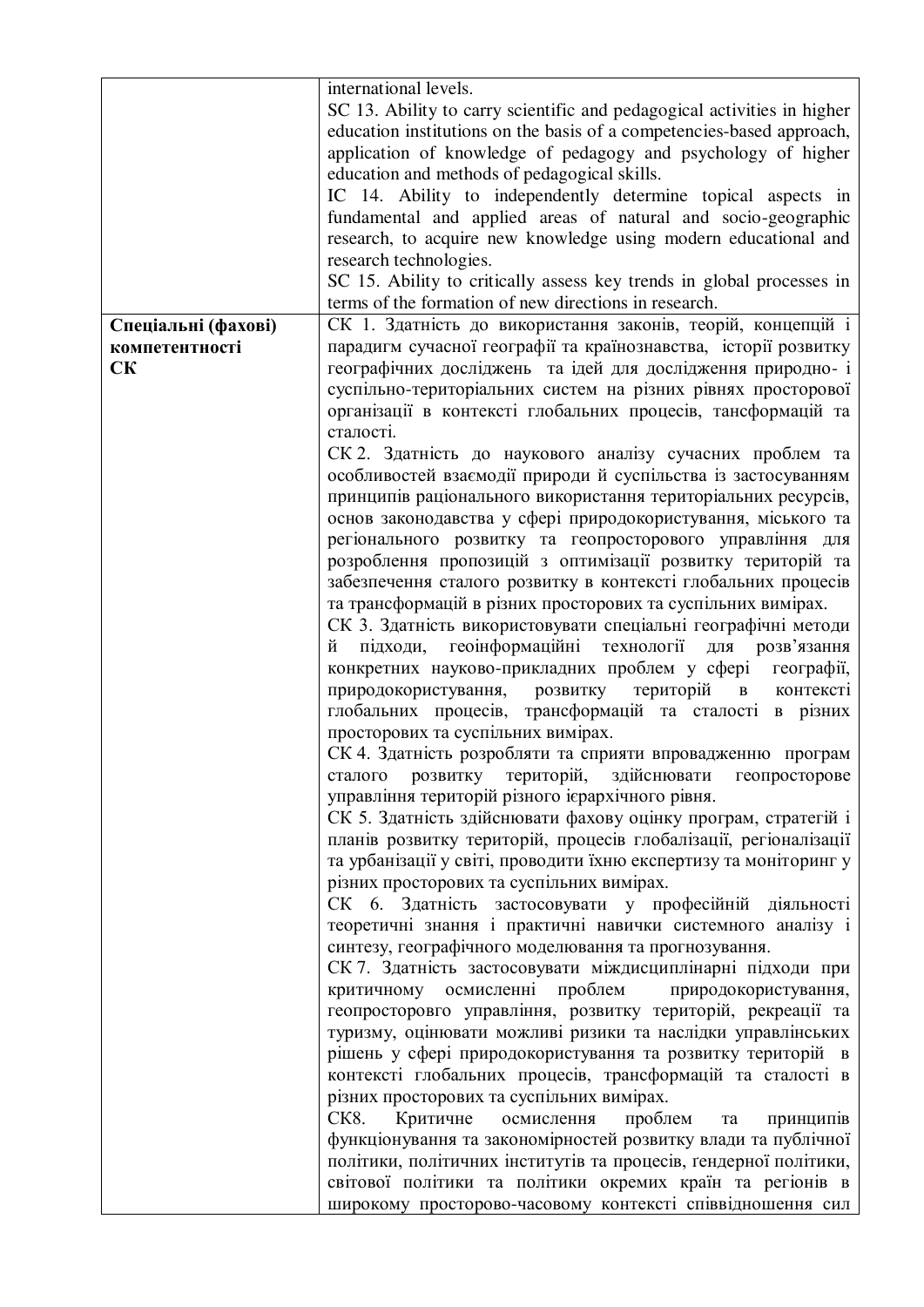|                           | (жорстка, м'яка, розумна тощо), геостратегічного позиціонування                                                                       |
|---------------------------|---------------------------------------------------------------------------------------------------------------------------------------|
|                           | в умовах глобалізації.                                                                                                                |
|                           | СК9. Здатність комплексно аналізувати владу та урядування,                                                                            |
|                           | політичні системи, інститути та режими, політичні процеси та                                                                          |
|                           | політичну поведінку у різних контекстах їх функціонування.                                                                            |
|                           | СК10. Здатність використовувати широкий спектр концептів і                                                                            |
|                           | методів для інтерпретації та аналізу політики на місцевому,                                                                           |
|                           | національному, європейському та глобальному рівні.                                                                                    |
|                           | СК 11. Здатність планувати, проводити та публічно презентувати                                                                        |
|                           | досліджень,<br>забезпечити<br>наукових<br>зрозуміле<br>результати                                                                     |
|                           | донесення власних знань, висновків та аргументацій до фахівців                                                                        |
|                           | і нефахівців.                                                                                                                         |
|                           | СК12 Спроможність професійно виконувати експертно-                                                                                    |
|                           | аналітичні, політико-організаційні та консультаційні функції на                                                                       |
|                           | національному та міжнародному рівні.                                                                                                  |
|                           | СК 13. Здатність здійснювати науково-педагогічну діяльність у                                                                         |
|                           | закладах вищої освіти на засадах компетентнісного підходу,                                                                            |
|                           | застосовування знань педагогіки й психології вищої школи та                                                                           |
|                           | прийомів педагогічної майстерності.                                                                                                   |
|                           | СК 14. Здатність самостійно визначати актуальні аспекти у                                                                             |
|                           | фундаментальних та прикладніних напрямах природно- і                                                                                  |
|                           | суспільно-геогафічних дослідженнь, здобувати нові знання,                                                                             |
|                           | використовуючи сучасні освітні та дослідницькі технології.                                                                            |
|                           | СК 15. Здатність критично оцінювати ключові тренди перебігу                                                                           |
|                           | глобальних процесів з точки зору формування нових напрямів у<br>наукових дослідженнях.                                                |
|                           | 7 - Programme learning outcomes                                                                                                       |
|                           | 7 - Програмні результати навчання                                                                                                     |
|                           | PLO 01. To apply the acquired theoretical knowledge and practical                                                                     |
|                           | skills to study natural and socio-territorial systems at different levels                                                             |
|                           | of spatial organization in the context of global processes,                                                                           |
|                           | transformations and sustainability.                                                                                                   |
|                           | PLO 02. To evaluate the results of the own work, demonstrate the                                                                      |
|                           | ability to work in a team.                                                                                                            |
|                           | PLO 03. To communicate freely on professional and scientific issues                                                                   |
|                           | in a foreign language.                                                                                                                |
|                           | PLO 04. To carry out research and / or innovate in order to gain new                                                                  |
|                           | knowledge, develop new methods and procedures in geography and                                                                        |
|                           | interdisciplinary contexts.                                                                                                           |
| <b>Programme learning</b> | PLO 05. To be able to identify, pose and solve scientific and applied                                                                 |
| outcomes                  | problems, to critically evaluate the decisions made.                                                                                  |
|                           | PLO 06. To apply modern models and information technologies for                                                                       |
|                           | research and development in the field of geography, nature                                                                            |
|                           | management, development of territories in the context of global                                                                       |
|                           | processes, transformations and sustainability in different spatial and                                                                |
|                           | social dimensions.                                                                                                                    |
|                           | PLO 07. To participate in the development of programs and strategies                                                                  |
|                           | for the development of territories of different hierarchical levels, their<br>geospatial governance on the grounds of sustainability. |
|                           | PLO 08. To study the natural and socio-geographical manifestations                                                                    |
|                           | of geosystem development in complex and unpredictable conditions,                                                                     |
|                           |                                                                                                                                       |
|                           | predict their development, analyze alternatives, assess risks and likely                                                              |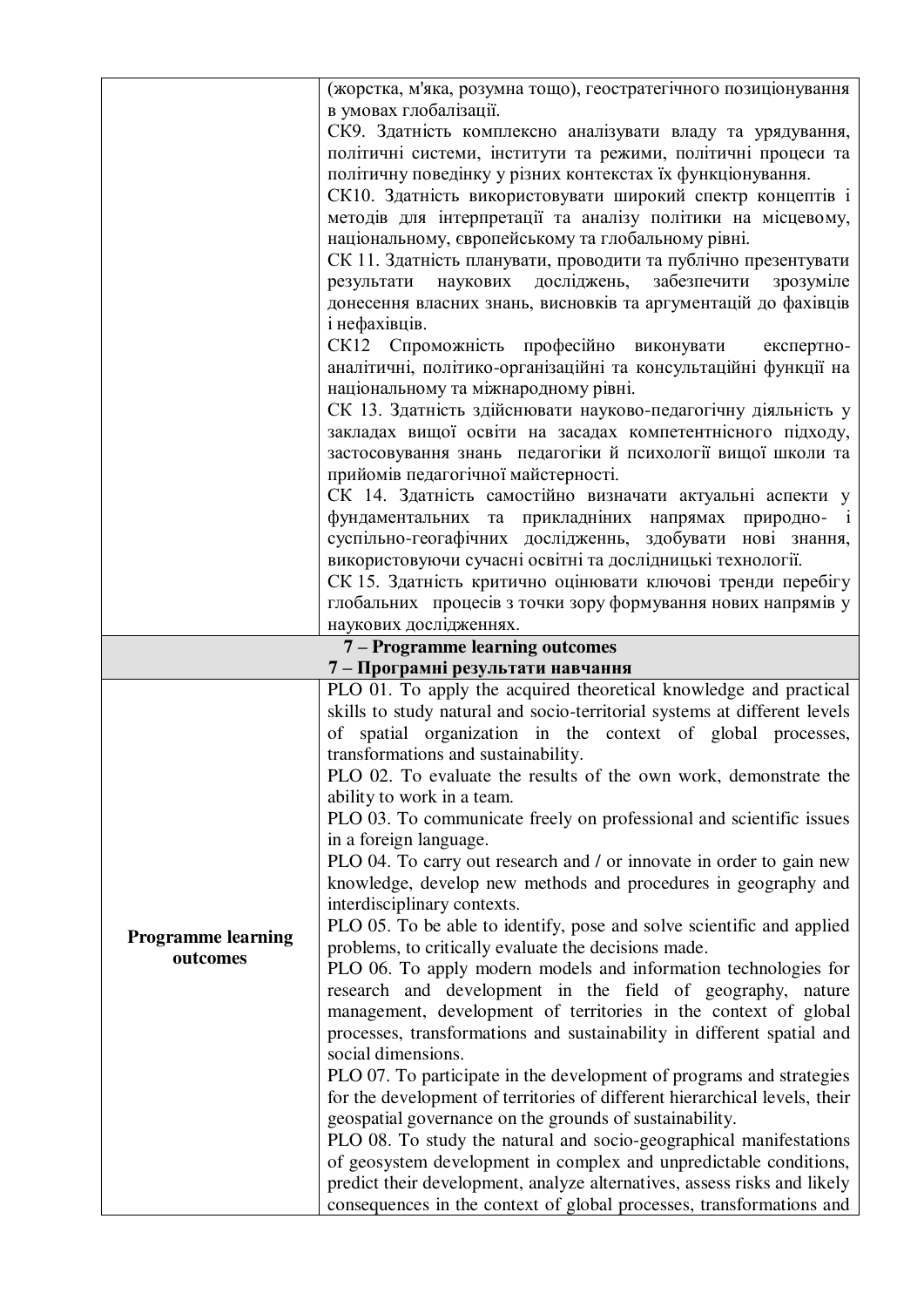|                                  | sustainability in various spatial and social dimensions.<br>PLO 09. To conduct professional evaluation of programs, strategies<br>and development plans of territories, carry out their examination and<br>monitoring in the context of global processes, transformations and<br>sustainability in various spatial and social dimensions.<br>PLO 10. To apply geoinformation technologies, to create and study<br>models of natural and socio-geographical manifestations of<br>geosystem development, determine the possibilities and limits of their<br>application.<br>PLO 11. To assess the possible risks and consequences of the<br>implementation of management decisions in the field of nature<br>management, spatial development, recreation and tourism in the<br>context of global processes, transformations and sustainability in<br>various spatial and social dimensions.<br>PLO 12. To apply in solving complex problems of geoglobalisics, |
|----------------------------------|--------------------------------------------------------------------------------------------------------------------------------------------------------------------------------------------------------------------------------------------------------------------------------------------------------------------------------------------------------------------------------------------------------------------------------------------------------------------------------------------------------------------------------------------------------------------------------------------------------------------------------------------------------------------------------------------------------------------------------------------------------------------------------------------------------------------------------------------------------------------------------------------------------------------------------------------------------------|
|                                  | geography and socio-political research understanding of the nature<br>and importance of politics as a specific type of human activity and a<br>special field of knowledge, including the development of ideas about<br>politics and its modern interpretations, features of power in different<br>political systems, their social -economic, historical and socio-cultural                                                                                                                                                                                                                                                                                                                                                                                                                                                                                                                                                                                   |
|                                  | context.<br>PLO 13. To citically comprehend the principles of governance and<br>public policy, political institutions and processes, world politics and<br>politics of individual countries and regions in the broad spatio-<br>temporal context of the balance of power (hard, soft, smart, network,<br>etc.), geostrategic positioning in in the context of globalization.<br>PLO 14. To plan and perform theoretical and applied research, draw<br>sound conclusions, analyze and present research results at the<br>national and international levels.                                                                                                                                                                                                                                                                                                                                                                                                   |
|                                  | PLO 15. To carry out scientific and pedagogical activities in higher<br>education institutions, develop the necessary educational and<br>methodological and information support.<br>PLO16. To formulate scientific hypotheses, to define topical aspects<br>in fundamental and applied directions of researches, to develop and<br>manage scientific and applied projects in the field of geography,<br>nature management and development of territories in the context of<br>global processes, transformations and sustainability in various spatial<br>and social dimensions.                                                                                                                                                                                                                                                                                                                                                                              |
|                                  | PR17. To assess independently the key trends in the development of<br>natural and socio-geographical processes for the formation of new<br>areas of research.                                                                                                                                                                                                                                                                                                                                                                                                                                                                                                                                                                                                                                                                                                                                                                                                |
| Програмні результати<br>навчання | ПР01. Застосовувати набуті теоретичні знання та практичні<br>навички для дослідження природно- і суспільно-територіальних<br>систем на різних рівнях просторової організації в контексті<br>глобальних процесів, трансформацій та сталості.<br>ПР02. Оцінювати результати власної роботи, демонструвати<br>уміння працювати в команді.<br>ПР03. Вільно спілкуватися із професійних і наукових питань                                                                                                                                                                                                                                                                                                                                                                                                                                                                                                                                                         |
|                                  | іноземною мовою.<br>ПР04. Здійснювати дослідження та/або провадити інноваційну<br>діяльність з метою отримання нових знань, розроблення нових<br>методів і процедур в географії та міждисциплінарних контекстах.<br>ПР05. Вміти виявляти, ставити та розв'язувати науково-                                                                                                                                                                                                                                                                                                                                                                                                                                                                                                                                                                                                                                                                                   |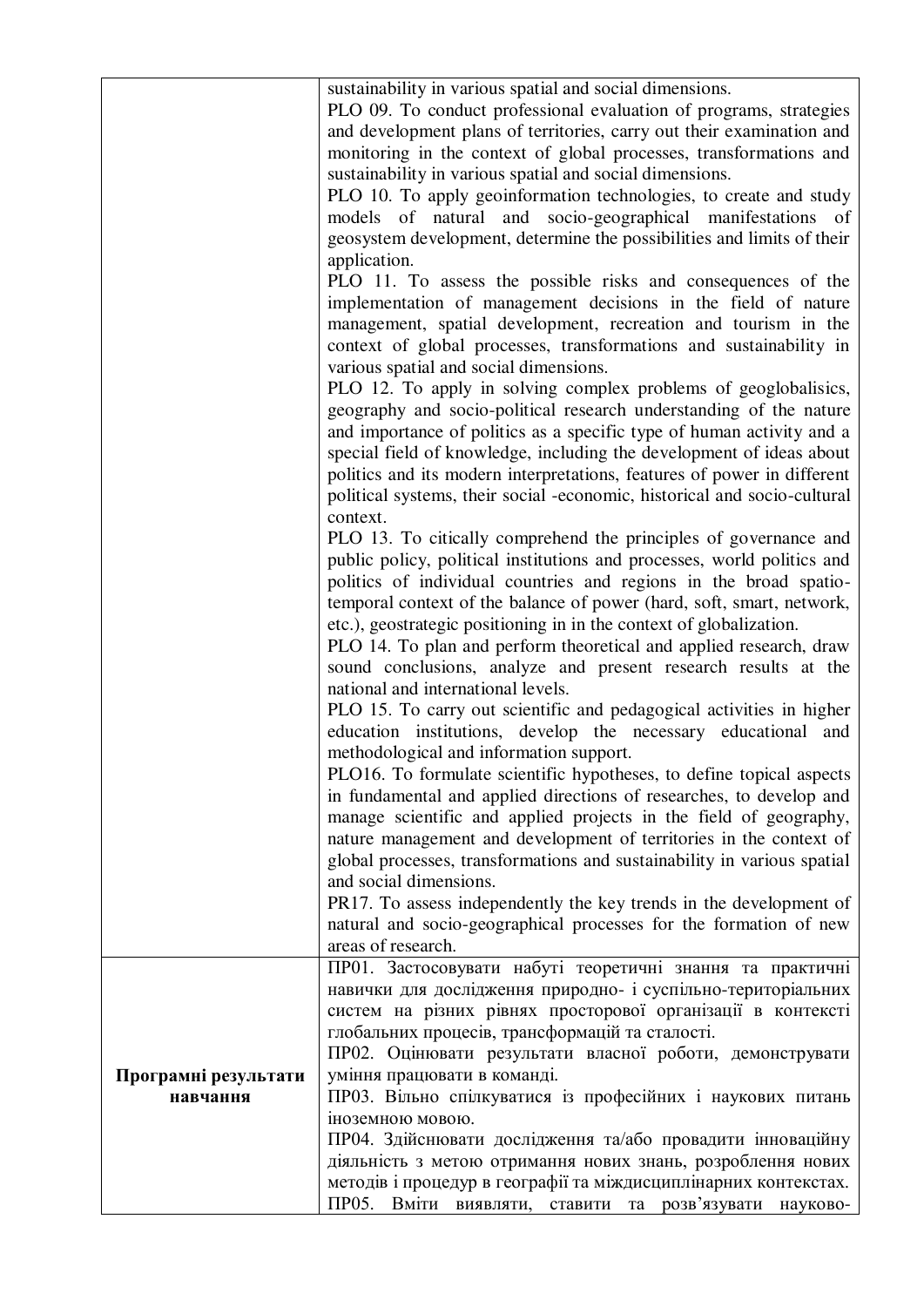прикладні проблеми, здійснювати критичну оцінку прийнятих рішень. ПР06. Застосовувати сучасні моделі та інформаційні технології для проведення досліджень і розробок у сфері географії, природокористування, розвитку територій в контексті глобальних процесів, трасформацій та сталості в різних просторових та суспільних вимірах. ПР07. Брати участь у розробленні програм та стратегій розвитку територій різного ієрархічного рівня, геопросторового управління ними на засадах сталості. ПР08. Здійснювати дослідження природно- і суспільногеографічних проявів розвитку геосистем у складних і непередбачуваних умовах, прогнозувати їхній розвиток, аналізувати альтернативи, оцінювати ризики та ймовірні наслідки в контексті глобальних процесів, трансформацій та сталості в різних просторових та суспільних вимірах. ПР09. Проводити фахову оцінку програм, стратегій і планів розвитку територій, здійснювати їхню експертизу та моніторинг в контексті глобальних процесів, трансформацій та сталості в різних просторових та суспільних вимірах. ПР10. Застосовувати геоінформаційні технології, створювати та досліджувати моделі природно- і суспільно-географічних проявів розвитку геосистем, визначати можливості та межі їх застосування. ПР11. Оцінювати можливі ризики та наслідки реалізації управлінських рішень у сфері природокористування, розвитку територій, ререації та туризму в контексті глобальних процесів, трасформацій та сталості в різних просторових та суспільних вимірах. ПР12. Застосовувати для розв'язування складних задач геоглобалістики, країнознавчих та суспільно-політичних досліджень розуміння природи та значення політики як специфічного виду людської діяльності та особливої сфери пізнання, включаючи розвиток уявлень про політику та її сучасні інтерпретації, особливостей реалізації влади у різних політичних системах, їх соціально-економічного, історичного та соціокультурного контексту. ПР 13. Критично осмислювати принципи здійснення влади та урядування, публічної політики, політичних інститутів та процесів, світової політики та політики окремих країн та регіонів в широкому просторово-часовому контексті співвідношення сил (жорстка, м'яка, розумна, мережева, тощо), геостратегічного позиціонування в умовах глобалізації. ПР14. Планувати й виконувати теоретичні та прикладні дослідження, робити обґрунтовані висновки, аналізувати та презентувати результати досліджень на національному та міжнародному рівнях. ПР15. Здійснювати науково-педагогічну діяльність у закладах вищої освіти, розробляти необхідне для цього навчальнометодичне та інформаційне забезпечення. ПР16. Формулювати наукові гіпотези, визначати актуальні аспекти у фундаментальних і прикладних напрямах досліджень, розробляти та управляти науковими та прикладними проєктами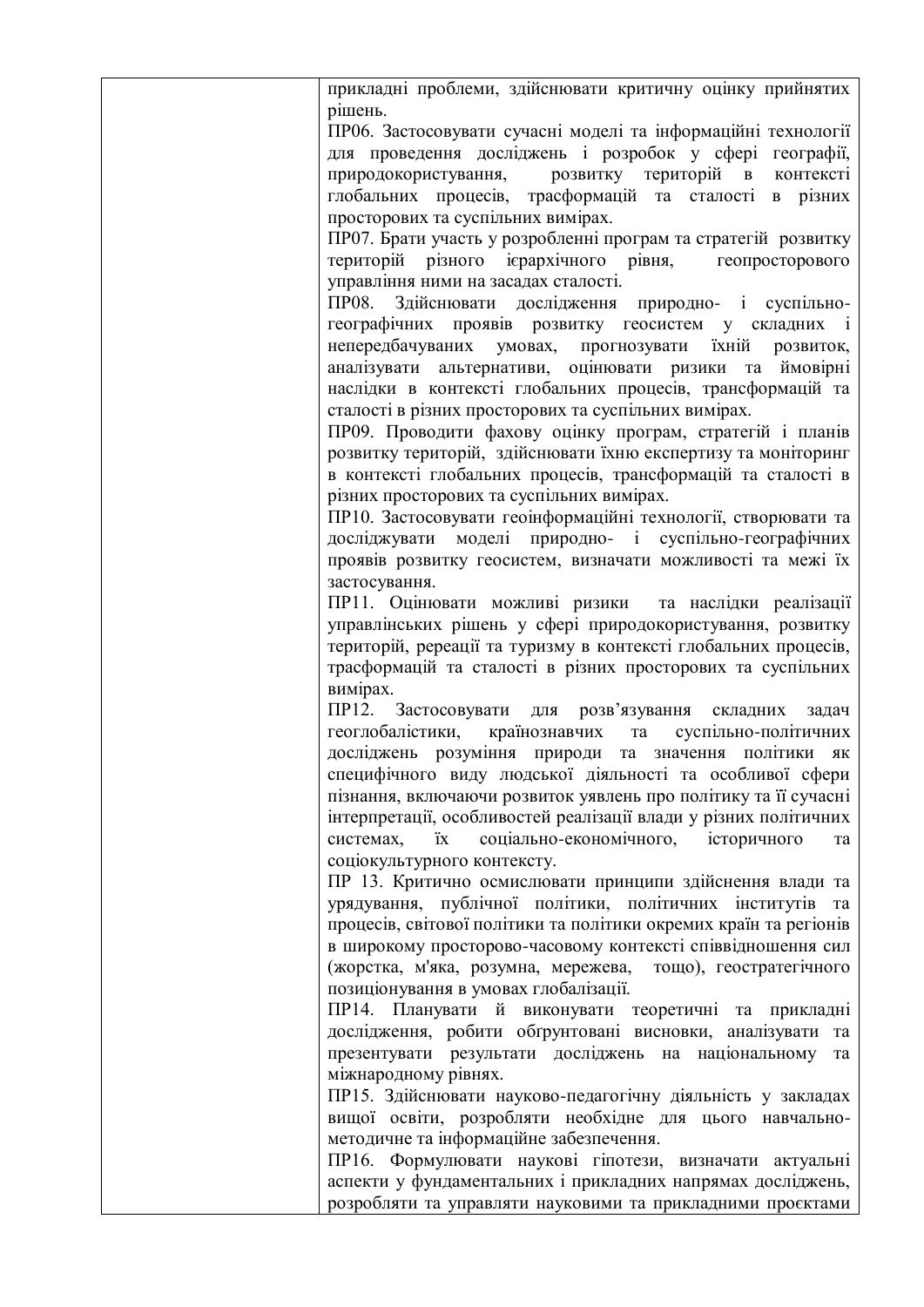|                                 | у сфері географії, прирродокористування та розвитку територій в                                               |
|---------------------------------|---------------------------------------------------------------------------------------------------------------|
|                                 | контексті глобальних процесів, трасформацій та сталості в                                                     |
|                                 | різних просторових та суспільних вимірах.                                                                     |
|                                 | ПР17. Самостійно<br>оцінювати<br>ключові                                                                      |
|                                 | тренди<br>розвитку                                                                                            |
|                                 | природно- і суспільно-географічних процесів для формування                                                    |
|                                 | нових напрямів наукових досліджень.                                                                           |
|                                 |                                                                                                               |
|                                 | 8 – Resource support for the implementation of the programme<br>8 - Ресурсне забезпечення реалізації програми |
| <b>Specific characteristics</b> | Teachers involved in the program have many years of experience in                                             |
|                                 | political geography, political science, global regional studies. It is                                        |
| of staffing                     |                                                                                                               |
|                                 | possible to involve practitioners, foreign specialists in the teaching of                                     |
| Специфічні                      | professionally oriented disciplines.                                                                          |
| характеристики                  |                                                                                                               |
| кадрового                       | Викладачі, залучені до виконання програми, мають багаторічний                                                 |
| забезпечення                    | досвід роботи у галузі політичної географії, географічного                                                    |
|                                 | країнознаства, політології та глобалістики. Можливе залучення                                                 |
|                                 | до викладання професійноорієнтованих дисциплін фахівців-                                                      |
|                                 | практиків, закордонних фахівців.                                                                              |
| <b>Specific characteristics</b> | Use of modern specialized software for open and demo access                                                   |
| of logistics                    | (ArcGIS, QGIS).                                                                                               |
|                                 |                                                                                                               |
|                                 |                                                                                                               |
| Специфічні                      | Використання<br>сучасного<br>спеціалізованого<br>програмного                                                  |
| характеристики                  | забезпечення відкритого та демо-доступу (ArcGIS, QGIS).                                                       |
| матеріально-                    |                                                                                                               |
| технічного                      |                                                                                                               |
| забезпечення                    |                                                                                                               |
| <b>Specific characteristics</b> | Use of the funds of the Scientific Library of the Taras Shevchenko                                            |
| of information and              | National University of Kyiv named after M. Maksymovych, the                                                   |
| teaching and                    | National Library of Ukraine named after V.I. Vernadsky, libraries                                             |
| methodological support          | and funds of scientific, research and design institutions, analytical                                         |
|                                 | centers on social geography, political geography, geopolitics, global                                         |
|                                 | and regional research, specialized Internet resources and scientific                                          |
|                                 | and pedagogical works of the lecturers and instructures of the faculty                                        |
| Специфічні                      | of Geography.                                                                                                 |
| характеристики                  | Використання<br>фондів<br>Наукової бібліотеки<br>Київського                                                   |
| інформаційного та               | національного<br>університету імені Тараса Шевченка<br>імені                                                  |
| навчально-                      | М.Максимовича,<br>Національної<br>бібліотеки<br>України<br>імені                                              |
|                                 | В.І.Вернадського, бібліотек та фондів наукових, науково-                                                      |
| методичного                     |                                                                                                               |
| забезпечення                    | дослідних та проектних установ, аналітичних центрів<br>3                                                      |
|                                 | політично<br>суспільної<br>географії,<br>географі,<br>геополітики,                                            |
|                                 | регіональних<br>досліджень, спеціалізованих<br>глобальних<br>та                                               |
|                                 | Інтернет-ресурсів та авторських розробок науково-педагогічних                                                 |
|                                 | працівників географічного факультету.                                                                         |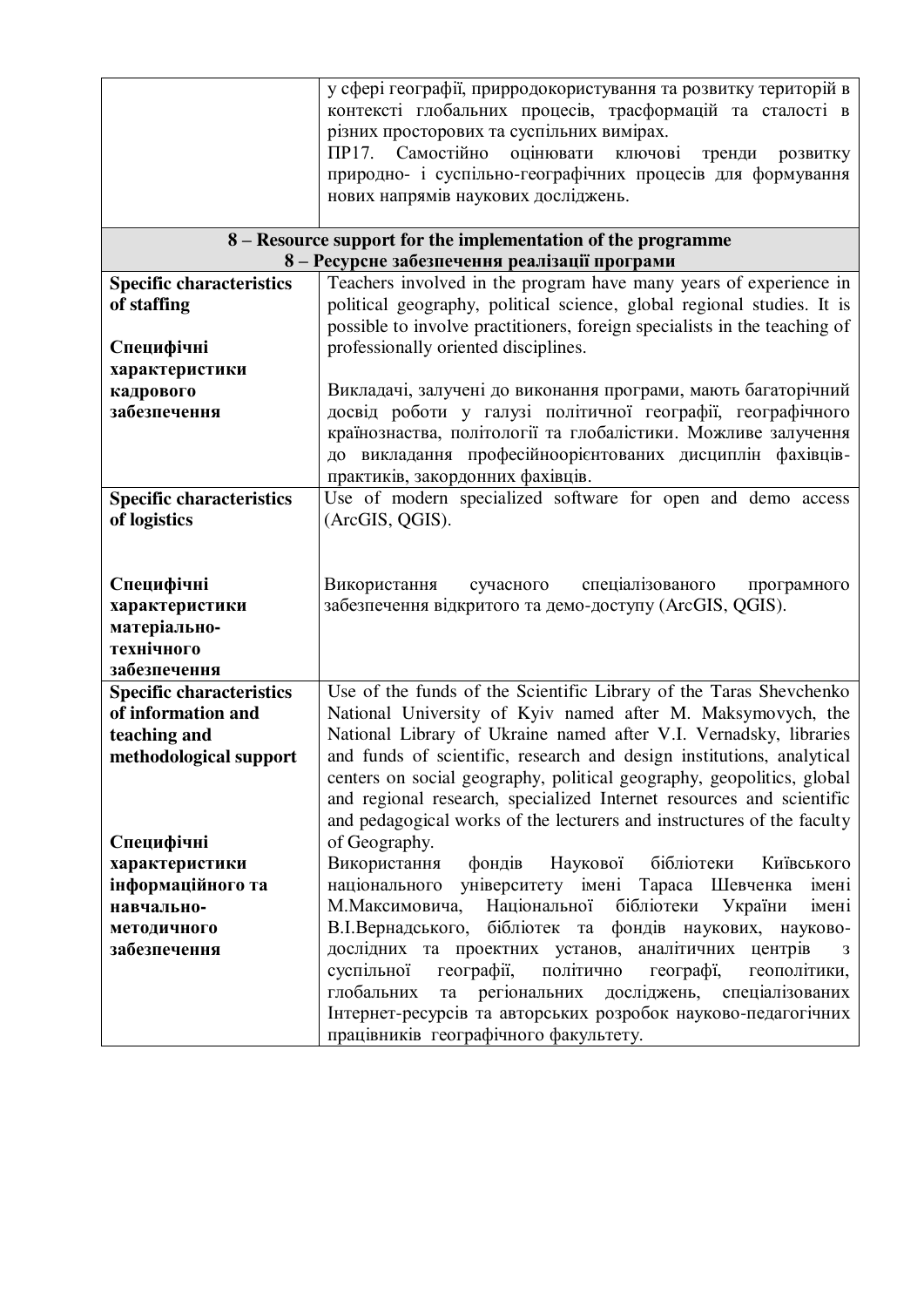|                                 | 9 – Academic mobility                                           |  |  |  |  |  |  |  |  |  |  |  |
|---------------------------------|-----------------------------------------------------------------|--|--|--|--|--|--|--|--|--|--|--|
| 9 - Академічна мобільність      |                                                                 |  |  |  |  |  |  |  |  |  |  |  |
| <b>National credit mobility</b> | $\overline{\phantom{a}}$                                        |  |  |  |  |  |  |  |  |  |  |  |
|                                 |                                                                 |  |  |  |  |  |  |  |  |  |  |  |
| Національна кредитна            | $\qquad \qquad$                                                 |  |  |  |  |  |  |  |  |  |  |  |
| мобільність                     |                                                                 |  |  |  |  |  |  |  |  |  |  |  |
| International credit            |                                                                 |  |  |  |  |  |  |  |  |  |  |  |
| mobility                        |                                                                 |  |  |  |  |  |  |  |  |  |  |  |
|                                 |                                                                 |  |  |  |  |  |  |  |  |  |  |  |
| Міжнародна кредитна             | $\overline{a}$                                                  |  |  |  |  |  |  |  |  |  |  |  |
| мобільність                     |                                                                 |  |  |  |  |  |  |  |  |  |  |  |
| <b>Teaching foreign</b>         | Teaching of foreign applicants for higher education is possible |  |  |  |  |  |  |  |  |  |  |  |
| applicants for higher           | provided that they meet the requirements of the Conditions of   |  |  |  |  |  |  |  |  |  |  |  |
| education                       | admission to the Taras Shevchenko National University of Kyiv.  |  |  |  |  |  |  |  |  |  |  |  |
|                                 |                                                                 |  |  |  |  |  |  |  |  |  |  |  |
| Навчання іноземних              | Навчання іноземних здобувачів вищої освіти можливе за умови,    |  |  |  |  |  |  |  |  |  |  |  |
| здобувачів вищої                | що вони відповідають вимогам Умов вступу до Київського          |  |  |  |  |  |  |  |  |  |  |  |
| освіти                          | національного університету імені Тараса Шевченка.               |  |  |  |  |  |  |  |  |  |  |  |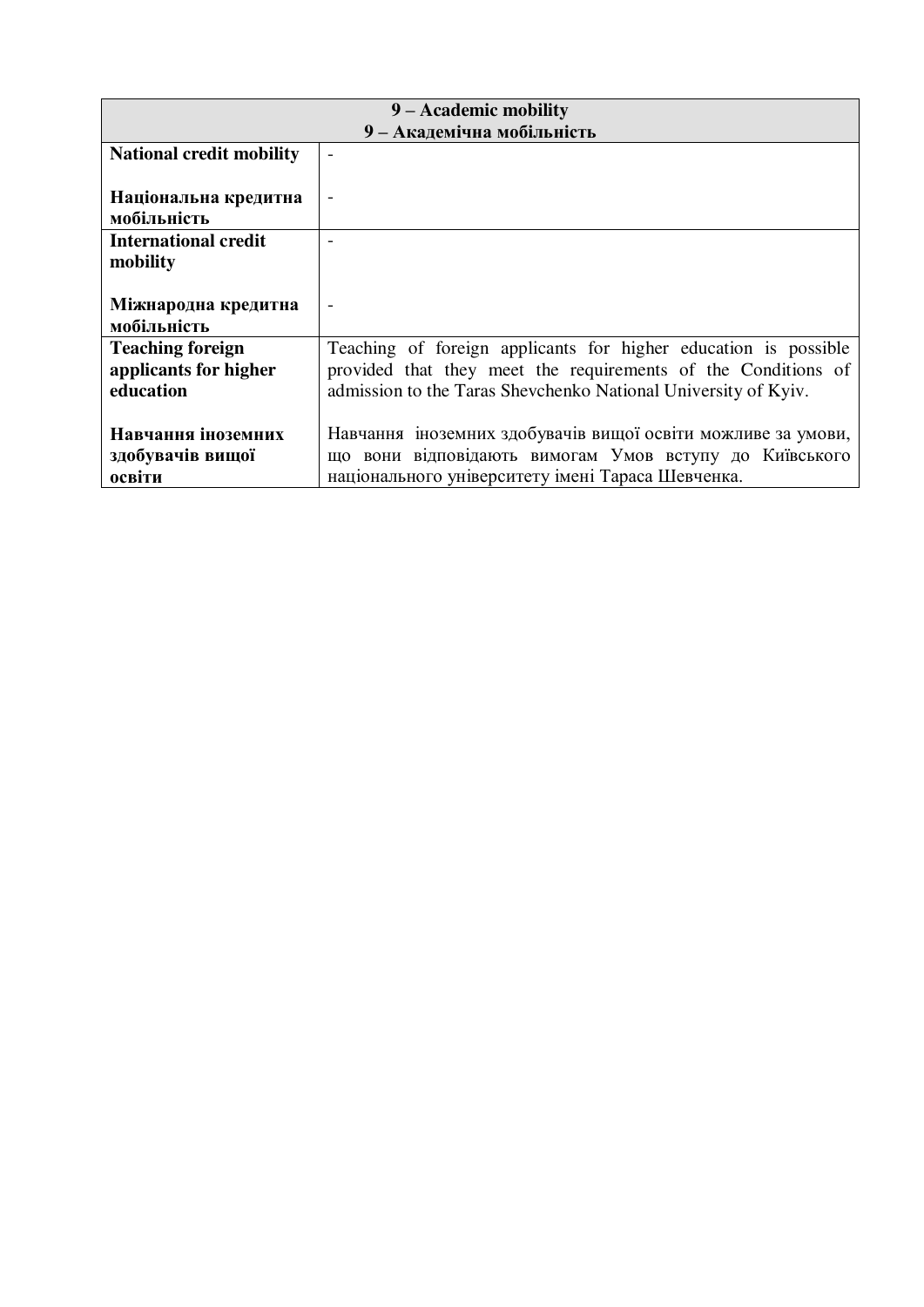#### **2. THE LIST OF THE COMPONENTS OF THE EDUCATIONAL SCIENTIFIC PROGRAMME (ESP) AND THEIR LOGIC CONSEQUENCE**  2. ПЕРЕЛІК КОМПОНЕНТ ОСВІТНЬО-НАУКОВОЇ ПРОГРАМИ ТА ЇХ ЛОГІЧНА ПОСЛІДОВНІСТЬ

# **2.1. The list of the ESP components:**

2.1. Перелік компонент ОП:

| Code of                 | <b>Components of ESP (disciplines,</b>                                       | Компоненти освітньої програми                      | Number of                | The form of             |
|-------------------------|------------------------------------------------------------------------------|----------------------------------------------------|--------------------------|-------------------------|
| the                     | course papers (works),                                                       | (навчальні дисципліни, курсові                     | credits                  | results control         |
| discipline              | traineeships, qualification thesis)                                          | проекти (роботи), практики,                        | Кількість                | Форма                   |
| Код н/д                 |                                                                              | кваліфікаційна робота)                             | кредитів                 | підсумкового            |
| $\mathbf{1}$            | $\overline{2}$                                                               | $\mathbf{3}$                                       | 4                        | контролю<br>5           |
|                         |                                                                              | <b>Mandatory components of ESP</b>                 |                          |                         |
|                         |                                                                              | Обов'язкові компоненти ОП                          |                          |                         |
| OK1                     | Geoglobalistics                                                              | Геоглобалістика                                    | 6                        | Exam                    |
|                         |                                                                              |                                                    |                          | Іспит                   |
| OK2                     | Pedagogic and Psychology of High                                             | Педагогіка та психологія вищої                     | 6                        | Exam                    |
|                         | School. Methods of Teaching of                                               | школи. Методика                                    |                          | Іспит                   |
|                         | Profile Disciplines at Higher                                                | викладання профільних                              |                          |                         |
|                         | <b>Education Institutions</b>                                                | дисциплін у ЗВО                                    |                          |                         |
| OK3                     | <b>Sustainable Development:</b>                                              | Сталий розвиток: концептуальний                    | 6                        | Exam                    |
|                         | Conceptual and Indicator Analysis                                            | та індикаторний аналіз                             |                          | Іспит                   |
| OK4                     | Evolution of Geographic Enquiry in                                           | Еволюція географічної думки у                      | $\overline{\mathbf{4}}$  | Pass/fail               |
|                         | Postmodernist Perspective                                                    | постмодерністській перспективі                     |                          | examination             |
|                         |                                                                              |                                                    |                          | Залік                   |
| OK5                     | <b>Geospatial Governance</b>                                                 | Геопросторове управління                           | 4                        | Credit<br>Залік         |
| OK <sub>6</sub>         | Imaginary Geography and Place                                                | Імажинарна географія та брендінг                   | $\overline{4}$           | Pass/fail               |
|                         | <b>Branding</b>                                                              | місця                                              |                          | examination             |
|                         |                                                                              |                                                    |                          | Залік                   |
| $\overline{\text{OK7}}$ | Methodology and Organization of                                              | Методологія та організація                         | $\overline{3}$           | Exam                    |
|                         | Scientific Research and                                                      | наукових досліджень з основами                     |                          | Іспит                   |
|                         | Fundamentals of the Intellectual                                             | інтелектуальної власності                          |                          |                         |
|                         | Property                                                                     |                                                    |                          |                         |
| OK8                     | Global Inequality and                                                        | Глобальна нерівність та                            | 4                        | Exam                    |
|                         | Geoconflictology                                                             | геоконфліктологія                                  |                          | Іспит                   |
| OK9                     | Glocalization: Contextual Analysis                                           | Глокалізація: контекстний аналіз                   | 4                        | Pass/fail               |
|                         | of Socio-spatial Organization                                                | трансформацій суспільно-                           |                          | examination             |
|                         | Transformations                                                              | просторової органіазції                            |                          | Залік                   |
|                         |                                                                              |                                                    |                          |                         |
|                         |                                                                              |                                                    |                          |                         |
| OK10                    | Democracy: from Theory to Practice                                           | Демократія від теорії до практики                  | $\overline{\mathcal{L}}$ | Exam                    |
|                         |                                                                              |                                                    |                          | Іспит                   |
| OK11                    | Professional and Corporate Ethics                                            | Професійна та корпоративна                         | 3                        | Pass/fail               |
|                         |                                                                              | етика                                              |                          | examination             |
|                         |                                                                              |                                                    |                          | Залік                   |
| OK12                    | Traineeship                                                                  | Виробнича практика                                 | 12                       | Differentiated          |
|                         |                                                                              |                                                    |                          | pass/fail               |
|                         |                                                                              |                                                    |                          | examination             |
| OK13                    |                                                                              |                                                    | 8                        | Диф. залік<br>Pass/fail |
|                         | Scientific and research practicum on<br>geoglobalistics and regional studies | Науково-дослідницький<br>практикім з географічного |                          | examination             |
|                         |                                                                              | країнознавства та геоглобалістики                  |                          | Залік                   |
| OK14                    | AssistantTtraineeship (full-time)                                            | Асистентська практика (без                         | 12                       | Differentiated          |
|                         |                                                                              | відриву від теоретичного                           |                          | Pass/fail               |
|                         |                                                                              | навчання)                                          |                          | examination             |
|                         |                                                                              |                                                    |                          | Диф. залік              |
| OK15                    | Qualification Master Thesis                                                  | Кваліфікаційна робота магістра                     | 10                       | Defense                 |
|                         |                                                                              |                                                    |                          | Захист                  |
|                         | <b>Mandatory components in total:</b>                                        |                                                    |                          | 90                      |
|                         | Загальний обсяг обов'язкових компонент:                                      |                                                    |                          |                         |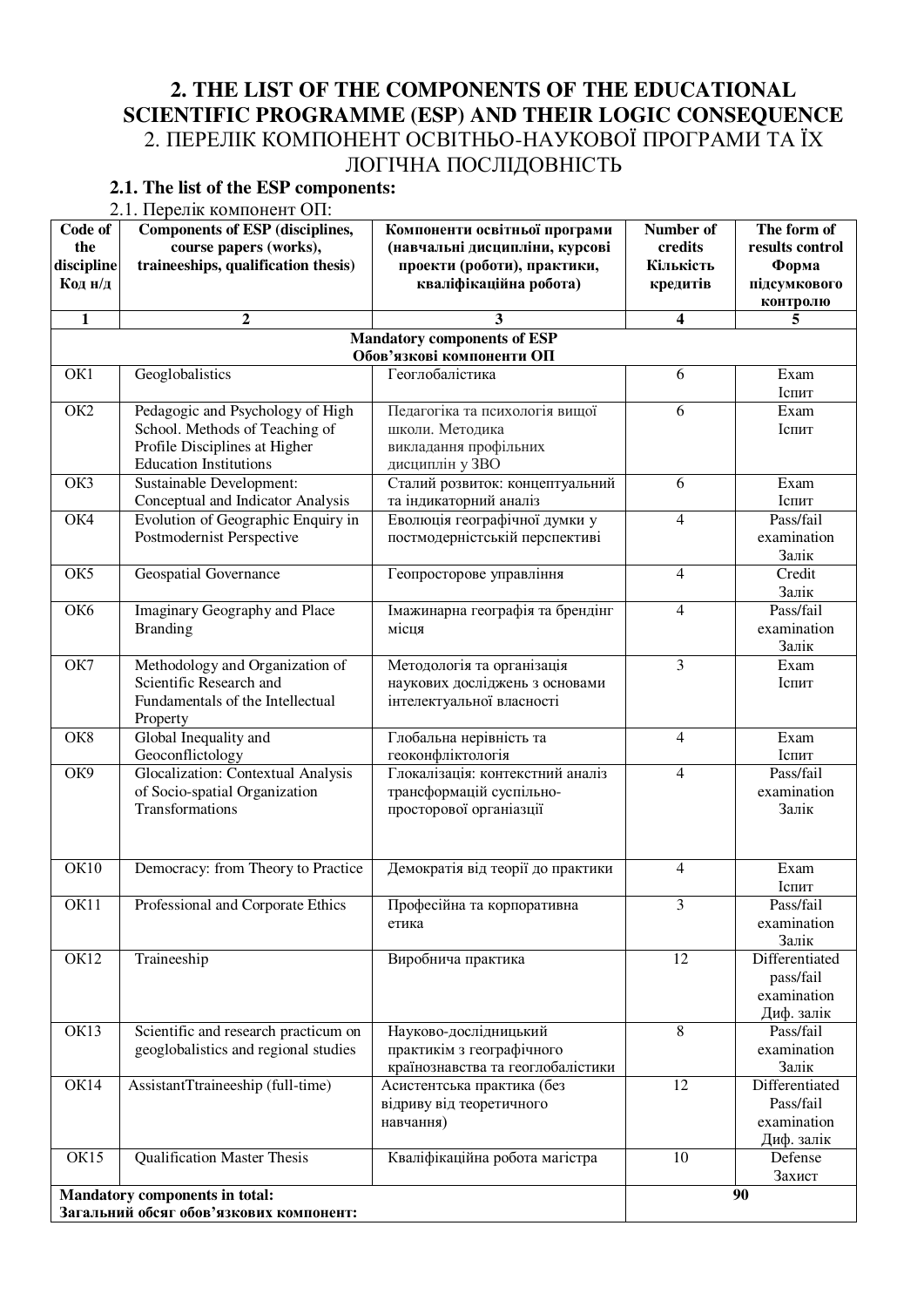|                           |                                                                                                                                  | Selective components*                                                                                                     |                |                          |
|---------------------------|----------------------------------------------------------------------------------------------------------------------------------|---------------------------------------------------------------------------------------------------------------------------|----------------|--------------------------|
|                           |                                                                                                                                  | Вибіркові компоненти*<br>Selective block No.1 (Socio-Political Geoglobalistics)                                           |                |                          |
|                           |                                                                                                                                  | Вибірковий блок 1 («Суспільно-політична геоглобалістика»)                                                                 |                |                          |
| $\overline{BE}$           | Secessionism and Modern Protest                                                                                                  | Сецессіонізм та сучасні протестні                                                                                         | 6              | Exam                     |
| 2.1.1.                    | Movements                                                                                                                        | рухи                                                                                                                      |                | Іспит                    |
| BБ                        | Political Modernization                                                                                                          | Політична модернізація                                                                                                    | $\overline{4}$ | Exam                     |
| 2.1.2.<br>BБ              | Spatial Dimension of Power in                                                                                                    |                                                                                                                           | 6              | Іспит<br>Exam            |
| 2.1.3.                    | Global World                                                                                                                     | Просторовий вимір сили у<br>глобальному світі                                                                             |                | Іспит                    |
| BБ                        | Geostrategic Positioning of Contry                                                                                               | Геостратегічне позиціонування                                                                                             | $\overline{4}$ | Pass/fail                |
| 2.1.4.                    | under Globalization                                                                                                              | країни в умовах глобалізації                                                                                              |                | examination              |
|                           |                                                                                                                                  |                                                                                                                           |                | Залік                    |
|                           |                                                                                                                                  | Elective block No.2 (Geoglobalistics and Regional, Country Studies)<br>Вибірковий блок 2 («Країнознавча геоглобалістика») |                |                          |
| BБ                        | Global and Regional Environment                                                                                                  | Країни світу: глобальне та                                                                                                | 6              | Exam                     |
| 2.2.1.                    | for Development and Cooperation:                                                                                                 | регіональне середовище розвитку                                                                                           |                | Іспит                    |
|                           | Countries/Regions of the World                                                                                                   | та співробітництва                                                                                                        |                |                          |
| B <sub>B</sub>            | Geopolitical and Geoeconomic                                                                                                     | Країни світу: геополітичні та                                                                                             | 6              | Exam                     |
| 2.2.2.                    | Transformations: Countries/Regions<br>of the World                                                                               | геоекономічні трансформації                                                                                               |                | Іспит                    |
| B <sub>B</sub>            | Anthropogenic Transformation of                                                                                                  | Країни світу: антропогенна                                                                                                | 4              | Exam                     |
| 2.2.3                     | Earth's spheres: Countries/Regions                                                                                               | трансформація географічної                                                                                                |                | Іспит                    |
|                           | of the World                                                                                                                     | оболонки                                                                                                                  |                |                          |
| B <sub>B</sub>            | Interaction of Civilizations:                                                                                                    | Країни світу: міжцивілізаційна                                                                                            | $\overline{4}$ | Pass/fail                |
| 2.2.4.                    | Countries/Regions of the World                                                                                                   | взаємодія                                                                                                                 |                | examination<br>Залік     |
|                           | Elective components from the list (selection of two disciplines from the list: one from Block 1 for 6 credits and one from Block |                                                                                                                           |                |                          |
|                           |                                                                                                                                  | $2$ for 4 credits)                                                                                                        |                |                          |
|                           | Вибіркові компоненти з переліку (вибір двох дисциплін з переліку: одна з Блоку 1 обсягом 6 кредитів та одна з Блоку              |                                                                                                                           |                |                          |
|                           |                                                                                                                                  | 2 обсягом 4 кредити)                                                                                                      |                |                          |
|                           |                                                                                                                                  | <b>Block 1</b><br>Блок 1                                                                                                  |                |                          |
| <b>BB</b> 3.1             | Global Political Geography                                                                                                       | Глобальна політична географія                                                                                             | 6              | Pass/fail                |
|                           |                                                                                                                                  |                                                                                                                           |                | examination              |
|                           |                                                                                                                                  |                                                                                                                           |                | Залік                    |
| B <sub>5</sub> 3.2.       | International Communications and                                                                                                 | Міжнародні комунікації та                                                                                                 | 6              | Pass/fail                |
|                           | Global Media                                                                                                                     | глобальні медіа                                                                                                           |                | examination<br>Залік     |
| B <sub>5</sub> 3.3.       | Modern Political History of Ukraine                                                                                              | Новітня політична історія                                                                                                 | 6              | Pass/fail                |
|                           | and Adjacent Areas                                                                                                               | України та суміжних земель                                                                                                |                | examination              |
|                           |                                                                                                                                  |                                                                                                                           |                | Залік                    |
| B <sub>5</sub> 3.4.       | Informational and network                                                                                                        | Інформаційно-мережеві                                                                                                     | 6              | Pass/fail                |
|                           | transformations of socio-spatial                                                                                                 | трансформації суспільно-                                                                                                  |                | examination              |
| B <sub>5</sub> 3.5.       | processes<br>Geographic analysis of electoral                                                                                    | географічних процесів<br>Географічний аналіз                                                                              | 6              | Залік<br>Pass/fail       |
|                           | systems                                                                                                                          | електоральних систем                                                                                                      |                | examination              |
|                           |                                                                                                                                  |                                                                                                                           |                | Залік                    |
|                           |                                                                                                                                  | <b>Block 2</b>                                                                                                            |                |                          |
|                           |                                                                                                                                  | Блок 2                                                                                                                    |                |                          |
| <b>B</b> B 3.6            | International logistics                                                                                                          | Міжнародна логістика                                                                                                      | $\overline{4}$ | Pass/fail<br>examination |
|                           |                                                                                                                                  |                                                                                                                           |                | Залік                    |
| <b>BB</b> 3.7             | <b>Territorial Indentity</b>                                                                                                     | Територіальна ідентичність                                                                                                | $\overline{4}$ | Pass/fail                |
|                           |                                                                                                                                  |                                                                                                                           |                | examination              |
|                           |                                                                                                                                  |                                                                                                                           |                | Залік                    |
| <b>B</b> <sub>5</sub> 3.8 | Transitology                                                                                                                     | Транзитологія                                                                                                             | 4              | Pass/fail                |
|                           |                                                                                                                                  |                                                                                                                           |                | examination<br>Залік     |
| <b>B</b> <sub>5</sub> 3.9 | Political globalistics                                                                                                           | Політична глобалістика                                                                                                    | $\overline{4}$ | Pass/fail                |
|                           |                                                                                                                                  |                                                                                                                           |                | examination              |
|                           |                                                                                                                                  |                                                                                                                           |                | Залік                    |
|                           |                                                                                                                                  |                                                                                                                           |                |                          |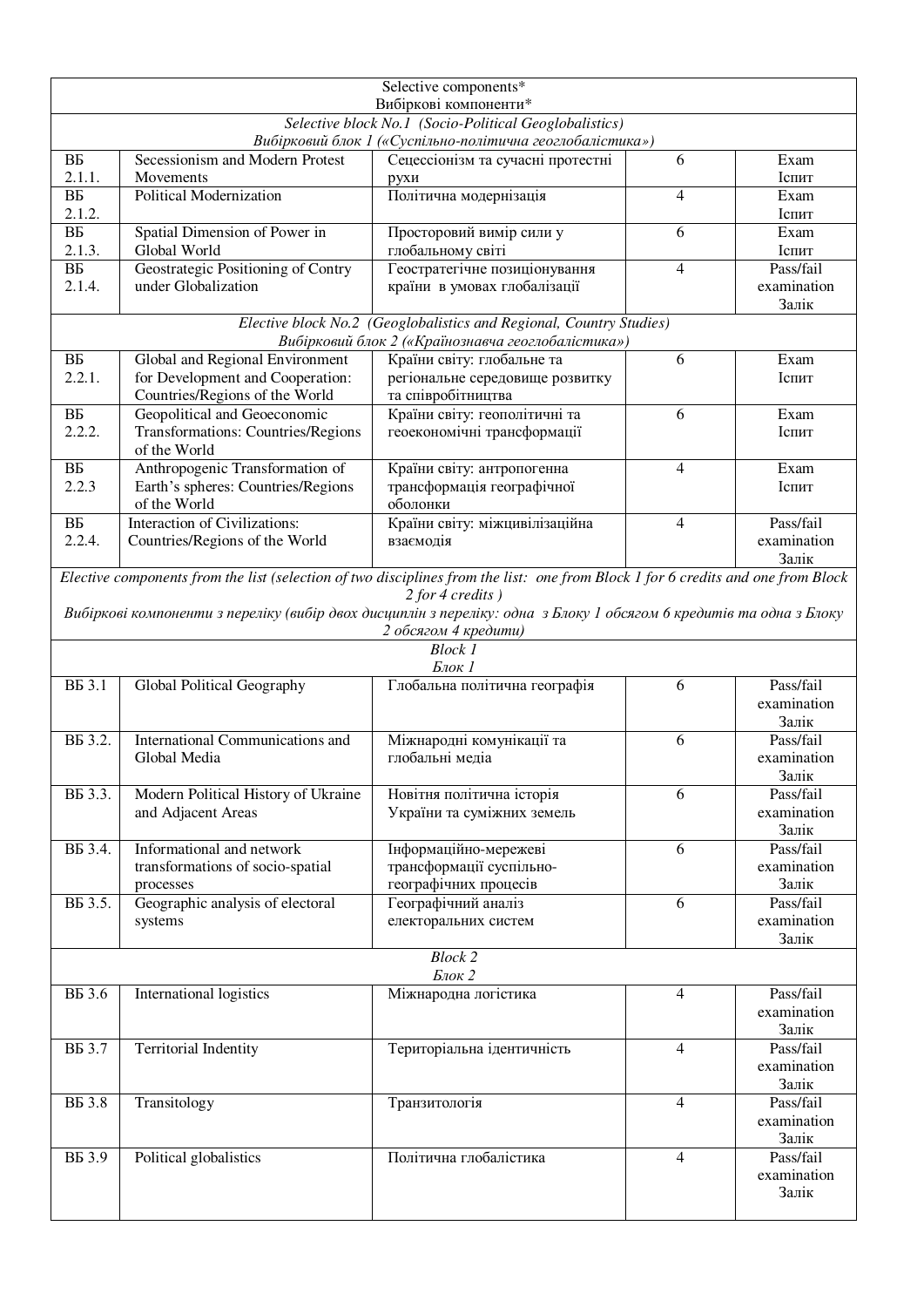| <b>BE</b> 3.10                                | Gender and Geography                 | Гендер і географія |  | Pass/fail<br>examination<br>Залік |  |  |  |  |  |  |  |  |
|-----------------------------------------------|--------------------------------------|--------------------|--|-----------------------------------|--|--|--|--|--|--|--|--|
|                                               | Components of free choice in total:  | 30                 |  |                                   |  |  |  |  |  |  |  |  |
|                                               | Загальний обсяг вибіркових компонент |                    |  |                                   |  |  |  |  |  |  |  |  |
| The Educational Scientific Programme in total |                                      | 120                |  |                                   |  |  |  |  |  |  |  |  |
|                                               | ЗАГАЛЬНИЙ ОБСЯГ ОСВІЕТНЬОЇ ПРОГРАМИ  |                    |  |                                   |  |  |  |  |  |  |  |  |

\*According to p.p. 2.2.2-2.2.7 "Regulations on the procedure to exercise the right to free choice of disciplines for students of Taras Shevchenko National University of Kyiv" students have the unconditional right to choose subjects from the compulsory and elective parts of the curricula of other specialties of the same level, and subject to agreement with the dean of the faculty / director of the institute to make choice from programs of another level.

\*Згідно з п.п. 2.2.2-2.2.7 «Положення про порядок реалізації студентами Київського національного університету імені Тараса Шевченка права на вільний вибір дисциплін» здобувачі освіти мають безумовне право обрати навчальні дисципліни з обов'язкових та вибіркових частин навчальних планів інших спеціальностей того самого рівня, а за умови погодження із деканом факультету / директором інституту - з програм іншого рівня.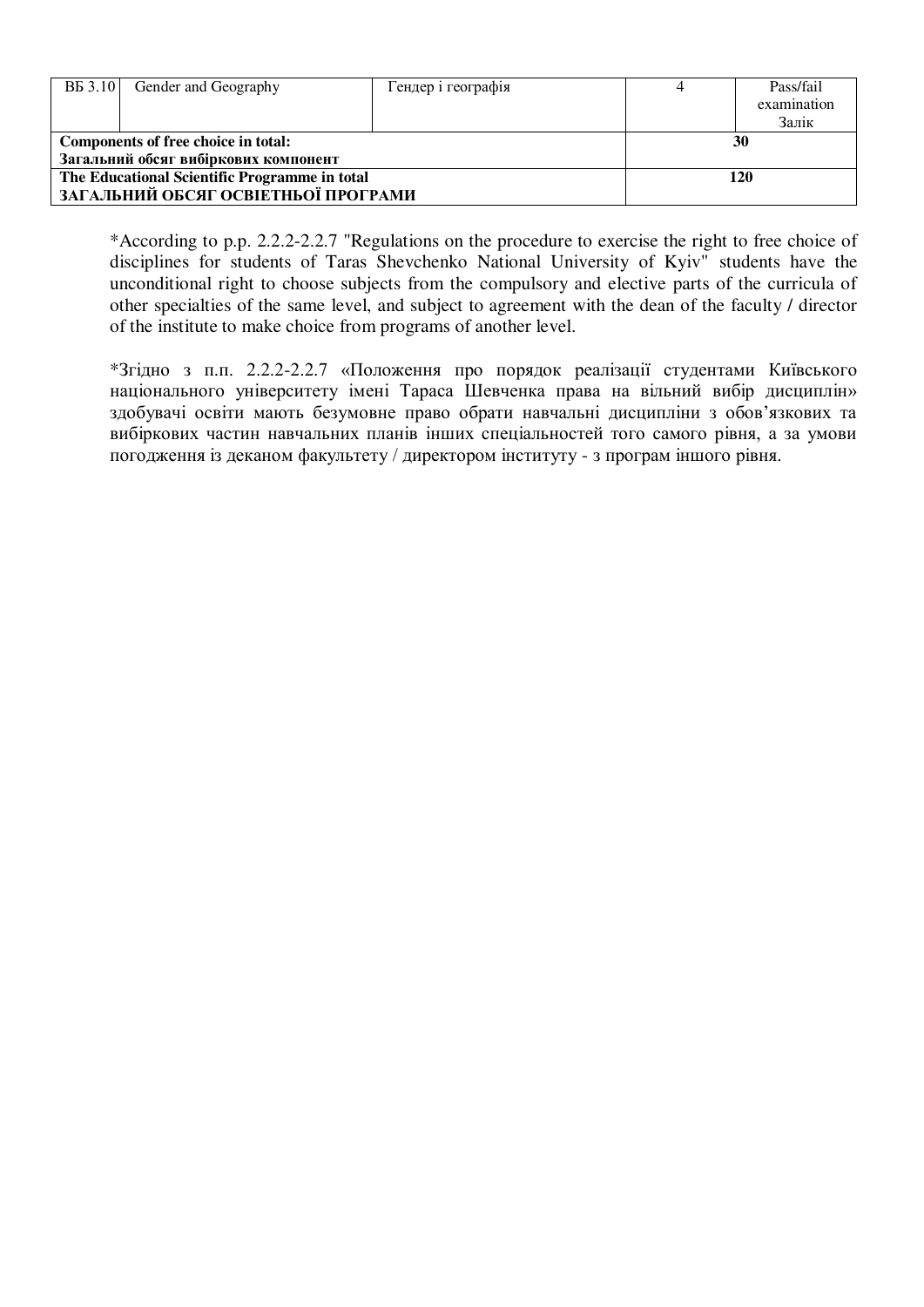#### **2.2. Structure and logics of ESP**

#### **2.2. Структурно-логічна схема**

| <b>Block 1</b>                                                    |                                                           | Mandatory components: OK1, OK2, OK3, OK4, OK5, OK 6       |  |  |  |  |  |  |  |  |  |  |
|-------------------------------------------------------------------|-----------------------------------------------------------|-----------------------------------------------------------|--|--|--|--|--|--|--|--|--|--|
| Блок 1                                                            |                                                           | Обов'язкові компоненти: ОК1, ОК2, ОК3, ОК4, ОК5, ОК 6     |  |  |  |  |  |  |  |  |  |  |
|                                                                   |                                                           |                                                           |  |  |  |  |  |  |  |  |  |  |
| <b>Block 2</b>                                                    |                                                           | Mandatory components: OK7, OK8, OK9, OK10, OK11, OK12     |  |  |  |  |  |  |  |  |  |  |
| Обов'язкові компоненти: ОК7, ОК8, ОК9, ОК10, ОК11, ОК12<br>Блок 2 |                                                           |                                                           |  |  |  |  |  |  |  |  |  |  |
|                                                                   |                                                           |                                                           |  |  |  |  |  |  |  |  |  |  |
|                                                                   | "Socio-Political Geoglobalistics"<br>«Суспільно-політична | "Geoglobalistics and Regional,<br><b>Country Studies"</b> |  |  |  |  |  |  |  |  |  |  |
|                                                                   | геоглобалістика»                                          | «Країнознавча геоглобалістика»                            |  |  |  |  |  |  |  |  |  |  |
|                                                                   | Elective components: BB 2.1.1, 2.1.2,                     | Elective components: BB 2.2.1, 2.2.2,                     |  |  |  |  |  |  |  |  |  |  |
| Block 3                                                           | 2.1.3, 2.1.4                                              | 2.2.3, 2.2.4                                              |  |  |  |  |  |  |  |  |  |  |
| Блок 3                                                            | Elective components from the list: BB                     | Elective components from the list: BB                     |  |  |  |  |  |  |  |  |  |  |
|                                                                   | $3.1 - 3.6$                                               | $3.1 - 3.6$                                               |  |  |  |  |  |  |  |  |  |  |
|                                                                   | Виіркові компоненти: ВБ 2.1.1,                            | Виіркові компоненти: ВБ 2.2.1,                            |  |  |  |  |  |  |  |  |  |  |
|                                                                   | 2.1.2, 2.1.3, 2.1.4                                       | 2.2.2, 2.2.3, 2.2.4                                       |  |  |  |  |  |  |  |  |  |  |
|                                                                   | Вибіркові компоненти з переліку:                          | Вибіркові компоненти з переліку:                          |  |  |  |  |  |  |  |  |  |  |
|                                                                   | $BB$ 3.1. $-3.10$                                         | $BB\,3.1 - 3.10$                                          |  |  |  |  |  |  |  |  |  |  |
|                                                                   |                                                           |                                                           |  |  |  |  |  |  |  |  |  |  |
| Block 4                                                           |                                                           | Mandatory components: OK13, OK 14                         |  |  |  |  |  |  |  |  |  |  |
| Блок 4                                                            |                                                           | Обов'язкові компоненти: ОК13, ОК 14                       |  |  |  |  |  |  |  |  |  |  |
|                                                                   |                                                           |                                                           |  |  |  |  |  |  |  |  |  |  |
| The<br>form<br>of                                                 |                                                           | <b>OK15</b>                                               |  |  |  |  |  |  |  |  |  |  |
| of<br>attestation                                                 |                                                           |                                                           |  |  |  |  |  |  |  |  |  |  |
| higher<br>education                                               |                                                           |                                                           |  |  |  |  |  |  |  |  |  |  |
| applicants                                                        |                                                           |                                                           |  |  |  |  |  |  |  |  |  |  |
| Форма<br>атестації                                                | <b>OK15</b>                                               |                                                           |  |  |  |  |  |  |  |  |  |  |
| здобувачів<br>іищої                                               |                                                           |                                                           |  |  |  |  |  |  |  |  |  |  |
| освіти                                                            |                                                           |                                                           |  |  |  |  |  |  |  |  |  |  |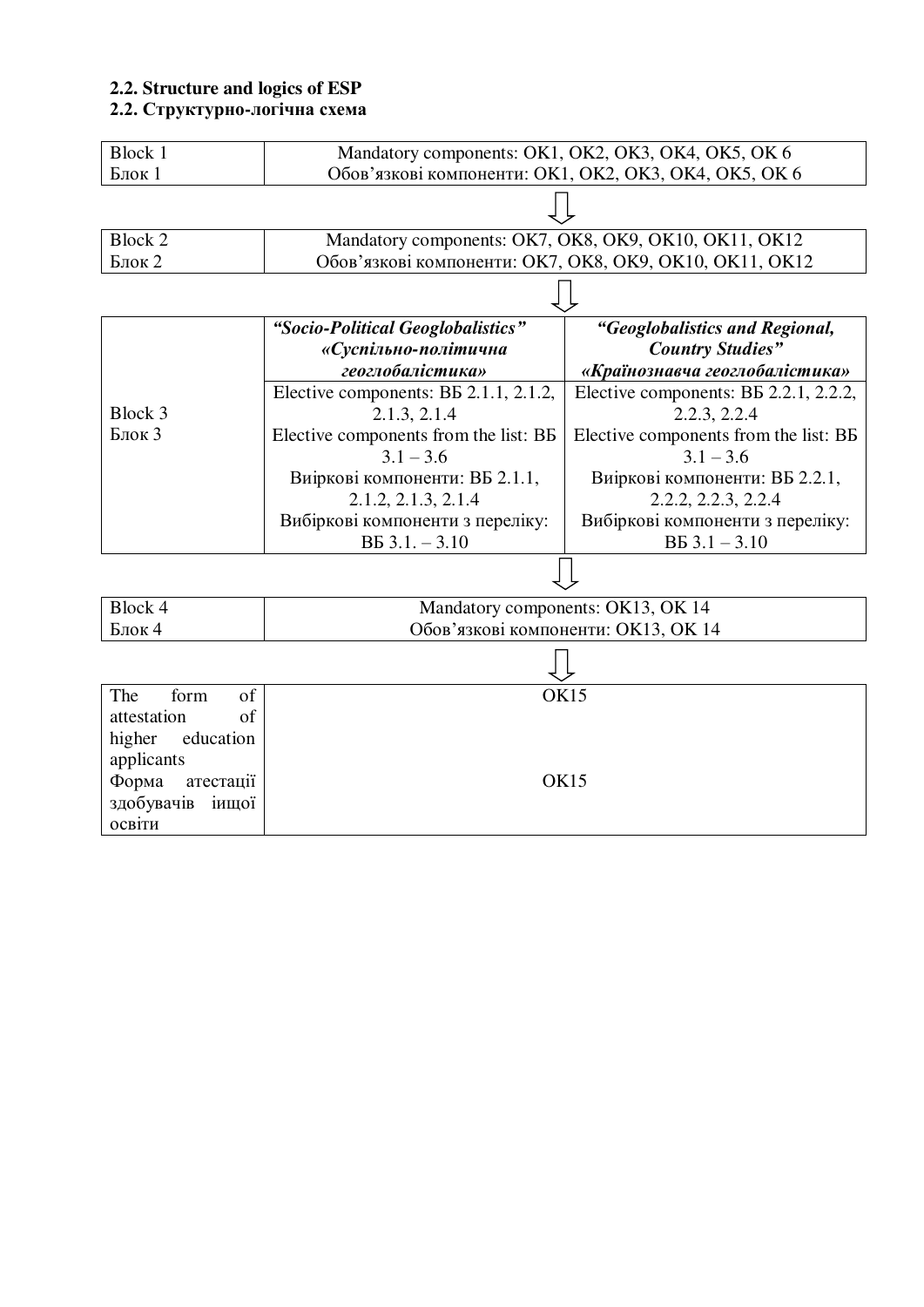#### **3. THE FORM OF ATTESTATION OF HIGHER EDUCATION APLICANTS**

Certification of graduates of the educational program "Geoglobalistics and Regional Studies" specialty 106 Geography is conducted in the form of defense of the master's thesis.

*The master's qualification thesis* should demonstrate the professional training of students in the field of geoglobalistics and regional stuides, in particular sociopolitical and/or coutry/regional geoglobalistics. During the writing and public defense of the master's thesis the following program learning outcomes are tested: to apply the acquired theoretical knowledge and practical skills to study natural and socioterritorial systems at different levels of spatial organization in the context of global processes, transformations and sustainability (PR01.); to carry out research and / or innovate in order to gain new knowledge, develop new methods and procedures in geography and interdisciplinary contexts (PR04); to apply modern models and information technologies for research and development in the field of geography, nature management, development of territories in the context of global processes, transformations and sustainability in different spatial and social dimensions (PR06.); to plan and perform theoretical and applied research, draw sound conclusions, analyze and present research results at the national and international levels (PR14); to assess independently the key trends in the development of natural and sociogeographical processes for the formation of new areas of research (PR17).

Certification ends with the issuance of a standard document on the award of a master's degree with the qualification: Master of Geography for OP "Geoglobalistics and Regional Studies".

The separate decision of the examination commission, based on the professional mastery of competences provided by blok of specialised disiciplines and components "Pedagogic and Psychology of High School. Methods of Teaching of Profile Disciplines at Higher Education Institution" and "Methodology and Organization of Scientific Research and Fundamentals of the Intellectual Property" - minimum required criteria: the level of mastering the specialization disciplines graded at least 75 points, the assistant traineeship under specialization graded at least 75 points, and defense of qualification master thesis, including the methodology of teaching country and / or global and / or regional studies, taking into account the content and topic of the qualification master thesis, graded at least 75 points - awards the professional qualification **trainee teacher of higher education institution (2310.2).**

The separate decision of the examination commission, based on the professional mastery of competences provided by blok of elective disciplines #1 "Socio-political geoglobalistics" with minimum required criteria - the level of mastering the specialization disciplines graded at least 75 points, the professional traineeship under specialization graded at least 75 points, and defense of qualification thesis graded at least 75 points - awards the professional qualification **expert on socio-political issues (2443.2).** 

The separate decision of the examination commission, based on the professional mastery of competences provided by blok of elective disciplines #2 ("Geoglobalistics and Regional/Country Studies") with minimum required criteria - the level of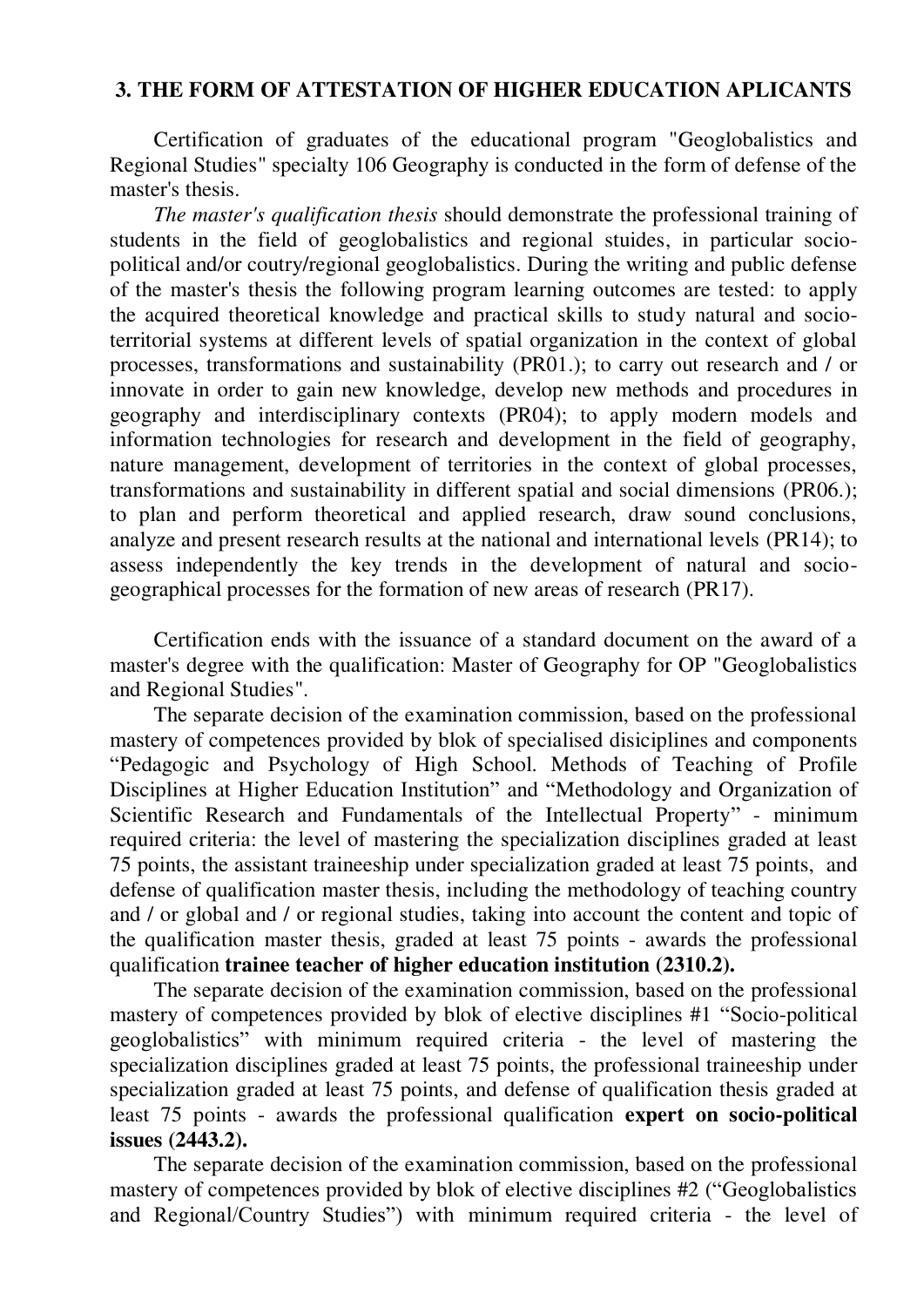mastering the specialization disciplines graded at least 75 points, the professional traineeship under specialization graded at least 75 points, and defense of qualification thesis graded at least 75 points - awards the professional qualification **junior researcher, geography (2442.1).**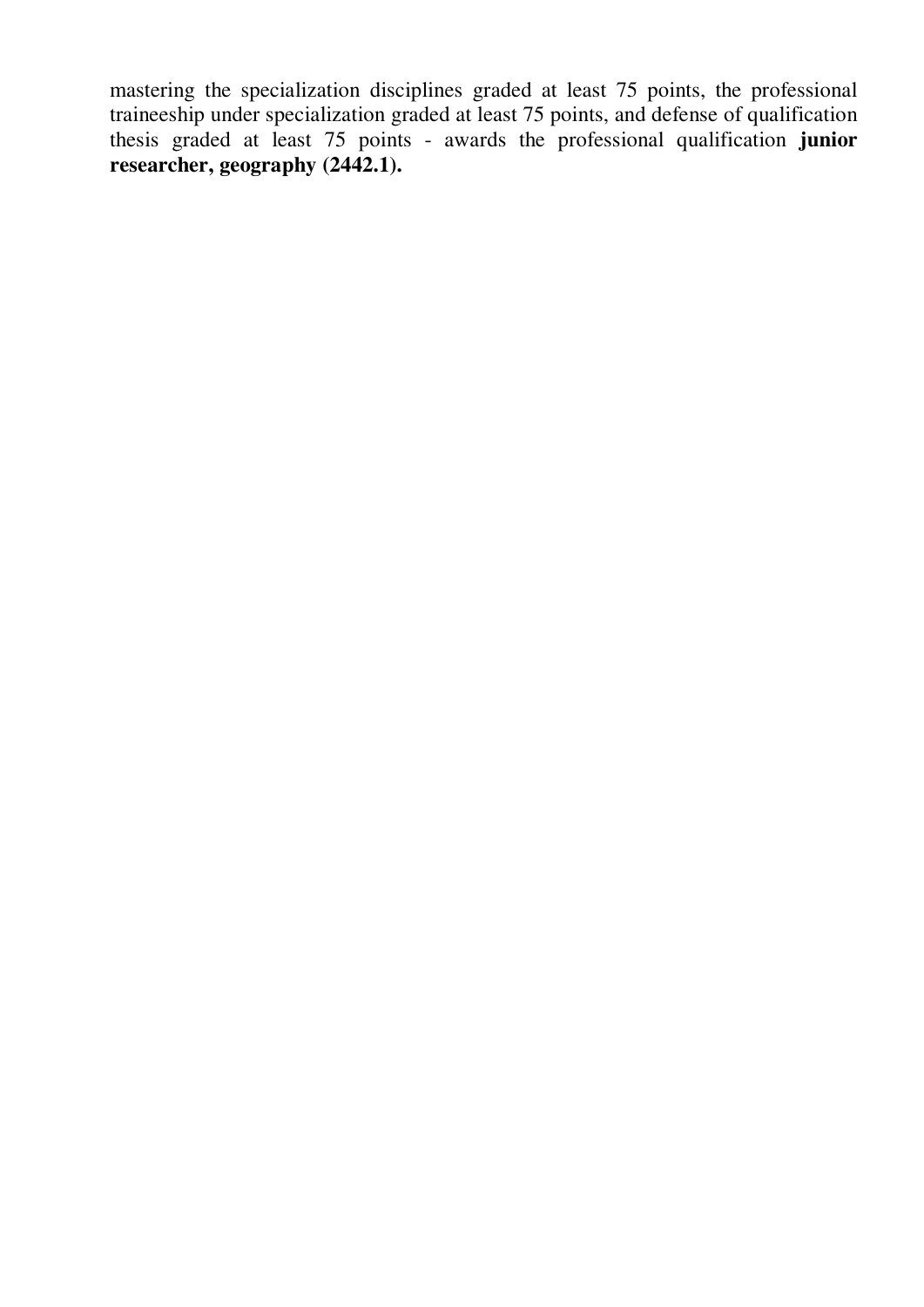## **3. ФОРМА АТЕСТАЦІЇ ЗДОБУВАЧІВ ВИЩОЇ ОСВІТИ**

Атестація випускників освітньої програми «Географічне країнознавство та геоглобалістика» спеціальності 106 Географія проводиться у формі захисту кваліфікаційної роботи магістра.

*Кваліфікаційна робота магістра* має продемонструвати професійну підготовку студентів у сфері географічного країнознавства та геоглобалістики, зокрема суспільно-політичної та/або країнознавсої геоглобаілстики. Під час написання та публічного захисту кваліфікаційної роботи магістра перевіряються наступні програмні результати навчання: застосовувати набуті теоретичні знання та практичні навички для дослідження природно- і суспільно-територіальних систем на різних рівнях просторової організації в контексті глобальних процесів, трансформацій та сталості (ПР01.); здійснювати дослідження та/або провадити інноваційну діяльність з метою отримання нових знань, розроблення нових методів і процедур в географії та міждисциплінарних контекстах (ПР04); застосовувати сучасні моделі та інформаційні технології для проведення досліджень і розробок у сфері географії, природокористування, розвитку територій в контексті глобальних процесів, трасформацій та сталості в різних просторових та суспільних вимірах (ПР06.); планувати й виконувати теоретичні та прикладні дослідження, робити обґрунтовані висновки, аналізувати та презентувати результати досліджень на національному та міжнародному рівнях (ПР14); самостійно оцінювати ключові тренди розвитку природно- і суспільногеографічних процесів для формування нових напрямів наукових досліджень (ПР17).

Атестація завершується видачою документу встановленого зразка про присудження ступеня магістра з присвоєнням кваліфікації: магістр з географії за ОП «географічне країнознавство та геоглобалістика».

Окремим рішенням екзаменаційної комісії, на підставі професійного оволодіння компетентностями, передбаченими блоком обов'язкових дисциплін «Педагогіка та психологія вищої школи. Методика викладання профільних дисциплін у ЗВО» і «Методологія та організація наукових досліджень з основами інтелектуальної власності» з оцінками не менше як 75 балів, асистентську практику не менше як 75 балів, захист кваліфікаційної роботи, що містить положення щодо методики викладання країнознавства та/або глобальних та/або регіональних досліджень з урахуванням змісту та теми кваліфікаційної роботи магістра, з оцінкою не нижче 75 балів, може бути присвоєна професійна кваліфікація **викладач-стажист закладу вищої освіти (2310.2)**.

Окремим рішенням екзаменаційної комісії, на підставі обрання та професійного оволодіння компетентностями вибіркових дисциплін блоку 1 (« Суспільно-політична геоглобалістика») з навчального плану з оцінками не нижче 75 балів; проходження виробничої практики з оцінкою не нижче 75 балів; захисту кваліфікаційної роботи магістра (за професійним спрямуванням) з оцінкою не нижче 75 балів присвоюється професійна кваліфікація **експерт з суспільно-політичних питань (2443.2**)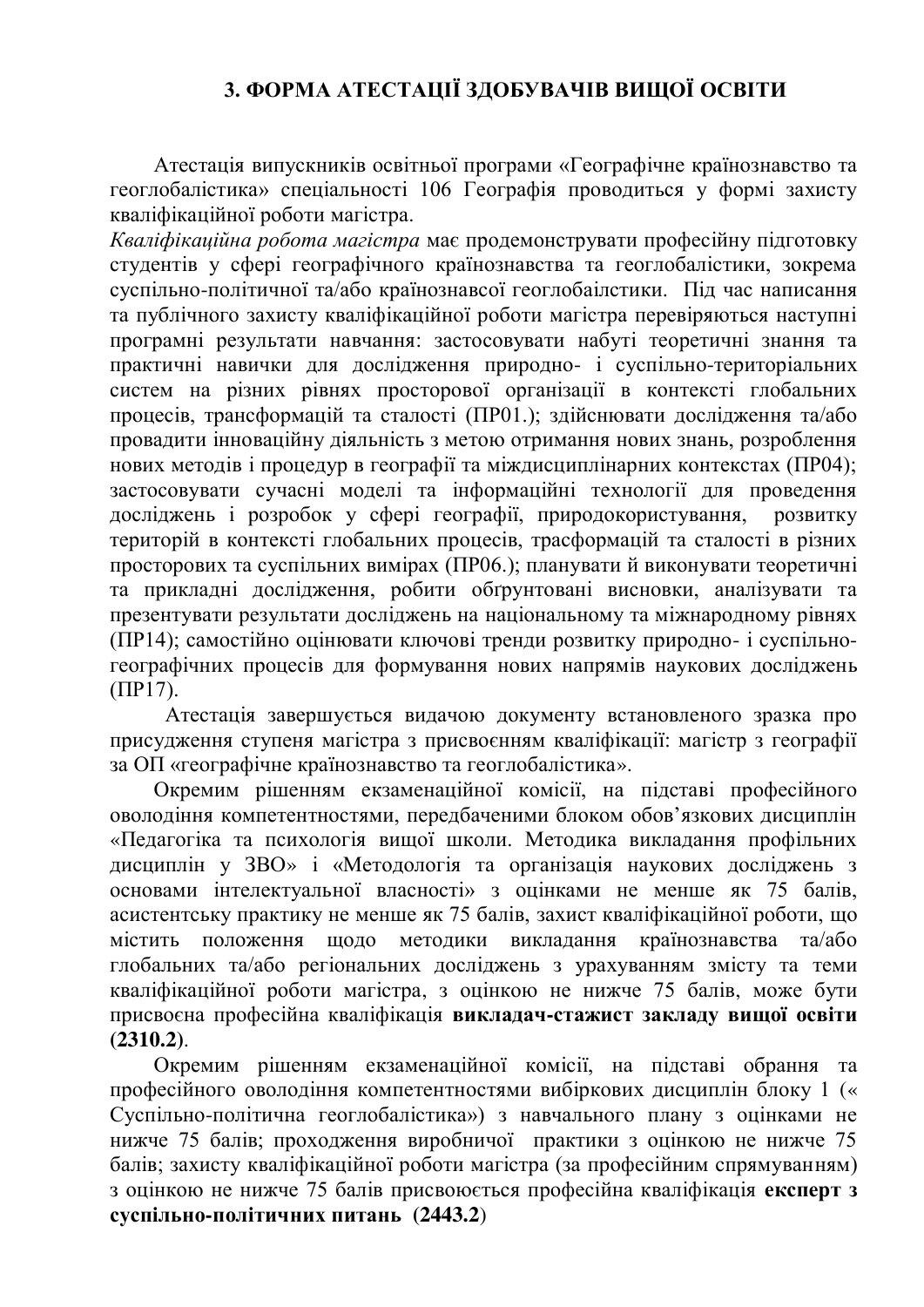Окремим рішенням екзаменаційної комісії, на підставі обрання дисциплін та професійного оволодіння компетентностями вибіркових дисциплін блоку 2 («Країнознавча геоглобалістика») з навчального плану з оцінками не нижче 75 балів; проходження виробничої практики з оцінкою не нижче 75 балів; захисту кваліфікаційної роботи магістра (за професійним спрямуванням) з оцінкою не нижче 75 балів присвоюється професійна кваліфікація **молодший науковий співробітник (географія) (2442.1**)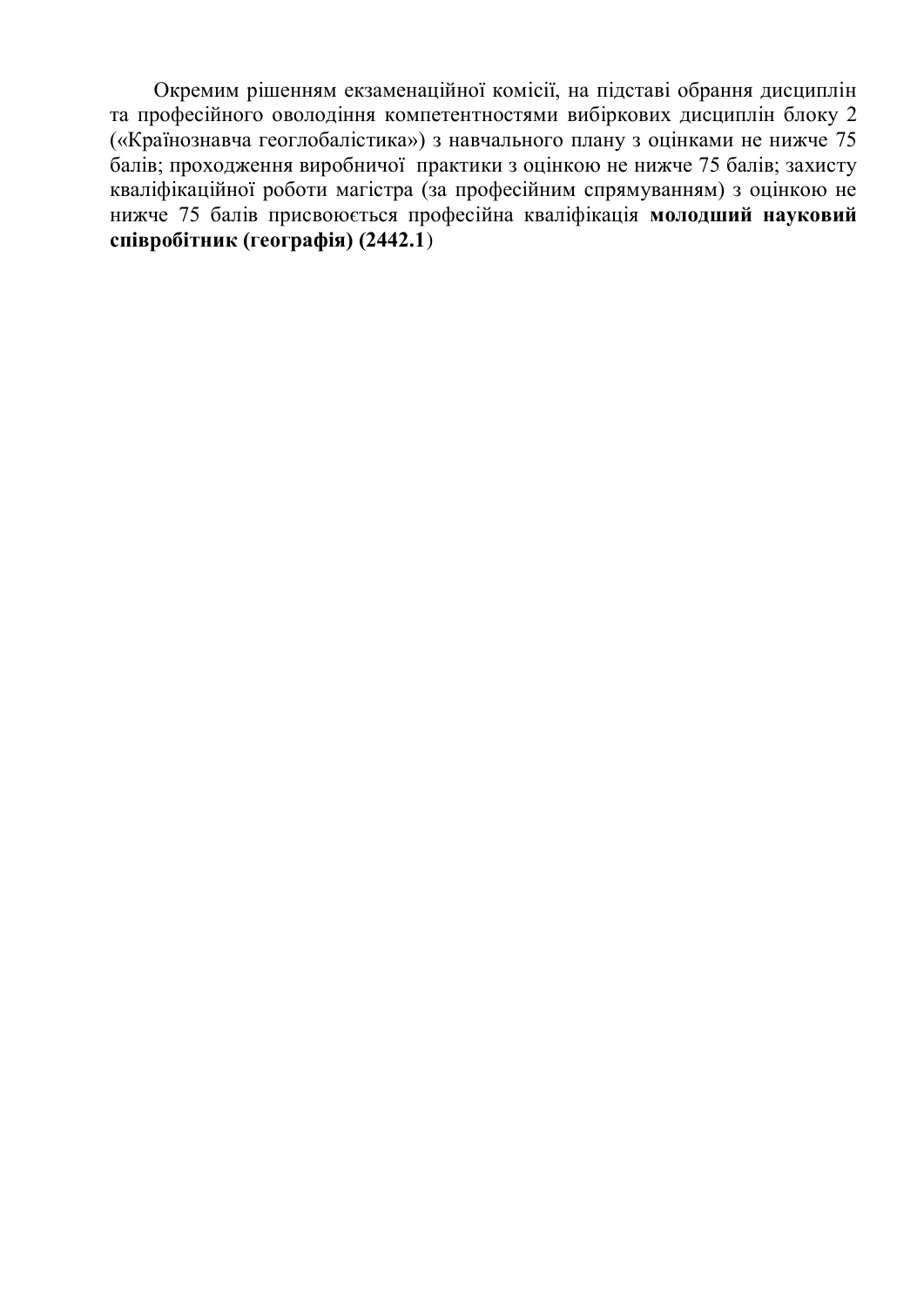## **4. MATRIX OF CORRESPONDENCE BETWEEN PROGRAMMED COMPETENCES AND EDUCATIONAL PROGRAMME COMPONENTS**

4. МАТРИЦЯ ВІДПОВІДНОСТІ ПРОГРАМНИХ КОМПЕТЕНТНОСТЕЙ КОМПОНЕНТАМ ОСВІТНЬОЇ ПРОГРАМИ

|           | OK1 | OK <sub>2</sub> | OK3 | OK4 | OK <sub>5</sub> | OK <sub>6</sub> | OK7 | OK8 | OK9      | OK10 | OK11 | OK12 | OK13 | <b>OK14</b> | OK15 |
|-----------|-----|-----------------|-----|-----|-----------------|-----------------|-----|-----|----------|------|------|------|------|-------------|------|
| 3K1/GC1   |     |                 |     |     |                 |                 |     |     | <b>+</b> |      |      |      |      |             |      |
| 3K2/GC2   |     |                 |     |     |                 |                 |     |     |          |      |      |      |      |             |      |
| 3K3/GC3   |     |                 |     |     |                 |                 |     |     |          |      |      |      |      |             |      |
| GC4/3K4   |     |                 |     |     |                 |                 |     |     |          |      |      |      |      |             |      |
| 3K5/GC5   |     |                 |     |     |                 |                 |     |     |          |      |      |      |      |             |      |
| 3K6/GC6   |     |                 |     |     |                 |                 |     |     |          |      |      |      |      |             |      |
| 3K7/GC7   |     |                 |     |     |                 |                 |     |     |          |      |      |      |      |             |      |
| 3K8/GC8   |     |                 |     |     |                 |                 |     |     |          |      |      |      |      |             |      |
| 3K9/GC9   |     |                 |     |     |                 |                 |     |     |          |      |      |      |      |             |      |
| 3K10/GC10 |     |                 |     |     |                 |                 |     |     |          |      |      |      |      |             |      |

|                  | OK1    | OK <sub>2</sub> | OK3    | OK4 | OK <sub>5</sub> | OK <sub>6</sub> | OK7 | OK8 | OK9 | OK10 | OK11 | OK12           | OK13 | OK14 | OK15  |
|------------------|--------|-----------------|--------|-----|-----------------|-----------------|-----|-----|-----|------|------|----------------|------|------|-------|
| CK1/PC1          | $+$    | $+$             |        | $+$ |                 | $+$             |     | $+$ |     |      |      | $+$            | $+$  | $+$  | $+$   |
| CK2/PC2          |        |                 | $\pm$  |     | $+$             |                 |     |     |     |      |      |                |      |      |       |
| CK3/PC3          |        |                 | $+$    |     | $+$             | $+$             |     |     |     |      |      |                | $+$  |      | $\pm$ |
| CK4/PC4          |        |                 | $^{+}$ |     | $+$             |                 |     |     |     |      |      |                |      |      |       |
| CK5/PC5          | $+$    |                 |        |     |                 |                 |     |     | $+$ |      |      |                |      |      |       |
| CK6/PC6          | $^{+}$ | $+$             |        | $+$ | $+$             | $\overline{+}$  |     |     |     |      |      |                | $+$  | $+$  |       |
| CK7/PC7          | $+$    |                 | $\pm$  |     |                 |                 |     | $+$ | ٠   | $+$  |      | ٠              | $+$  |      |       |
| CK8/PC8          |        |                 |        |     |                 |                 |     | $+$ |     | $+$  |      |                |      |      |       |
| CK9/PC9          |        |                 |        |     |                 |                 |     | $+$ |     | $+$  |      |                |      |      |       |
| <b>CK10/PC10</b> |        |                 |        |     | $+$             |                 |     | $+$ | +   | $+$  |      |                | $+$  |      |       |
| CK11/PC11        |        | $+$             |        | $+$ |                 | $^{+}$          | $+$ |     |     | $+$  | $+$  | $\overline{+}$ | $+$  | $+$  |       |
| CK12/PC12        |        |                 | $+$    |     | $+$             | $+$             |     |     |     | $+$  |      | $^{+}$         | $+$  |      |       |
| CK13/PC13        |        | $+$             |        | $+$ |                 |                 |     |     |     |      | $+$  |                |      | $+$  |       |
| CK14/PC14        |        |                 | $+$    |     |                 |                 |     |     | $+$ |      |      |                | $+$  |      |       |
| CK15/PC15        | $+$    |                 |        | $+$ |                 |                 |     |     | $+$ |      |      |                | $+$  |      |       |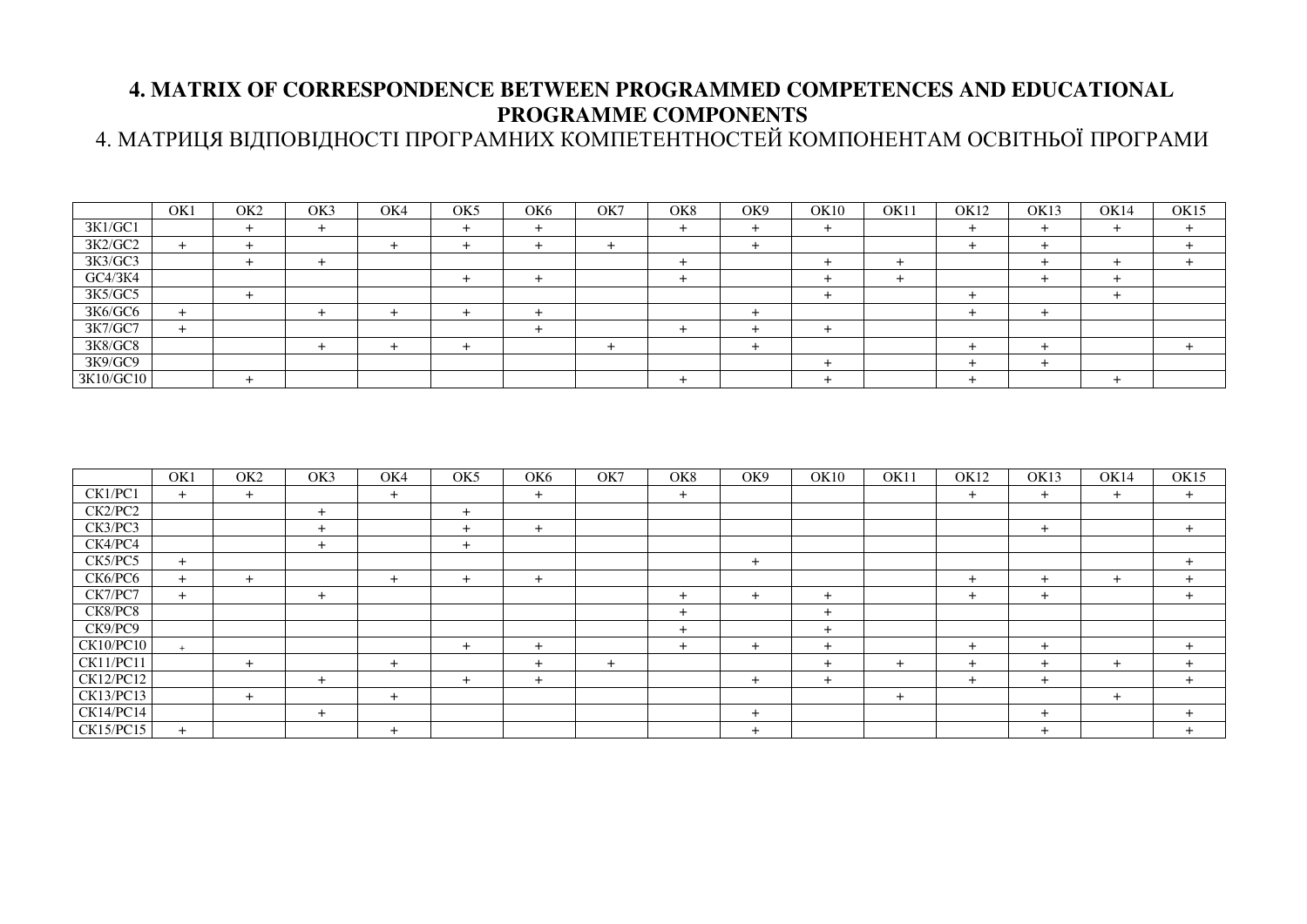|           | BБ    | BБ    | BБ     | BБ     | BБ        | BБ    | BБ        | BБ        | <b>B</b> <sub>5</sub> 3.1 | <b>B</b> B3.2 | <b>B</b> B3.3 | <b>B</b> B3.4 | <b>B</b> B3.5 | <b>B</b> B3.6 | <b>B</b> B3.7 | <b>B</b> <sub>5</sub> 3.8 | <b>B</b> <sub>5</sub> 3.9 | <b>B</b> <sub>5</sub> 3.10 |
|-----------|-------|-------|--------|--------|-----------|-------|-----------|-----------|---------------------------|---------------|---------------|---------------|---------------|---------------|---------------|---------------------------|---------------------------|----------------------------|
|           | 2.1.1 | 2.1.2 | 2.1.3  | 2.1.4  | 2.2.1     | 2.2.2 | 2.2.3     | 2.2.4     |                           |               |               |               |               |               |               |                           |                           |                            |
| 3K1/GC1   | $+$   | +     |        | $+$    | $+$       | ÷     | $+$       |           | $\pm$                     | $+$           |               | +             | ٠             | $\pm$         |               |                           |                           | $\pm$                      |
| 3K2/GC2   |       |       | $\div$ |        |           |       |           | $\pm$     |                           | $^{+}$        | +             |               |               | +             |               |                           | $+$                       |                            |
| 3K3/GC3   | $\pm$ |       |        | $^{+}$ |           | ᅥ     |           | $^+$      |                           | +             |               |               | ⊣             | +             | $\pm$         |                           |                           | $+$                        |
| 3K4/GC4   | $+$   |       |        |        | $\ddot{}$ |       |           |           | $\pm$                     |               |               |               |               |               |               |                           |                           |                            |
| 3K5/GC5   |       |       |        |        |           |       |           |           |                           | $\pm$         |               |               |               |               |               |                           |                           |                            |
| 3K6/GC6   |       | ÷     | ᆠ      | $+$    | $\pm$     | +     | $^{+}$    | $^{+}$    |                           | $\ddot{}$     |               | ÷             | $\div$        | $\pm$         | +             | $\div$                    | ÷                         | $+$                        |
| 3K7/GC7   | $+$   |       | $+$    |        |           |       |           | $^+$      | $+$                       | $\div$        | $\pm$         |               |               |               | $^+$          |                           |                           |                            |
| 3K8/GC8   | $+$   |       | ∸      | $+$    | $\pm$     | +     | $\ddot{}$ | $\ddot{}$ |                           | $\ddot{}$     |               |               | +             | +             | ÷             | +                         | ÷                         | $+$                        |
| 3K9/GC9   |       |       |        |        |           |       |           |           |                           |               |               |               |               |               |               |                           |                           |                            |
| 3K10/GC10 |       |       |        |        |           |       | $\ddot{}$ |           |                           |               |               |               |               |               |               |                           |                           |                            |
|           |       |       |        |        |           |       |           |           |                           |               |               |               |               |               |               |                           |                           |                            |

|                  | BБ     | BБ     | BБ    | BБ    | BБ     | BБ    | BБ    | BБ    | <b>B</b> <sub>5</sub> 3.1 | <b>B</b> B3.2 | <b>B</b> B3.3 | <b>ВБЗ.4</b> | <b>B</b> B3.5 | <b>B</b> B3.6 | <b>B</b> B3.7 | <b>B</b> <sub>5</sub> 3.8 | <b>B</b> <sub>5</sub> 3.9 | <b>B</b> B3.10 |
|------------------|--------|--------|-------|-------|--------|-------|-------|-------|---------------------------|---------------|---------------|--------------|---------------|---------------|---------------|---------------------------|---------------------------|----------------|
|                  | 2.1.1. | 2.1.2  | 2.1.3 | 2.1.4 | 2.2.1  | 2.2.2 | 2.2.3 | 2.2.4 |                           |               |               |              |               |               |               |                           |                           |                |
| ΦK1/PC1          |        |        | $+$   | $+$   |        | $+$   |       | $+$   | $+$                       |               |               | $+$          | $+$           | $+$           | $+$           |                           |                           | $+$            |
| ФК2/РС2          |        |        |       |       | $+$    |       | $+$   |       |                           |               |               |              |               | $+$           |               |                           |                           |                |
| ФК3/РС3          | $+$    |        |       | $+$   |        | $+$   | $+$   |       |                           |               |               | $+$          | $+$           | $+$           | $+$           |                           |                           | $+$            |
| ФК4/РС4          |        |        |       |       |        |       | $+$   |       |                           |               |               |              |               | $+$           |               |                           |                           |                |
| ФК5/РС5          |        |        |       |       | $+$    | $+$   |       | $+$   |                           |               |               |              |               |               |               |                           |                           |                |
| ФК6/РС6          |        | $+$    |       | $+$   | $+$    |       | $+$   | $+$   | $+$                       | $+$           | $^{+}$        | $\div$       | $+$           |               | $+$           |                           |                           | $+$            |
| ФК7/РС7          | $+$    | $+$    | $+$   |       | $+$    | $+$   |       | $+$   | $+$                       | $+$           | $\ddot{}$     | $^+$         | $+$           |               | $+$           | $^{+}$                    | $^+$                      | $^{+}$         |
| ФК8/РС8          | $+$    | $+$    | $+$   | $+$   |        | $+$   |       |       | $+$                       |               | $+$           |              | $+$           |               |               | $+$                       | $+$                       | $+$            |
| $\Phi$ K9/PC9    | $+$    | $+$    | $+$   | $+$   |        |       |       |       | $+$                       |               |               |              |               |               |               | $+$                       | $+$                       |                |
| ΦK10/PC10        | $+$    | $+$    | $+$   | $+$   |        |       |       |       | $+$                       |               | $+$           |              |               |               | $+$           | $+$                       | $+$                       |                |
| <b>ФК11/РС11</b> |        |        |       |       |        | $+$   | $+$   |       |                           | $+$           |               | $+$          |               |               |               |                           |                           | $+$            |
| ΦK12/PC12        | $+$    | $^{+}$ | $+$   | $+$   | $^{+}$ | $+$   |       |       |                           | $+$           |               |              | $+$           | $+$           |               | $+$                       | $+$                       |                |
| <b>ФК13/РС13</b> |        |        |       |       |        |       |       |       |                           |               |               |              |               |               |               |                           |                           |                |
| ΦK14/PC14        |        |        |       |       |        |       |       |       |                           |               |               |              |               |               |               |                           |                           |                |
| ΦK15/PC15        |        |        | $+$   |       |        |       | $+$   | $+$   | $+$                       |               |               |              |               |               | $+$           |                           |                           |                |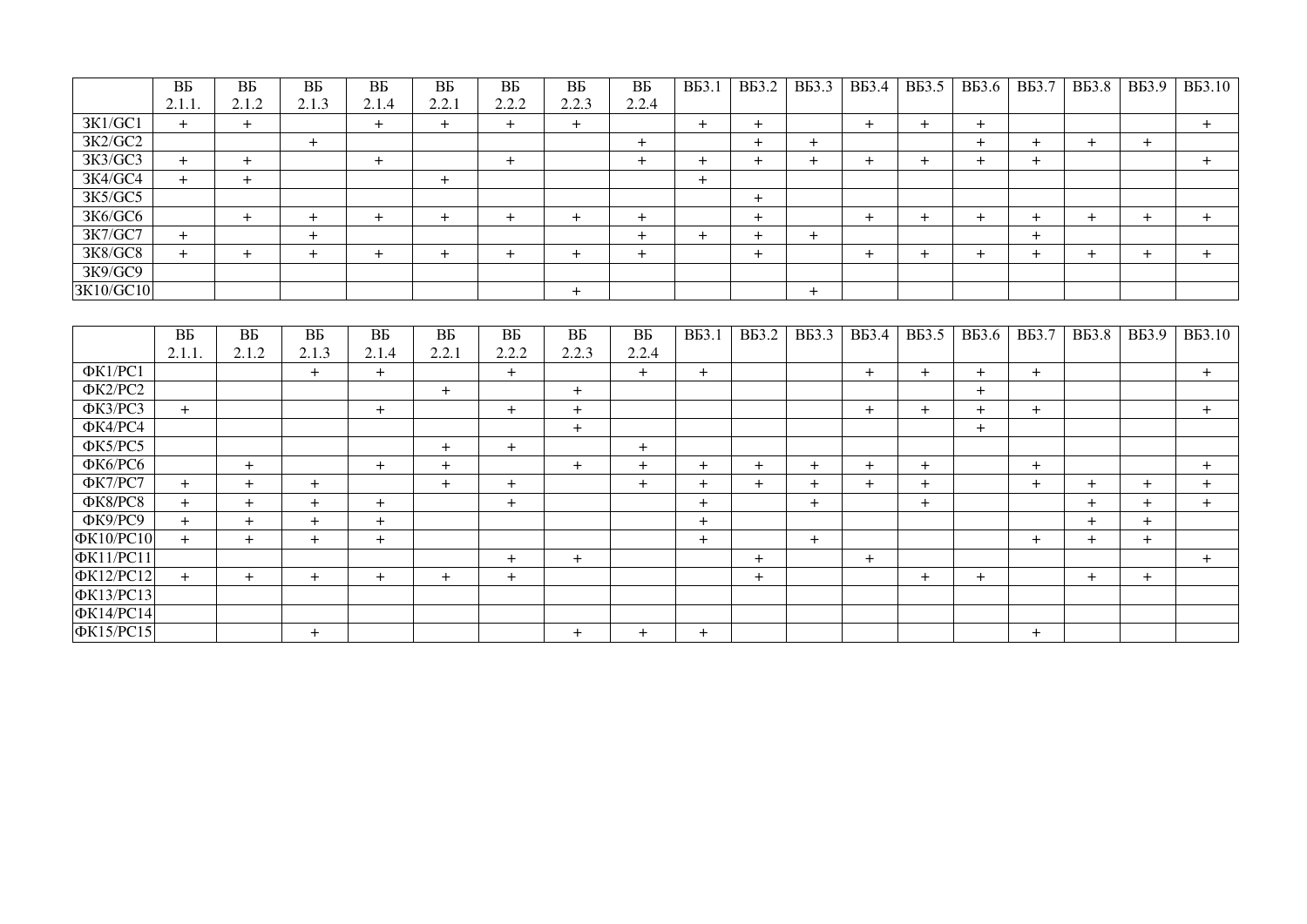#### **5.MATRIX OF CORRESPONDENCE BETWEEN THE PROGRAMME LEARNING OUTCOMES (PLO) RESULTS OF EDUCTION (PRE) AND COMPONENTS OF THE EDUCATIONAL PROGRAMME**

#### 5. МАТРИЦЯ ЗАБЕЗПЕЧЕННЯ ПРОГРАМНИХ РЕЗУЛЬТАТІВ НАВЧАННЯ (ПРН) ВІДПОВІДНИМИ КОМПОНЕНТАМИ ОСВІТНЬОЇ ПРОГРАМИ

|                      | OK1 | OK <sub>2</sub> | OK3 | OK4    | OK <sub>5</sub> | OK <sub>6</sub> | OK7 | OK <sub>8</sub> | OK9 | <b>OK10</b> | OK11 | OK.12 | OK13 | OK14 | <b>OK15</b> |
|----------------------|-----|-----------------|-----|--------|-----------------|-----------------|-----|-----------------|-----|-------------|------|-------|------|------|-------------|
| <b>ITPH1/PLO 1</b>   | $+$ |                 | $+$ | $+$    |                 | $+$             |     | $+$             | $+$ |             |      | $+$   | $+$  | $+$  | $+$         |
| $\Pi$ PH2/PLO 2      |     | $+$             |     |        |                 | $+$             |     |                 |     | $+$         | $+$  | $+$   | $+$  | $+$  |             |
| ПРНЗ/PLO 3           | $+$ |                 | $+$ | $+$    |                 | $+$             |     |                 | $+$ |             |      | $+$   | $+$  |      |             |
| ΠΡΗ4/PLO 4           |     | $+$             |     | $^{+}$ | $+$             | $+$             | $+$ |                 |     | $+$         |      | $+$   | $+$  |      | $+$         |
| <b>TIPH5/PLO 5</b>   |     | $+$             | $+$ |        |                 |                 | $+$ | $+$             |     | $+$         |      | $+$   | $+$  | $+$  |             |
| ПРН6/PLO 6           |     |                 |     |        | $+$             |                 |     |                 | $+$ |             |      |       |      |      | $+$         |
| ΠΡΗ7/PLO 7           |     |                 | $+$ |        | $+$             |                 |     |                 |     |             | $+$  |       |      |      |             |
| <b>TIPH8/PLO 8</b>   | $+$ |                 | $+$ |        |                 |                 |     |                 |     |             |      |       |      |      |             |
| ПРН9/PLO 9           |     |                 | $+$ |        |                 |                 |     |                 | $+$ |             |      |       |      |      |             |
| <b>TIPH10/PLO 10</b> |     |                 |     |        | $+$             |                 |     |                 |     |             |      |       | $+$  |      |             |
| ΠΡΗ11/PLO 11         |     |                 |     |        |                 |                 |     | $+$             |     |             |      |       |      |      |             |
| ПРН12/РLO 12         |     |                 |     |        |                 |                 |     | $+$             | $+$ | $+$         |      |       |      |      |             |
| ПРН13/РLO 13         | $+$ |                 |     |        | $+$             |                 |     | $+$             |     | $+$         |      |       |      |      |             |
| ПРН14/PLO 14         |     | $+$             |     | $+$    |                 | $+$             | $+$ |                 |     | $+$         |      | $+$   | $+$  | $+$  | $+$         |
| ΠΡΗ15/PLO 15         |     | $+$             |     |        |                 |                 |     |                 |     |             | $+$  |       |      | $+$  |             |
| ПРН16/РLО 16         |     |                 |     |        |                 |                 |     |                 |     |             |      | $+$   | $+$  |      |             |
| <b>ΠΡΗ17/PLO 17</b>  | $+$ |                 |     | $+$    |                 |                 |     |                 |     |             |      |       |      |      | $+$         |